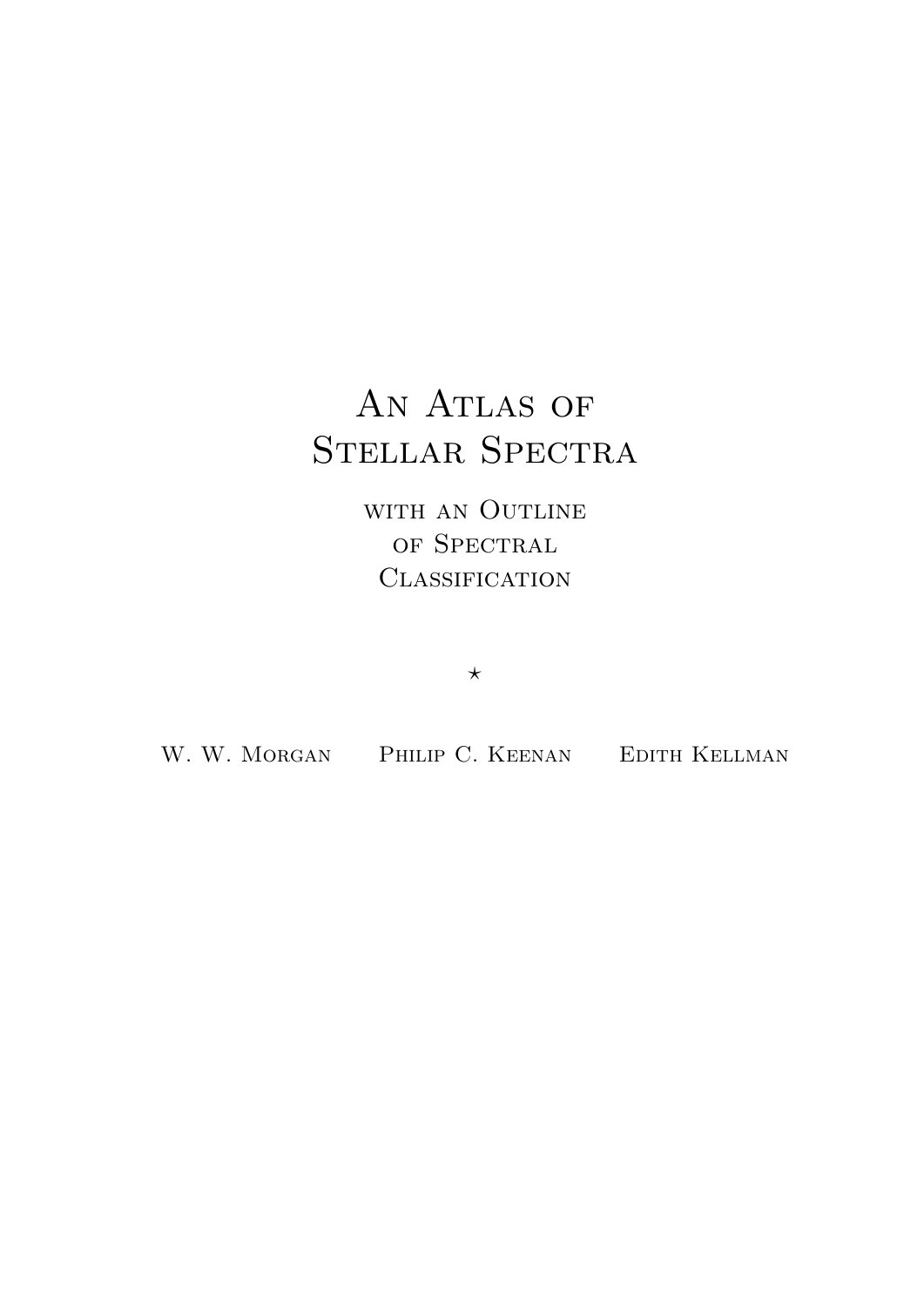# Astrophysical Monographs

Sponsored by THE ASTROPHYSICAL JOURNAL

Edited by

Paul W. Merrill Harlow Shapley Mount Wilson Observatory Harvard College Observatory of the Carnegie Institution of Washington Cambridge, Massachusetts

J. H. MOORE OTTO STRUVE Lick Observatory *Yerkes Observatory*<br>
University of California of the University of Chicago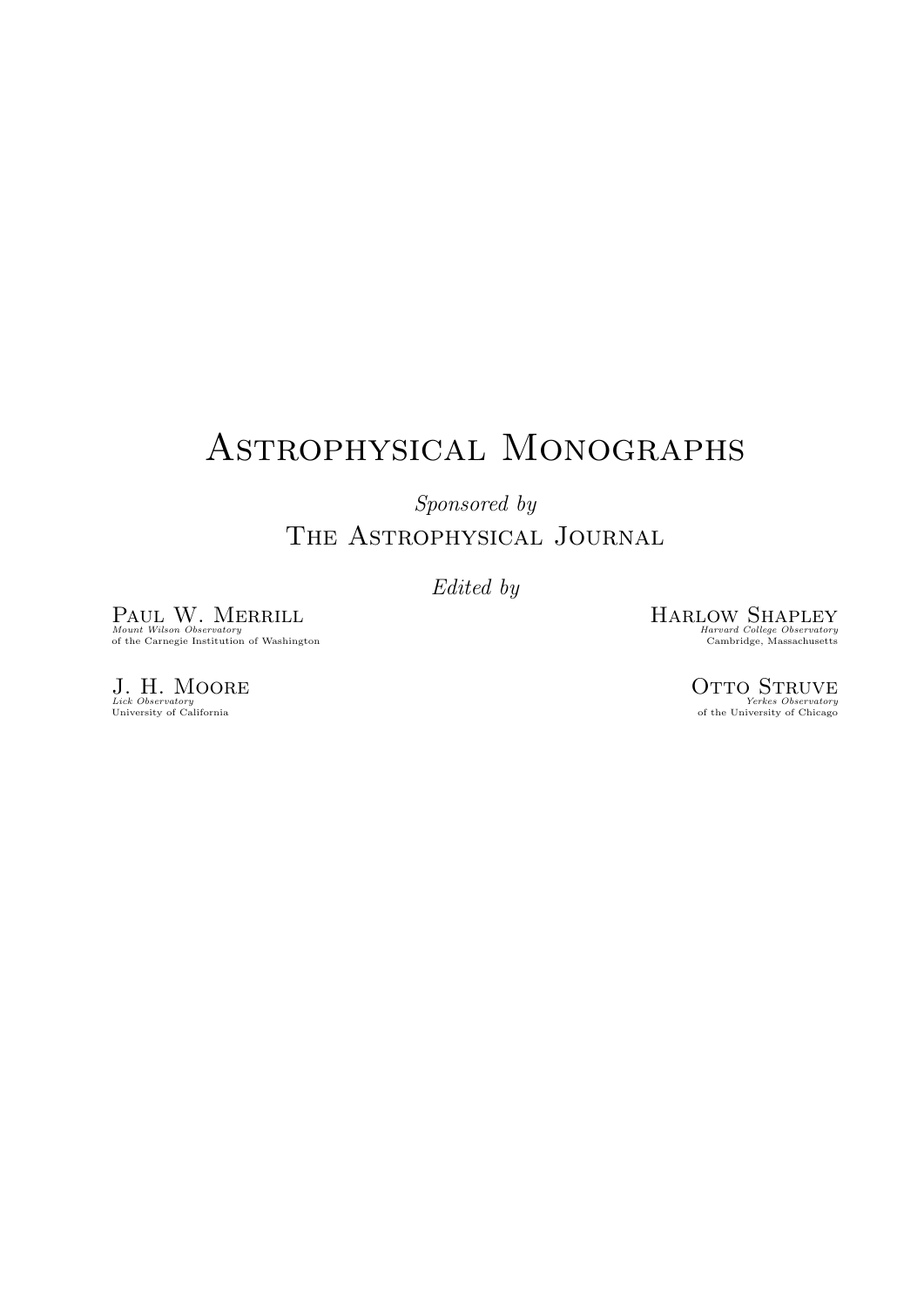# AN ATLAS OF STELLAR SPECTRA with an Outline of Spectral Classification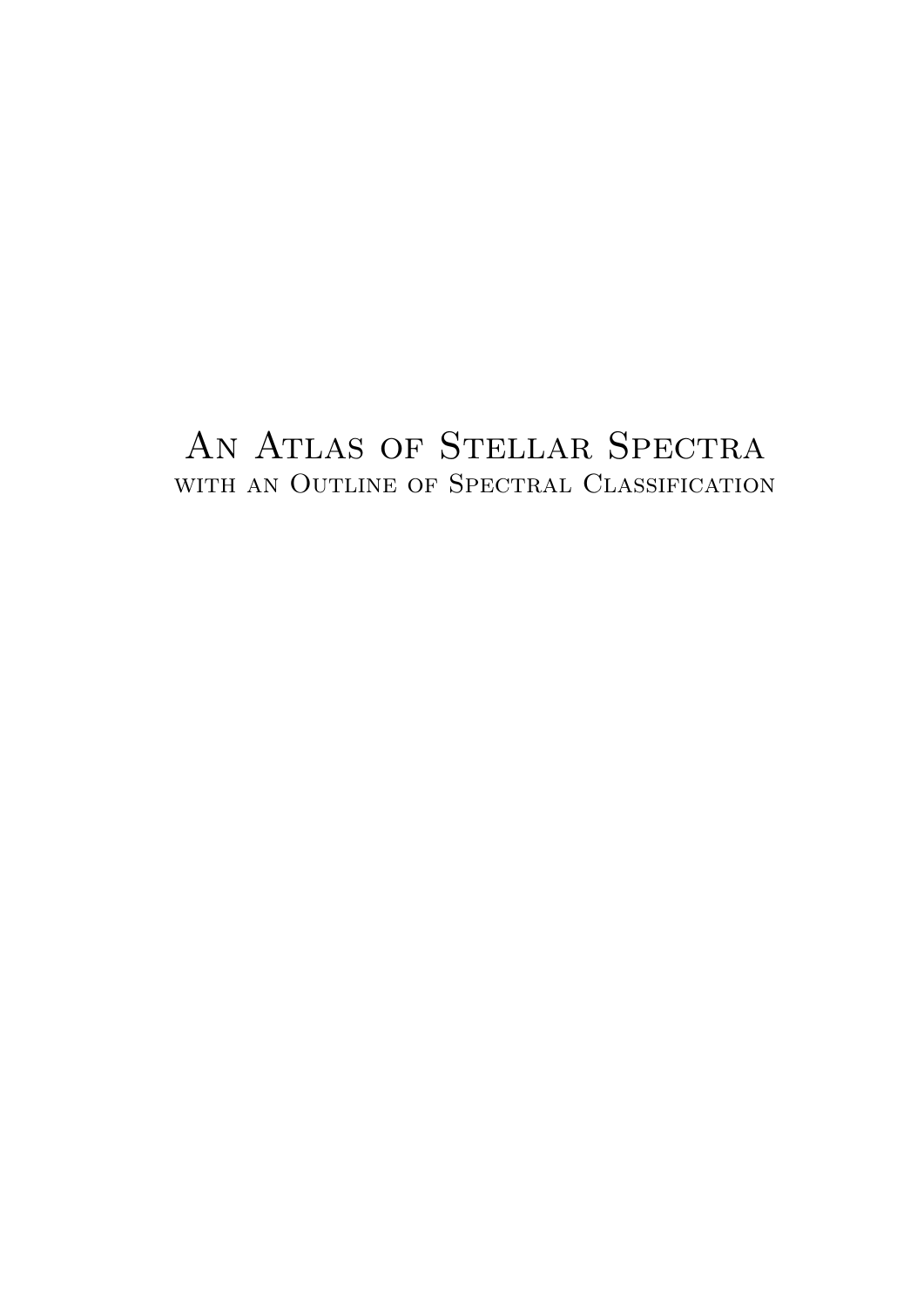# THE UNIVERSITY OF CHICAGO PRESS Chicago, Illinois

 $\star$ 

The Baker & Taylor Company New York

THE CAMBRIDGE UNIVERSITY PRESS LONDON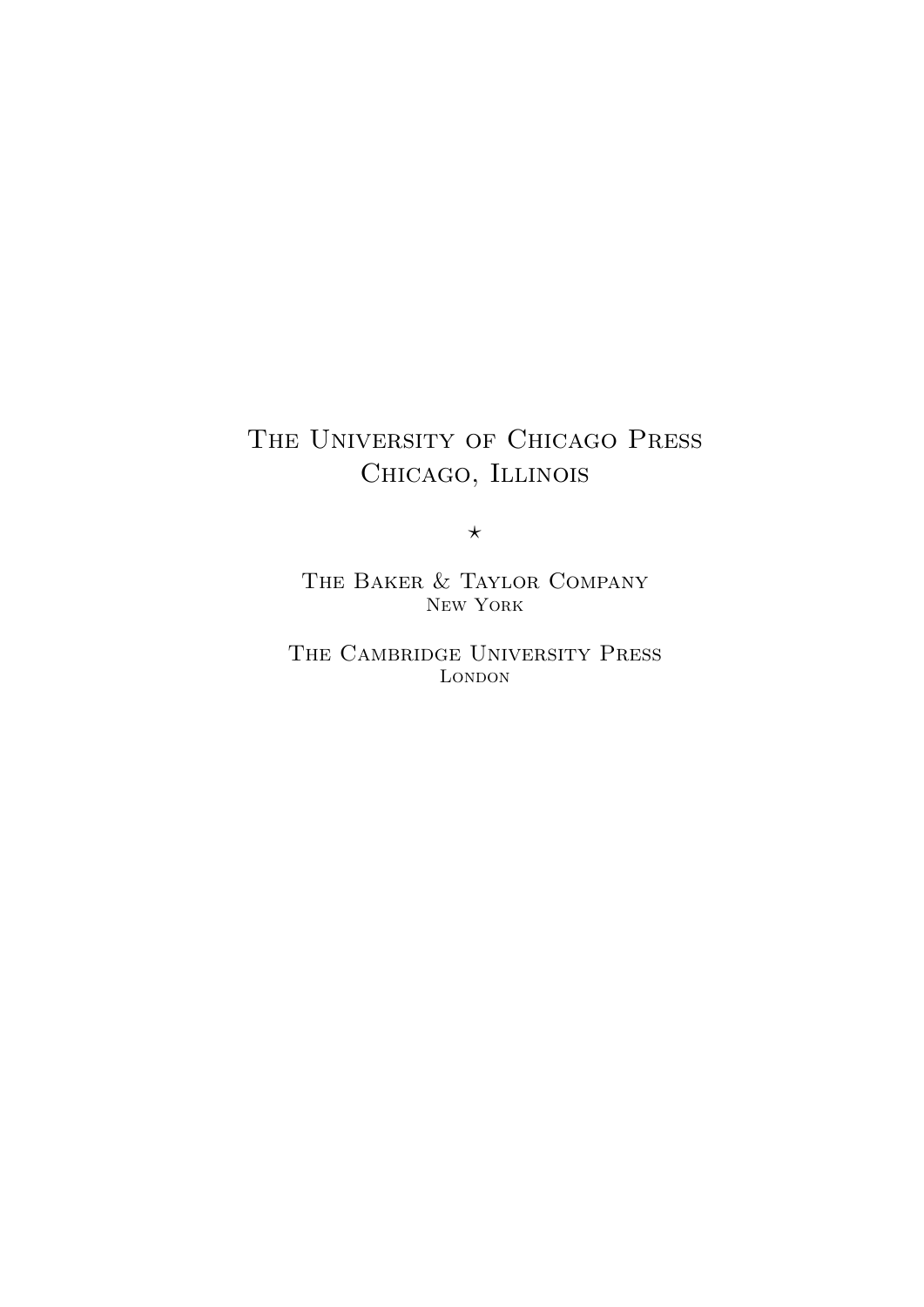# AN ATLAS OF STELLAR SPECTRA

WITH AN OUTLINE OF SPECTRAL CLASSIFICATION

 $By$ W. W. MORGAN, PHILIP C. KEENAN and EDITH KELLMAN

THE UNIVERSITY OF CHICAGO PRESS Chicago · Illinois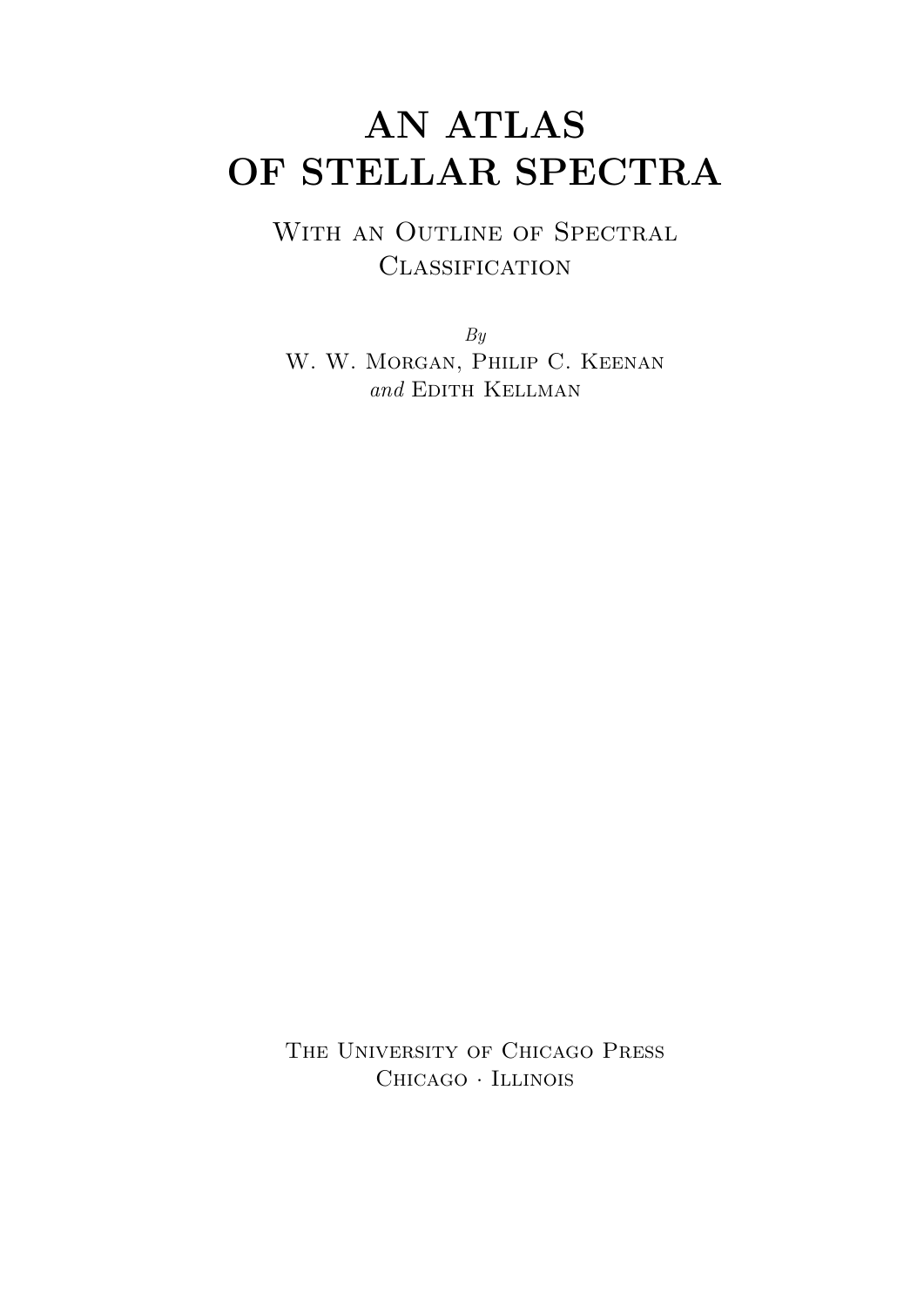Copyright 1943 by the University of Chicago. All rights reserved. Published January 1943. Composed and printed by the University of Chicago PRESS, CHICAGO, ILLINOIS, USA.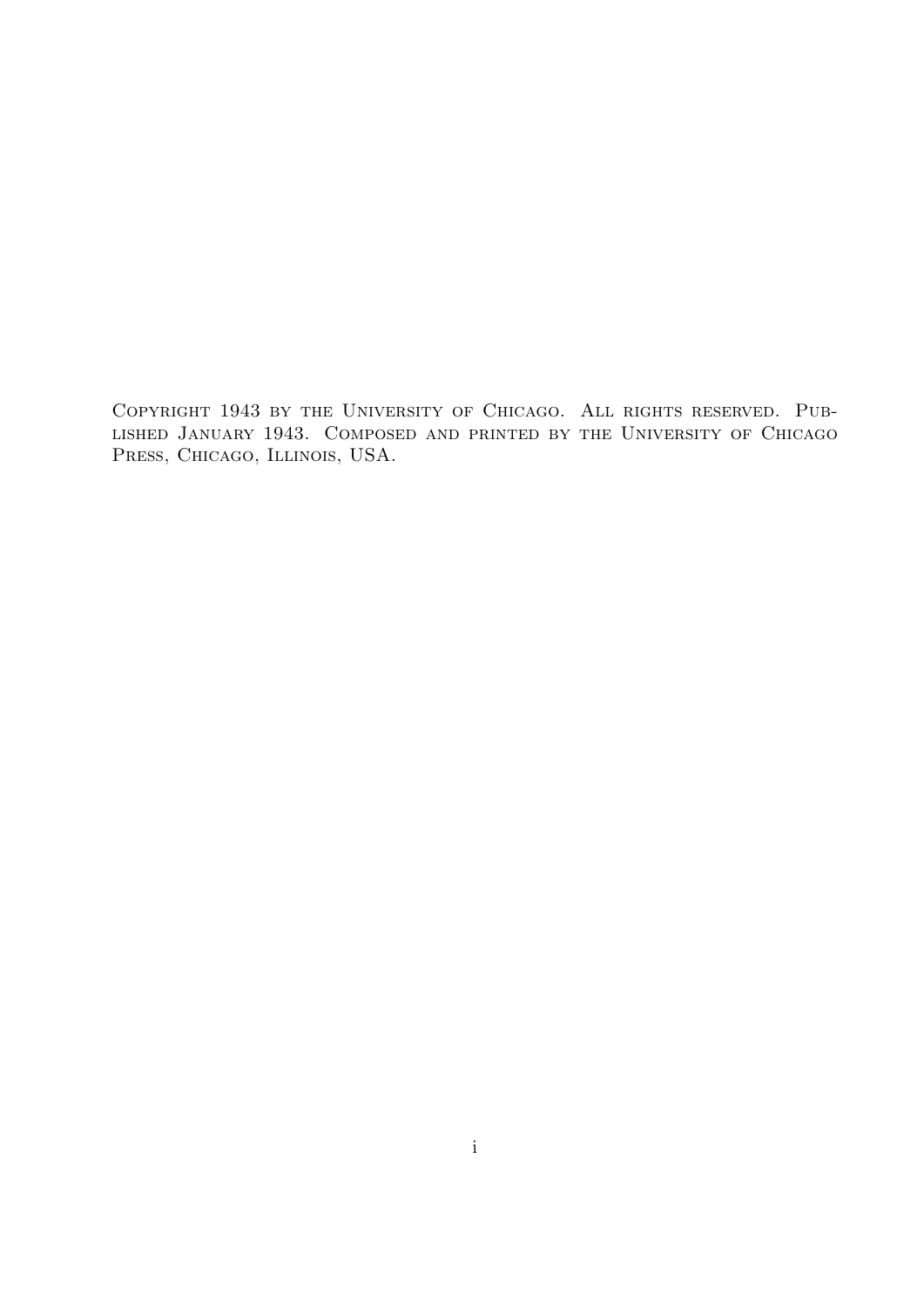## PREFACE TO THE ULO VERSION

This version of the MKK Atlas was produced by M. M. Dworetsky and W. R. Reece at the University of London Observatory, University College London, with permission from the copyright holders, The University of Chicago Press.

WHILE EVERY EFFORT HAS BEEN MADE TO ENSURE THAT THIS VERSION OF THE ATLAS IS a faithful copy of the original, mistakes may have occurred. Please submit corrections to mmd@ulo.ucl.ac.uk.

This version includes a table of contents, a list of tables and a star name index not included in the original version of the Atlas.

High resolution scans of the catalogue plates are available on the World WIDE WEB. THE HOME PAGE FOR THESE IS:

#### www.ulo.ucl.ac.uk/catalogues/mkkatlas/

We thank Miss Deborah Scammell for performing the plate scanning.

UNIVERSITY OF LONDON OBSERVATORY, MILL HILL PARK, LONDON. July 2004.

TYPESET USING LATEX.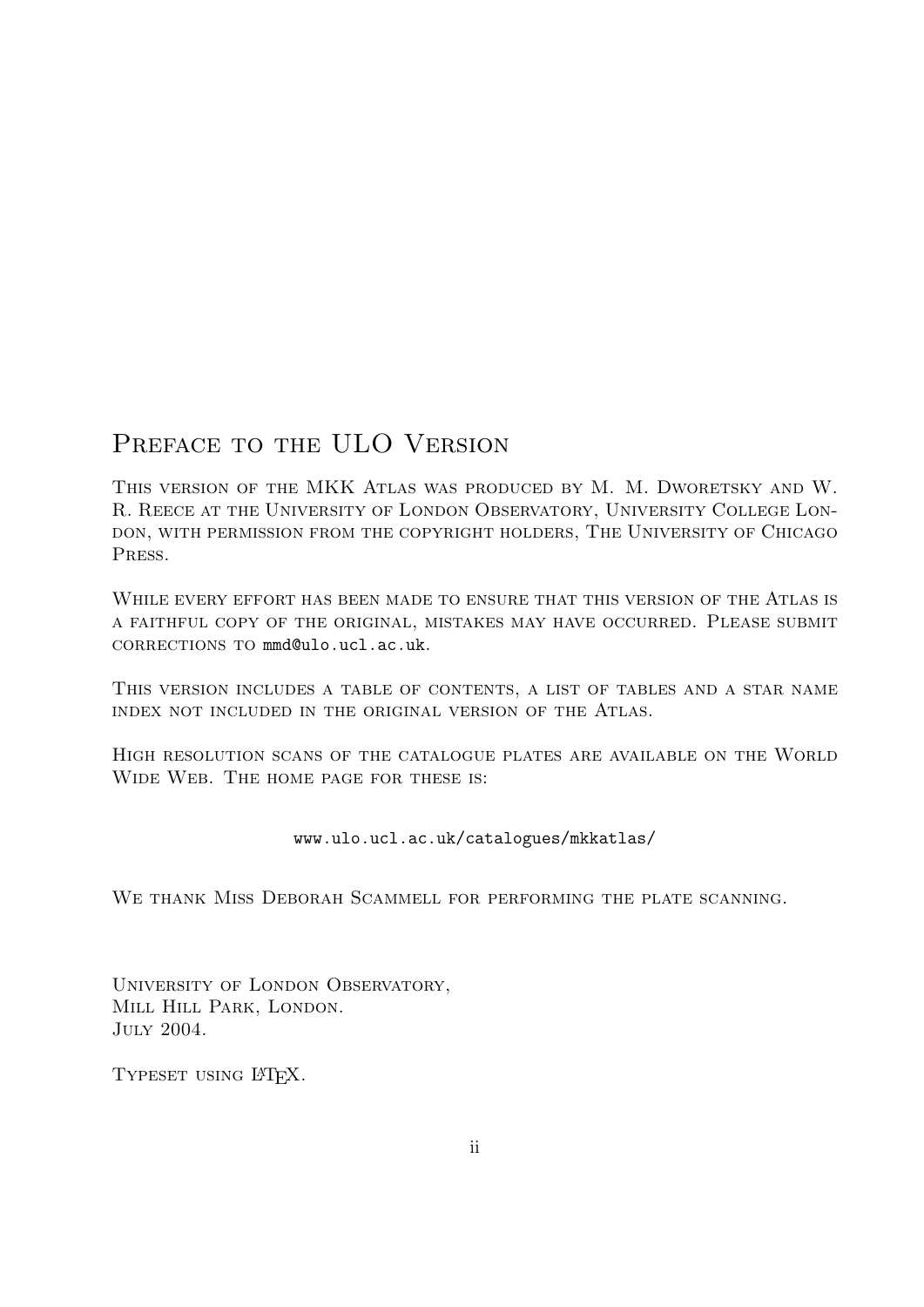# Contents

|    |                | List of Tables                                                                                                                                                                                                                                      | $\mathbf{v}$            |
|----|----------------|-----------------------------------------------------------------------------------------------------------------------------------------------------------------------------------------------------------------------------------------------------|-------------------------|
| Ι. |                | Introduction                                                                                                                                                                                                                                        | 1                       |
|    |                | II The 05-F2 Stars                                                                                                                                                                                                                                  | $\overline{\mathbf{4}}$ |
|    | 1              |                                                                                                                                                                                                                                                     | $\overline{5}$          |
|    | 2              | O9.5                                                                                                                                                                                                                                                | 6                       |
|    | 3              | B <sub>0</sub>                                                                                                                                                                                                                                      | 6                       |
|    | 4              | <b>B0.5</b><br><u>. In the second contract of the second contract of the second contract of the second contract of the second contract of the second contract of the second contract of the second contract of the second contract of the secon</u> | $\overline{7}$          |
|    | $\overline{5}$ | B1                                                                                                                                                                                                                                                  | $\overline{7}$          |
|    | 6              | B <sub>2</sub>                                                                                                                                                                                                                                      | $\overline{7}$          |
|    | 7              | B <sub>3</sub>                                                                                                                                                                                                                                      | 8                       |
|    | 8              | B <sub>5</sub>                                                                                                                                                                                                                                      | 9                       |
|    | 9              | B <sub>8</sub>                                                                                                                                                                                                                                      | 9                       |
|    | 10             |                                                                                                                                                                                                                                                     | 10                      |
|    | 11             |                                                                                                                                                                                                                                                     | 10                      |
|    | 12             | B9                                                                                                                                                                                                                                                  | 10                      |
|    | 13             | A <sub>0</sub>                                                                                                                                                                                                                                      | 11                      |
|    | 14             | A1                                                                                                                                                                                                                                                  | 11                      |
|    | 15             | A2                                                                                                                                                                                                                                                  | 12                      |
|    | 16             | A3                                                                                                                                                                                                                                                  | 12                      |
|    | 17             | A5                                                                                                                                                                                                                                                  | 12                      |
|    | 18             | A7                                                                                                                                                                                                                                                  | 13                      |
|    | 19             | F <sub>0</sub>                                                                                                                                                                                                                                      | 13                      |
|    | 20             | F <sub>2</sub>                                                                                                                                                                                                                                      | 13                      |
|    | 21             |                                                                                                                                                                                                                                                     | 14                      |
|    | 22             |                                                                                                                                                                                                                                                     | 16                      |
|    | 23             |                                                                                                                                                                                                                                                     | 16                      |
|    |                |                                                                                                                                                                                                                                                     |                         |
|    |                | <b>IIIThe F5-M Stars</b>                                                                                                                                                                                                                            | 17                      |
|    | 24             | F5                                                                                                                                                                                                                                                  | 17                      |
|    | 25             | F6                                                                                                                                                                                                                                                  | 17                      |
|    | 26             | F8                                                                                                                                                                                                                                                  | 18                      |
|    | 27             | G <sub>0</sub>                                                                                                                                                                                                                                      | 18                      |
|    | 28             | G <sub>2</sub>                                                                                                                                                                                                                                      | 18                      |
|    | 29             | G5                                                                                                                                                                                                                                                  | 19                      |
|    | 30             | G8                                                                                                                                                                                                                                                  | 19                      |
|    | 31             | K <sub>0</sub>                                                                                                                                                                                                                                      | 20                      |
|    | 32             | K2                                                                                                                                                                                                                                                  | 21                      |
|    | 33             | K3                                                                                                                                                                                                                                                  | 22                      |
|    | 34             | K5                                                                                                                                                                                                                                                  | 23                      |
|    | 35             |                                                                                                                                                                                                                                                     | 23                      |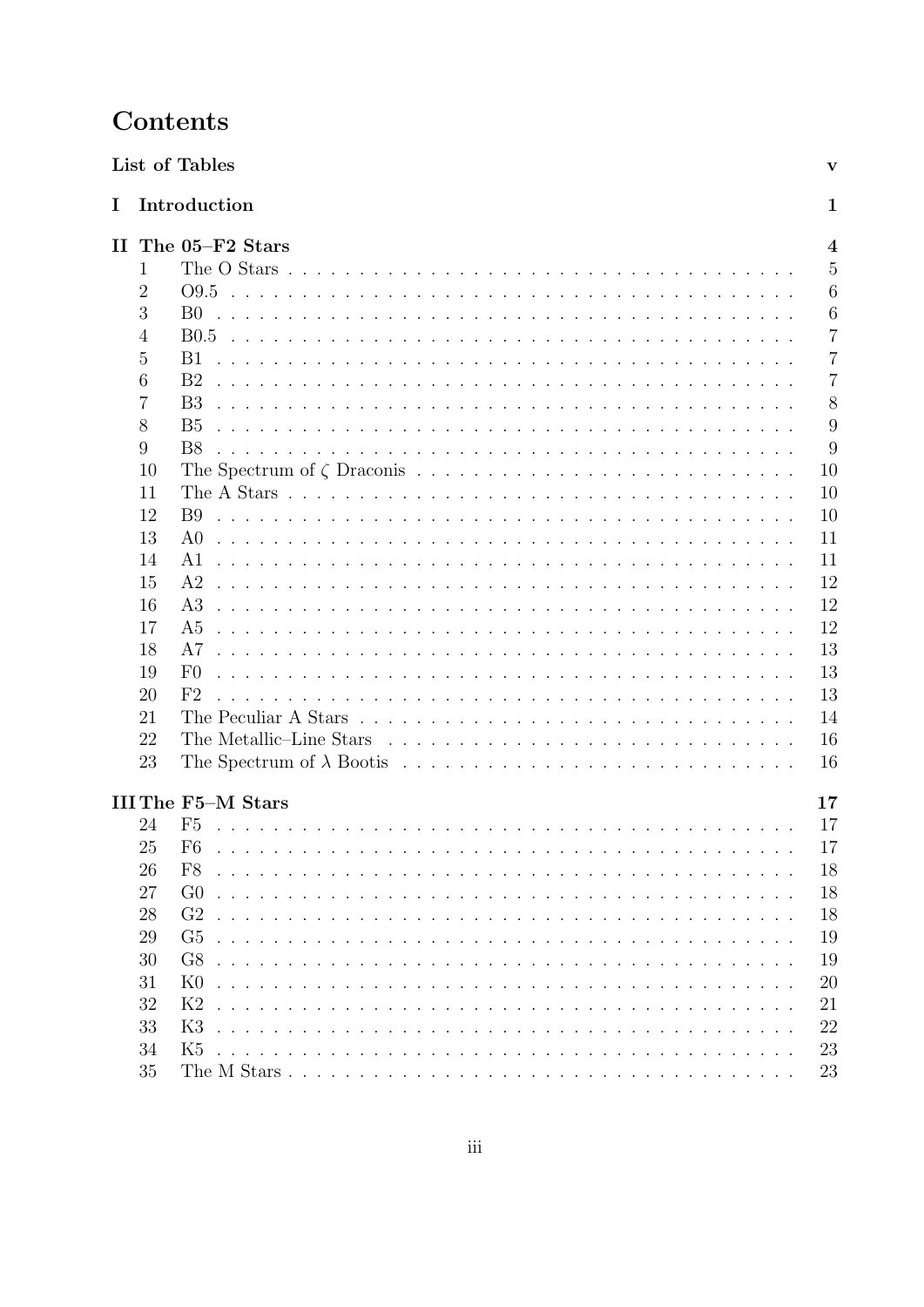| IV The Supergiants of Classes B8–M2 | 24 |
|-------------------------------------|----|
| V Five Composite Spectra            | 25 |
| VI Conclusion                       | 27 |
| Index                               | 30 |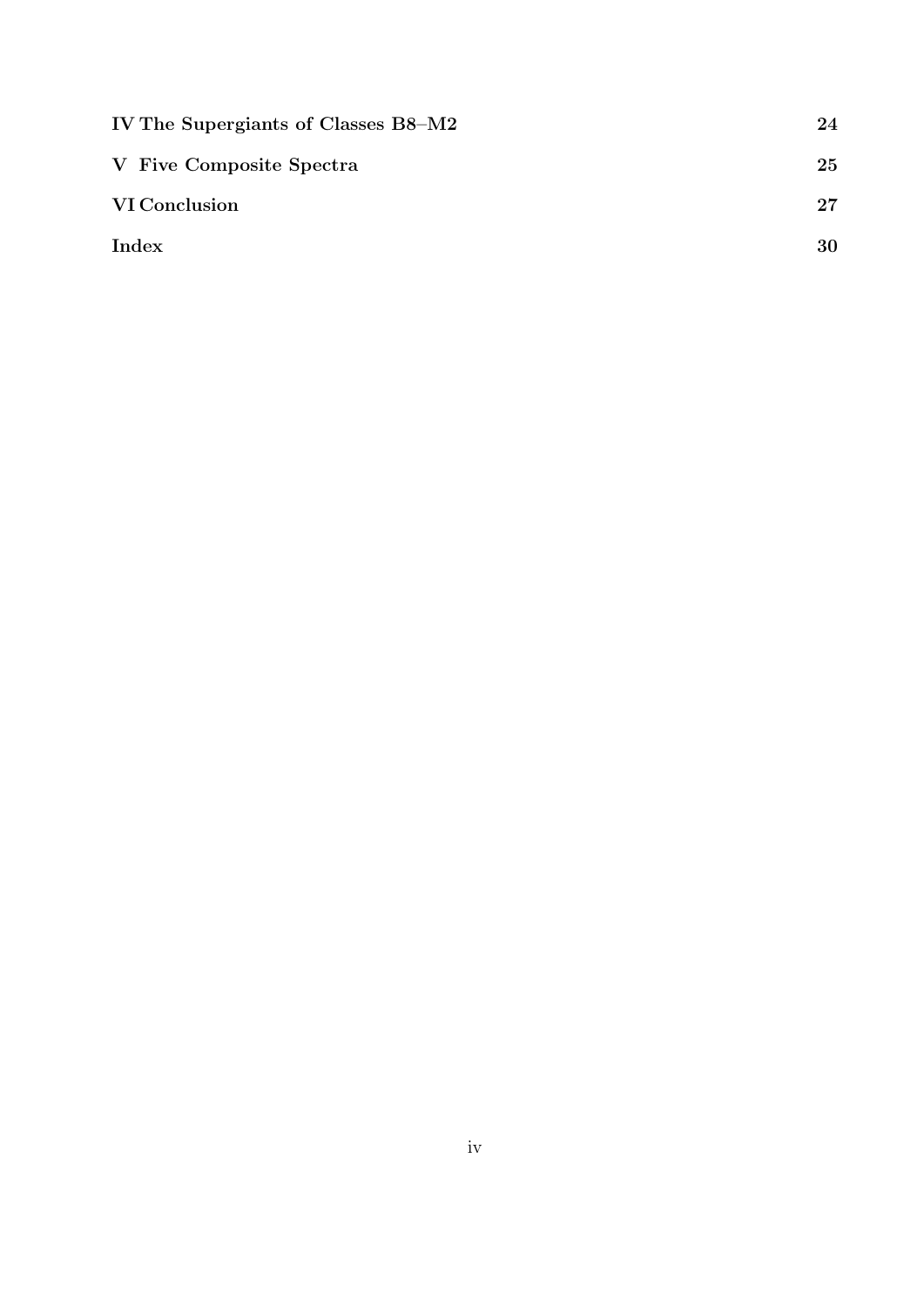# List of Tables

| 1              | $\overline{5}$                                                                                                            |
|----------------|---------------------------------------------------------------------------------------------------------------------------|
| $\overline{2}$ | 6                                                                                                                         |
| 3              | 6                                                                                                                         |
| 4              | $\overline{7}$<br>Standards at $B0.5 \ldots \ldots \ldots \ldots \ldots \ldots \ldots \ldots \ldots \ldots \ldots \ldots$ |
| 5              | $\overline{7}$                                                                                                            |
| 6              | 8                                                                                                                         |
| 7              | 9                                                                                                                         |
| 8              | 9                                                                                                                         |
| 9              | 9                                                                                                                         |
| 10             | 11                                                                                                                        |
| 11             | 11                                                                                                                        |
| 12             | 11                                                                                                                        |
| 13             | 12                                                                                                                        |
| 14             | 12                                                                                                                        |
| 15             | 13                                                                                                                        |
| 16             | 13<br>Standards at $09.5 \ldots \ldots \ldots \ldots \ldots \ldots \ldots \ldots \ldots \ldots \ldots$                    |
| 17             | 13                                                                                                                        |
| 18             | 14                                                                                                                        |
| 19             | 17                                                                                                                        |
| 20             | 17                                                                                                                        |
| 21             | 18                                                                                                                        |
| 22             | 18                                                                                                                        |
| 23             | 19                                                                                                                        |
| 24             | 19                                                                                                                        |
| 25             | 20                                                                                                                        |
| 26             | Standards at K0 and K1 $\dots \dots \dots \dots \dots \dots \dots \dots \dots \dots \dots \dots$<br>21                    |
| 27             | 22                                                                                                                        |
| 28             | 22                                                                                                                        |
| 29             | 23                                                                                                                        |
| 30             | 24                                                                                                                        |
| 31             | 25                                                                                                                        |
|                |                                                                                                                           |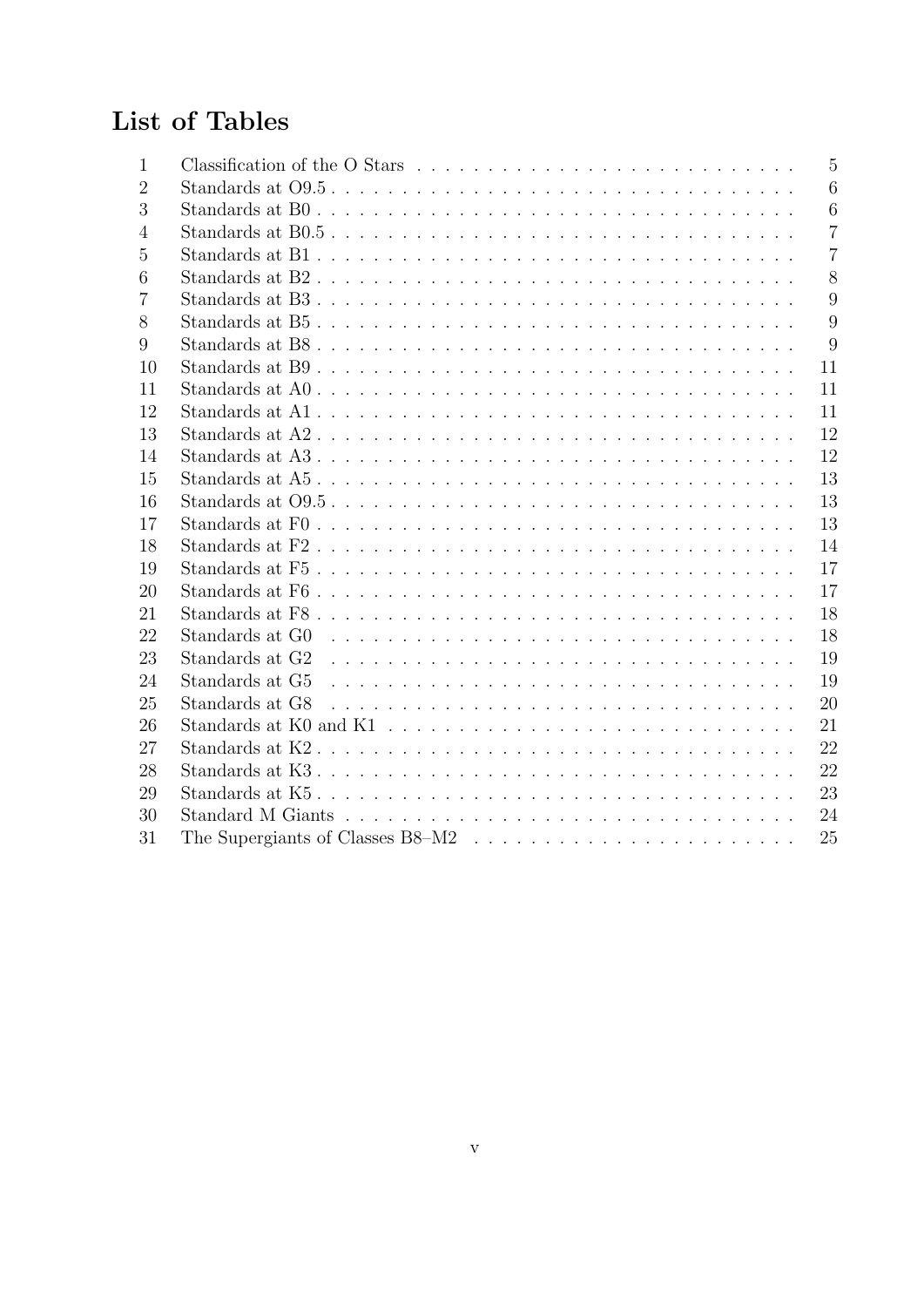### I Introduction

The Atlas of Stellar Spectra and the accompanying outline have been prepared from the viewpoint of the practical stellar astronomer. Problems connected with the astrophysical interpretation of the spectral sequence are not touched on; as a consequence, emphasis is placed on "ordinary" stars. These are the stars most important statistically and the only ones suitable for large–scale investigations of galactic structure. The plan of the Atlas can be stated as follows:

- a. To set up a classification system as precise as possible which can be extended to stars of the eighth to twelfth magnitude with good systematic accuracy. The system should be as closely correlated with color temperature (or color equivalent) as is possible. The criteria used for classification should be those which change most smoothly with color equivalent.
- b. Such a system as described under (a) requires a classification according to stellar luminosity, that is, the system should be two–dimensional. We thus introduce a vertical spectral type, or luminosity class; then, for a normal star, the spectrum is uniquely located when a spectral type and a luminosity class are determined. The actual process of classification is carried out in the following manner: (1) an approximate spectral type is determined; (2) the luminosity class is determined; (3) by comparison with stars of similar luminosity an accurate spectral type is found.

As it may not be immediately apparent why an increase in accuracy in spectral classification is desirable, a short digression on some problems of stellar astronomy will be made.

The problem of stellar distribution in the most general sense does not require any spectroscopic data. Stars of all types and temperatures may be considered together, and some general features of the distribution of stars in the neighborhood of the sun can be found. For this purpose a certain frequency distribution of stellar luminosities must be assumed. This luminosity function has a large dispersion and must be varied with galactic latitude. In addition, there are certain regional fluctuations in the frequency of stars of higher luminosity of classes B, A, and M.

As a result of these considerations (and because of difficulties with interstellar absorption) the general method has very definite limitations; the large dispersion of the luminosity function means we must have a large sample, and this in itself precludes detailed analyses of limited regions. In addition, there is evidence of clustering tendencies for stars of certain spectral type – a cluster or star cloud might be well marked for stars of type  $A$ , for example, and be not at all apparent from a general analysis of star counts.

There is, then, for certain kinds of problems a great advantage in the use of spectral types of the accuracy of the Henry Draper Catalogue. Consider, for example, the stars of classes B8–A0 as a group. The dispersion in luminosity is far less than in the case of the general luminosity function, and the space distribution of stars of this group can be determined with a correspondingly higher accuracy. In addition, we are able to correct for systematic errors due to interstellar absorption from observations of the color excesses of these stars. We have thus gained in two particulars: we have limited at one time the dispersion in luminosity and in normal color.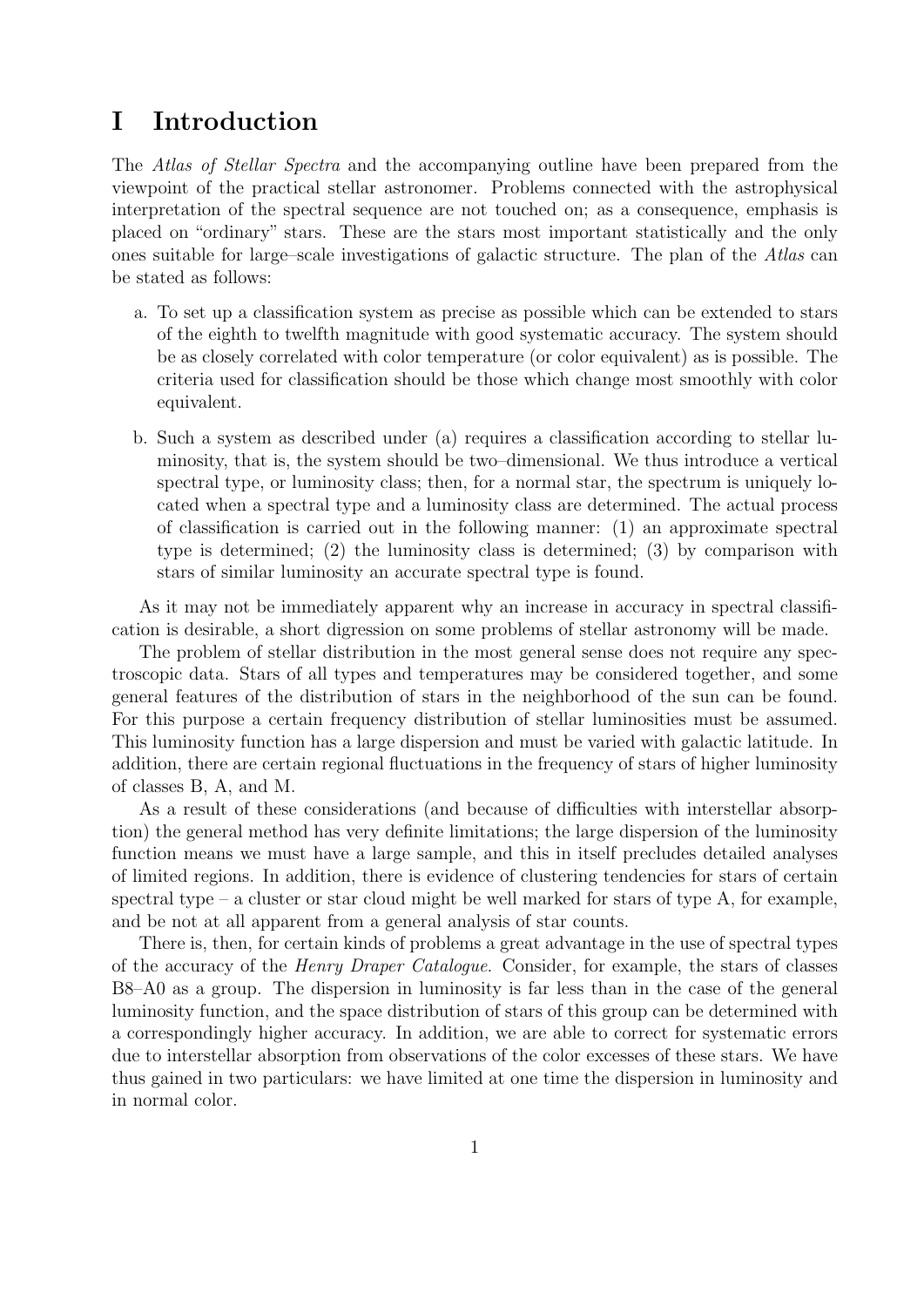The further refinement of a two–dimensional classification makes possible an even greater reduction in the dispersion in absolute magnitude for groups of stars. The mean distance of a group of stars of the same spectral type and luminosity class can be determined with great precision, even when the group consists of a relatively small number of stars. Even for individual stars distances of good accuracy can be derived. A corresponding gain is made in problems concerned with intrinsic colors and interstellar absorption.

In the fifty–five prints which make up the accompanying atlas an attempt has been made to show most of the common kinds of stellar spectra observed in stars brighter than the eighth magnitude. The dispersion selected is intermediate between that used for very faint stars, where only a few spectral features are visible, and the larger–scale slit spectra which show a multitude of details. A sufficient number of lines and bands are visible to allow an accurate classification to be made, both by temperature and by luminosity equivalent, while the relatively low dispersion makes it possible to observe bright and faint stars in a uniform manner and avoids the possibility of appreciable systematic differences in their classification.

A small one–prism spectrograph attached to the 40–inch refractor was used to obtain the plates. The reduction of collimator to camera is about 7; this makes it possible to use a fairly wide slit and still have good definition in the resulting spectra. The spectrograph was designed by Dr. Van Biesbroeck and constructed in the observatory shop by Mr. Ridell. The camera lens was constructed by J. W. Pecker, according to the design of Dr. G. W. Moffitt. The usable spectral region on ordinary blue–sensitive plates is from the neighborhood of K to  $H\beta$  ( $\lambda\lambda$  3920–4900).

The dispersion used (125 Å per mm at  $H\gamma$ ) is near the lower limit for the determination of spectral types and luminosities of high accuracy. The stars of types F5-M can be classified with fair accuracy on slit spectra of lower dispersion, but there is probably a definite decrease in precision if the dispersion is reduced much below  $150 \text{ A}$  per mm.

The lowest dispersion capable of giving high accuracy for objective–prism spectra is greater; the limit is probably near  $100 \text{ Å}$  per mm. The minimum dispersion with which an entirely successful two–dimensional classification on objective–prism plates can be made is probably near 140 Å per mm. This value was arrived at from a study of several plates of exquisite quality taken by Dr. J. Gallo, director of the Astronomical Observatory at Tacubaya, Mexico; for plates of ordinary good quality the limit is probably considerably higher.

The Atlas and the system it defines are to be taken as a sort of adaptation of work published at many observatories over the last fifty years. No claim is made for originality; the system and the criteria are those which have evolved from a great number of investigations. Specific references to individual investigations are, as a rule, not given.

By far the most important are those of the investigators at Harvard and Mount Wilson. The idea of a temperature classification is based on the work of Miss Maury and Miss Cannon at Harvard and of Sir Norman Lockyer. We owe to Adams the first complete investigation of luminosity effects in stellar spectra. If we add to this the work of Lindblad on cyanogen and the wings of the Balmer lines in early–type stars and the investigations of the late E. G. Williams, we have the great majority of the results on which the new classification is based. References to individual papers are given in the Handbuch der Astrophysik.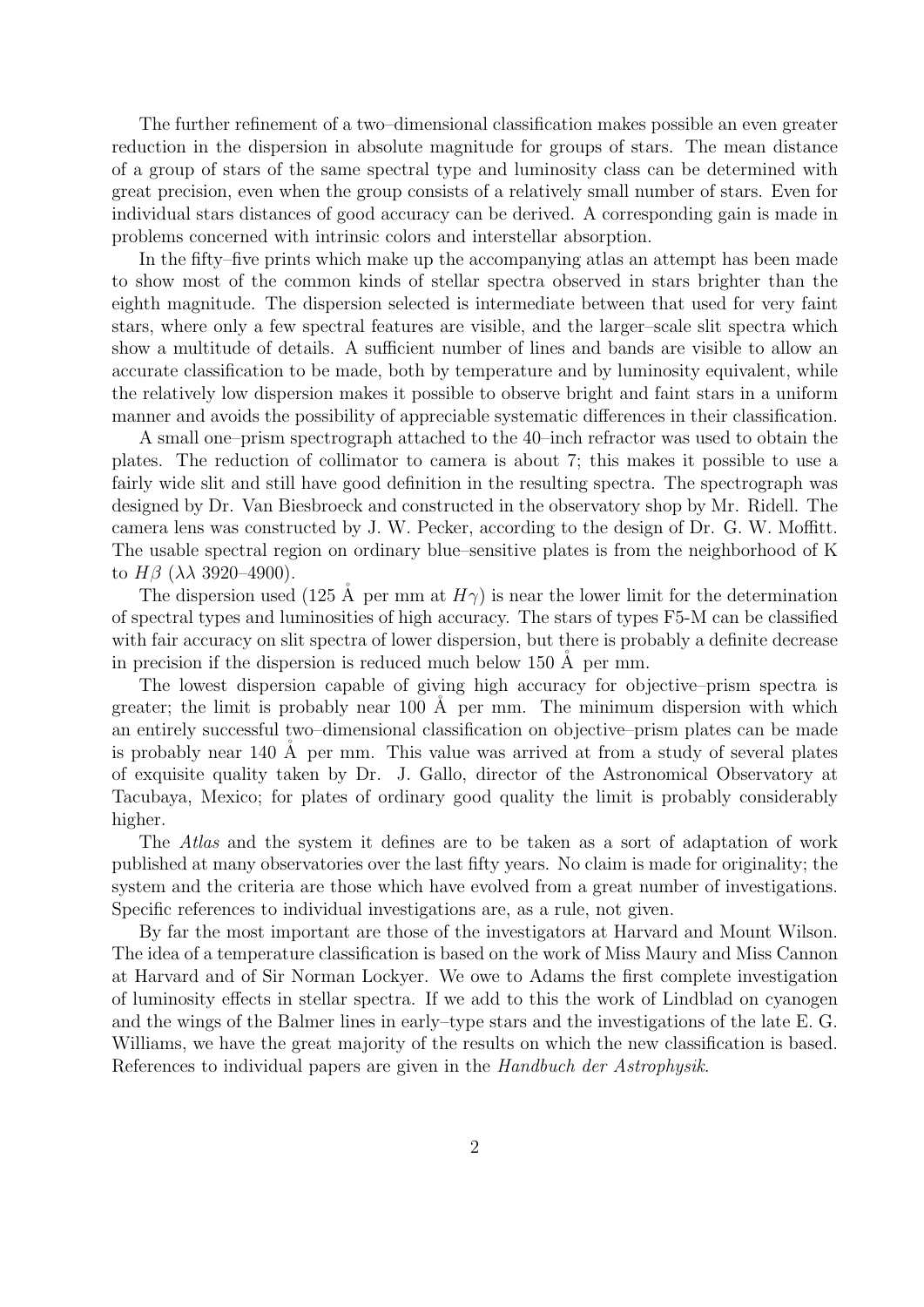The present system depends, then, to a considerable extent on the work of these investigators, combined with data which were not available until recently. These data are of two kinds: accurate color equivalents for many of the brighter stars and accurate absolute magnitudes for a number of the same stars. These results have been used to define the system of classification more precisely, both in the temperature equivalents and in the luminosity class. The most important of the determinations of color equivalents for this purpose are the photoelectric colors of Bottlinger and of Stebbins and his collaborators and the spectrophotometric results of the Greenwich Observatory and those of Hall.

The absolute magnitudes used depend on a variety of investigations. There are the classical catalogue of trigonometric parallaxes of Schlesinger; the catalogue of dynamical parallaxes of Russell and Miss Moore; various cluster parallaxes, principally due to Trumpler; and, in the case of the stars of earlier class, parallaxes from interstellar line intensities and from the effects of galactic rotation.

Throughout the discussion emphasis will be laid on the "normal" stars. A number of peculiar objects are noted; but the main aim of the investigation has been to make the classification of the more frequent, normal stars as precise as possible for the use of the general stellar astronomer. This investigation is not concerned with the astrophysical aspects of stellar spectra or with the spectra of the dwarfs of low luminosity. Relatively few of the latter are met with among stars brighter than the eighth magnitude, and their classification can be considered as a separate problem.

There appears to be, in a sense, a sort of indefiniteness connected with the determination of spectral type and luminosity from a simple inspection of a spectrogram. Nothing is measured; no quantitative value is put on any spectral feature. This indefiniteness is, however, only apparent. The observer makes his classification from a variety of considerations–the relative intensity of certain pairs of lines, the extension of the wings of the hydrogen lines, the intensity of a band–even a characteristic irregularity of a number of blended features in a certain spectral region. To make a quantitative measure of these diverse criteria is a difficult and unnecessary undertaking. In essence the process of classification is in recognizing similarities in the spectrogram being classified to certain standard spectra.

It is not necessary to make cephalic measures to identify a human face with certainty or to establish the race to which it belongs; a careful inspection integrates all features in a manner difficult to analyze by measures. The observer himself is not always conscious of all the bases for his conclusion. The operation of spectral classification is similar. The observer must use good judgment as to the definiteness with which the identification can be made from the features available; but good judgment is necessary in any case, whether the decision is made from the general appearance or from more objective measures.

The problem of a classification according to luminosity is a difficult one. In the first place, lines or blends which may be useful at one spectral type may be quite insensitive at another. In fact, some lines which show a positive absolute–magnitude effect for some spectral classes may show a negative one for others. This is true for certain lines of H,  $Sr$  II, and Ba II.

Besides the variation with spectral type, there is also a very marked change in appearance with the dispersion of the spectrograms used. Some of the most useful indicators of absolute magnitude are lines and blends which can be used only with low dispersion. The hydrogen lines, for example, show marked variations with absolute magnitude in spectra as early as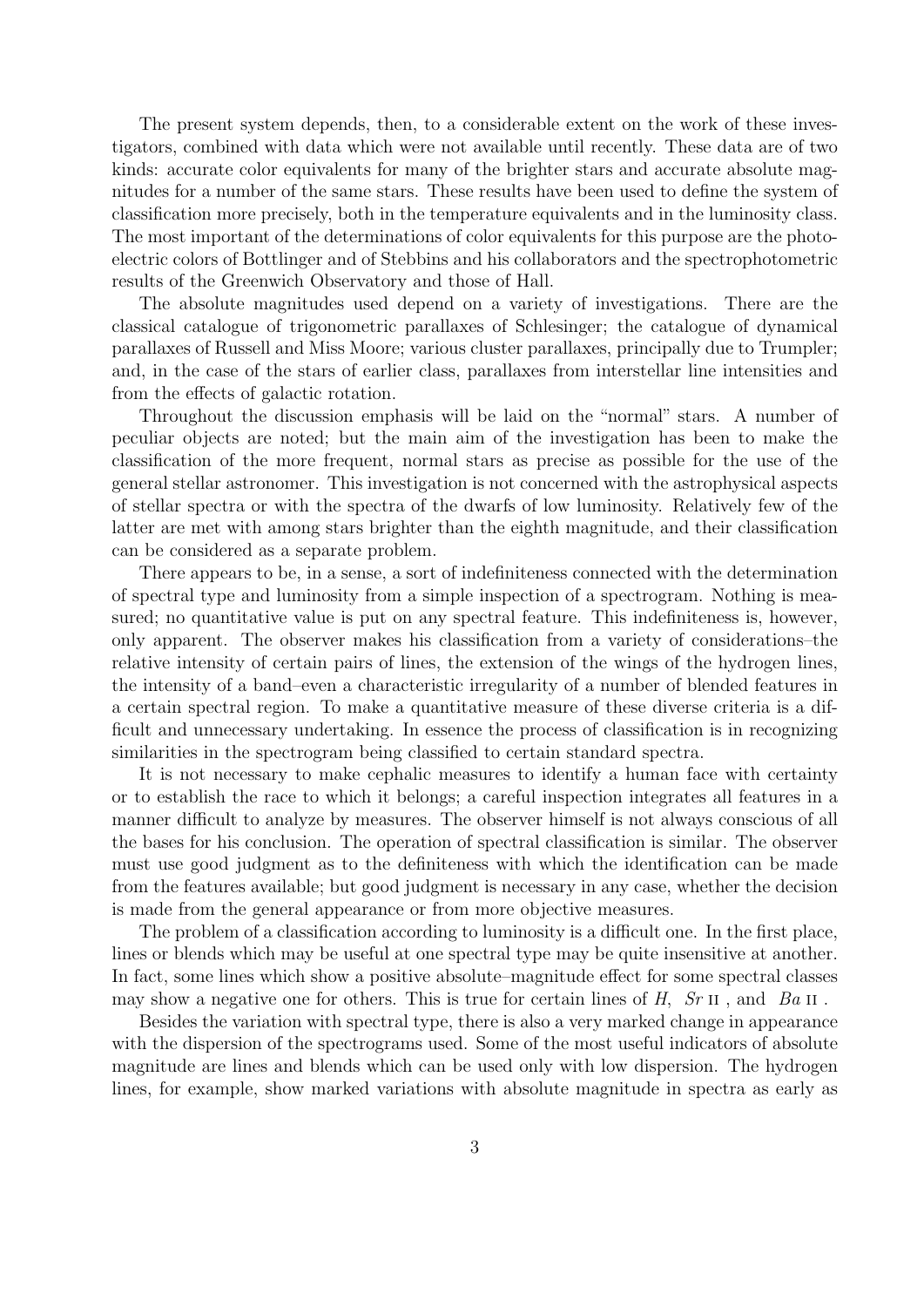B2 and B3 on plates of low dispersion; with higher dispersion the wings which contribute to the absolute–magnitude effect are not apparent to the eye, and the lines look about the same in giants and dwarfs. In stars of classes G2–K2 the intensity of the CN bands in the neighborhood of  $\lambda$  4200 is one of the most important indicators of absolute magnitude. The band absorption has a different appearance on spectrograms of high and low dispersion, and it is doubtful whether high–dispersion plates show the luminosity effects of CN as well as those of low dispersion.

On the other hand, a considerable number of sensitive line ratios are available on high– dispersion spectra which cannot be used with lower dispersion. One of the most sensitive lines to absolute–magnitude differences for the F8–M stars is  $Ba \text{ II}$  4554; this line is too weak to be observed on low dispersion spectra. A number of the other ratios found by Adams to be sensitive indicators of absolute magnitude are also too weak to be used with low dispersion.

These considerations show that it is impossible to give definite numerical values for line ratios to define luminosity classes. It is not possible even to adopt certain criteria as standard, since different criteria may have to be used with different dispersion. In the Atlas some of the most useful features for luminosity classification have been indicated, but it should be emphasized that each dispersion has its own problems, and the investigator must find the features which suit his own dispersion best.

The luminosity classes are designated by Roman numerals; stars of class I are the supergiants, while those of class V are, in general, the main sequence. In the case of the B stars the main sequence is defined by stars of classes IV and V. For the stars of types F–K, class IV represents the subgiants and class III the normal giants. Stars of class II are intermediate in luminosity between the super–giants and ordinary giants.

### II The 05–F2 Stars

The varying degree of diffuseness in line character for stars earlier than class F5 presents an additional difficulty in their classification. On plates having a dispersion of around 30 Å per mm the lines have such a varied appearance that it is almost impossible to classify the spectra on a uniform system. If the dispersion is reduced to lessen this effect, the lines in general become fainter.

The best compromise seems to be a dispersion of around  $125 \text{ Å}$  per mm and greatly broadened spectra on high–contrast plates. Spectra of this dispersion can be classified with high accuracy for stars of classes O–B5 inclusive, if a fine–grain emulsion is used. The varying widths of the spectral lines are not very noticeable, except for a very few stars with exceedingly broad lines.

Spectra of classes B9–A2 are most difficult of all to classify accurately. All lines with the exception of the Balmer series are weak, and the broad–line stars show few spectral features that can be used. By the time class A3 is reached, numerous metallic lines make their appearance, and classification becomes progressively easier on passing toward lower temperature.

Dispersions higher than 125 Å per mm can be used to classify the early–type stars, if a certain rough ratio is preserved between the dispersion and the spectrum width. For the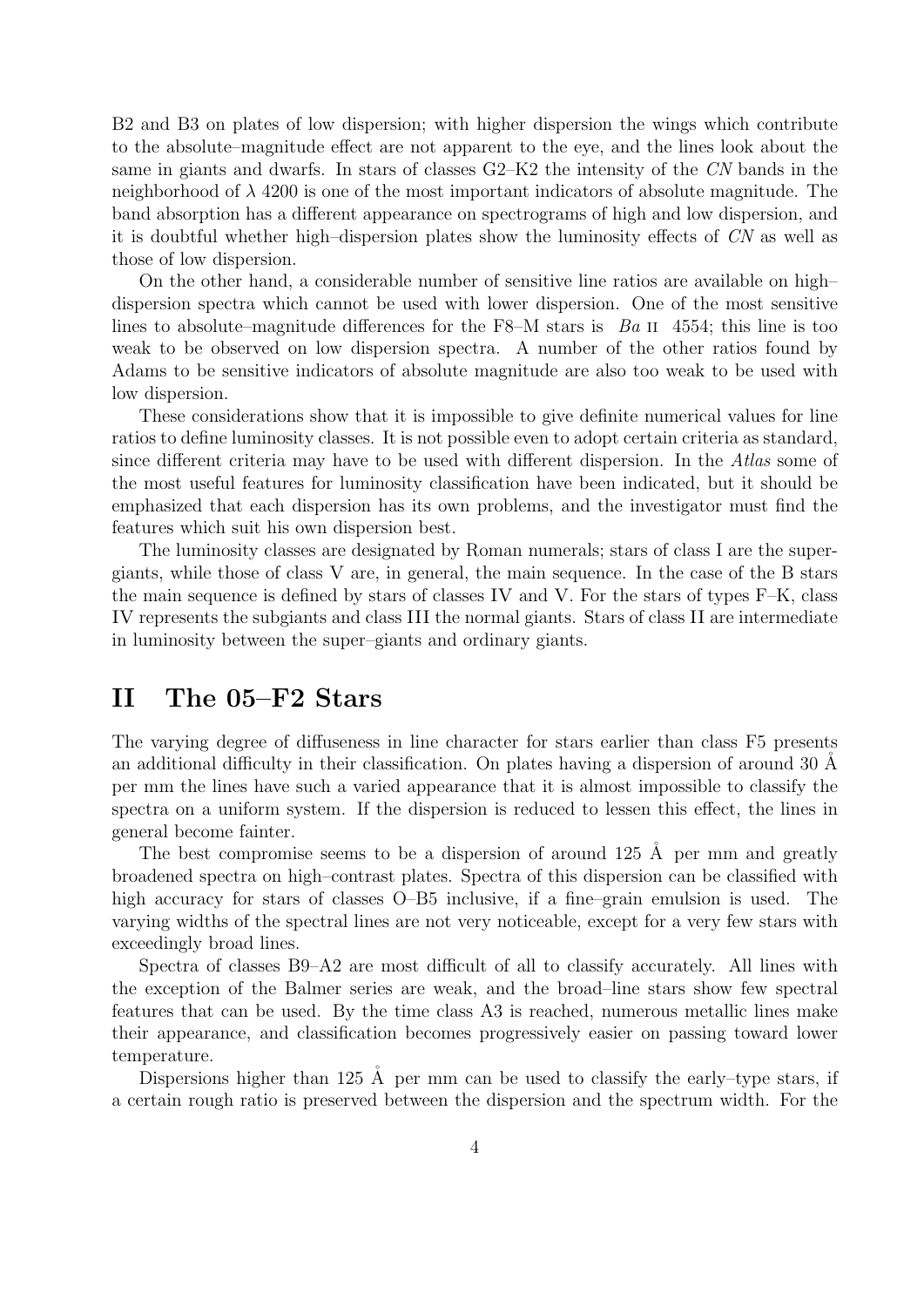highest accuracy the width of the spectrum should be about one–third the distance between  $H\gamma$  and H $\delta$ . With plates of higher dispersion a corresponding reduction in the magnifying power of the viewing eyepiece should be made. For spectra later than F0 a width of about one–sixth the distance between  $H\gamma$  and  $H\delta$  is sufficient, unless the dispersion is less than 125 Å per mm. Wide spectra for the late–type stars allow the use of the G band and other important blended features. The advantage of using broad spectra is somewhat similar to that of extra–focal images in stellar photometry.

#### 1 The O Stars

| <b>Star</b>                 | $Sp_{MKK}$     | $Sp_{HHP}$     | $\alpha$ | $\delta$         | m   | HD              | <b>Notes</b>   |
|-----------------------------|----------------|----------------|----------|------------------|-----|-----------------|----------------|
| $\zeta$ Pup                 | O <sub>5</sub> | $\cdots$       | 08:00    | $-39^{\circ}43'$ | 2.3 | $\mathrm{Od}$   |                |
| 9 Sgr                       | O <sub>5</sub> | O <sub>5</sub> | 17:57    | $-2422$          | 5.9 | Oe <sub>5</sub> | $\mathbf{1}$   |
| $\lambda$ Cep               | O <sub>6</sub> | O <sub>6</sub> | 22:08    | $+5855$          | 5.2 | $\mathrm{Od}$   |                |
| HD 5005                     | O <sub>6</sub> | $\cdots$       | 00:47    | $+5605$          | 7.7 | B <sub>2</sub>  | $\mathbf{1}$   |
| $\theta$ <sup>1</sup> Ori C | O <sub>6</sub> | O <sub>7</sub> | 05:30    | $-0527$          | 5.4 | Oe <sub>5</sub> | $\overline{2}$ |
| HD 165052                   | O7             | O <sub>6</sub> | 17:50    | $-2424$          | 6.8 | Oe <sub>5</sub> | $\mathbf{1}$   |
| S Mon                       | O7             | O <sub>7</sub> | 06:35    | $+0959$          | 4.7 | Oe <sub>5</sub> |                |
| $\xi$ Per                   | O7             | $\cdots$       | 03:52    | $+3530$          | 4.1 | Oe <sub>5</sub> |                |
| $\lambda$ Ori A             | O8             | O <sub>8</sub> | 05:29    | $+0952$          | 3.7 | Oe <sub>5</sub> |                |
| $\iota$ Ori                 | O9V            | O <sub>9</sub> | 05:30    | $-0559$          | 2.9 | Oe <sub>5</sub> | 3              |
| $10$ Lac                    | O9V            | O <sub>9</sub> | 22:34    | $+3832$          | 4.9 | Oe <sub>5</sub> | 3              |
| HD 188209                   | O9 I           | .              | 19:49    | $+46$ 47         | 5.5 | B <sub>0</sub>  | $\overline{4}$ |
| HD 218915                   | O9 I           |                | 23:06    | $+5231$          | 7.1 | B <sub>0</sub>  | $\overline{4}$ |

<sup>1</sup>No emission lines visible on low-dispersion spectrograms. He II 4686 is much stronger than  $\lambda$  4650.  $2$ The *H* lines are abnormally broad in comparison to other absorption lines.

<sup>3</sup>Main–sequence star. Luminosity differences at O9 are shown by the following ratios:  $\lambda$  4068: $\lambda$  4089,  $\lambda$ 4387: $\lambda$  4541, and  $\lambda$  4650: $\lambda$  4686.

<sup>4</sup>O–type supergiants.

Table 1: Classification of the O Stars

No luminosity classification has been attempted for stars earlier than O9. The spectral type has been determined from the ratio  $He$  i 4471:  $He$  ii 4541. The types determined from this ratio appear to be consistent with the appearance of other spectral features in a sequence of effective excitation. The types obtained in this manner are in very close agreement with those determined by H. H. Plaskett.<sup>1</sup>

If the spectral types of the O stars are determined from the single ratio of the absorption lines He I 4471: He II 4541, results accurate to a tenth of a class between O5 and O9 can be obtained on plates of the dispersion used (125 Å per mm at  $H\gamma$ ). This single ratio appears to be the most useful criterion of spectral type for O5–O9 stars on spectra similar to those used. The classification of the Wolf–Rayet stars as a group will not be discussed;

 $1$  Pub. Dom. Ap. Obs., I, 365, 1922.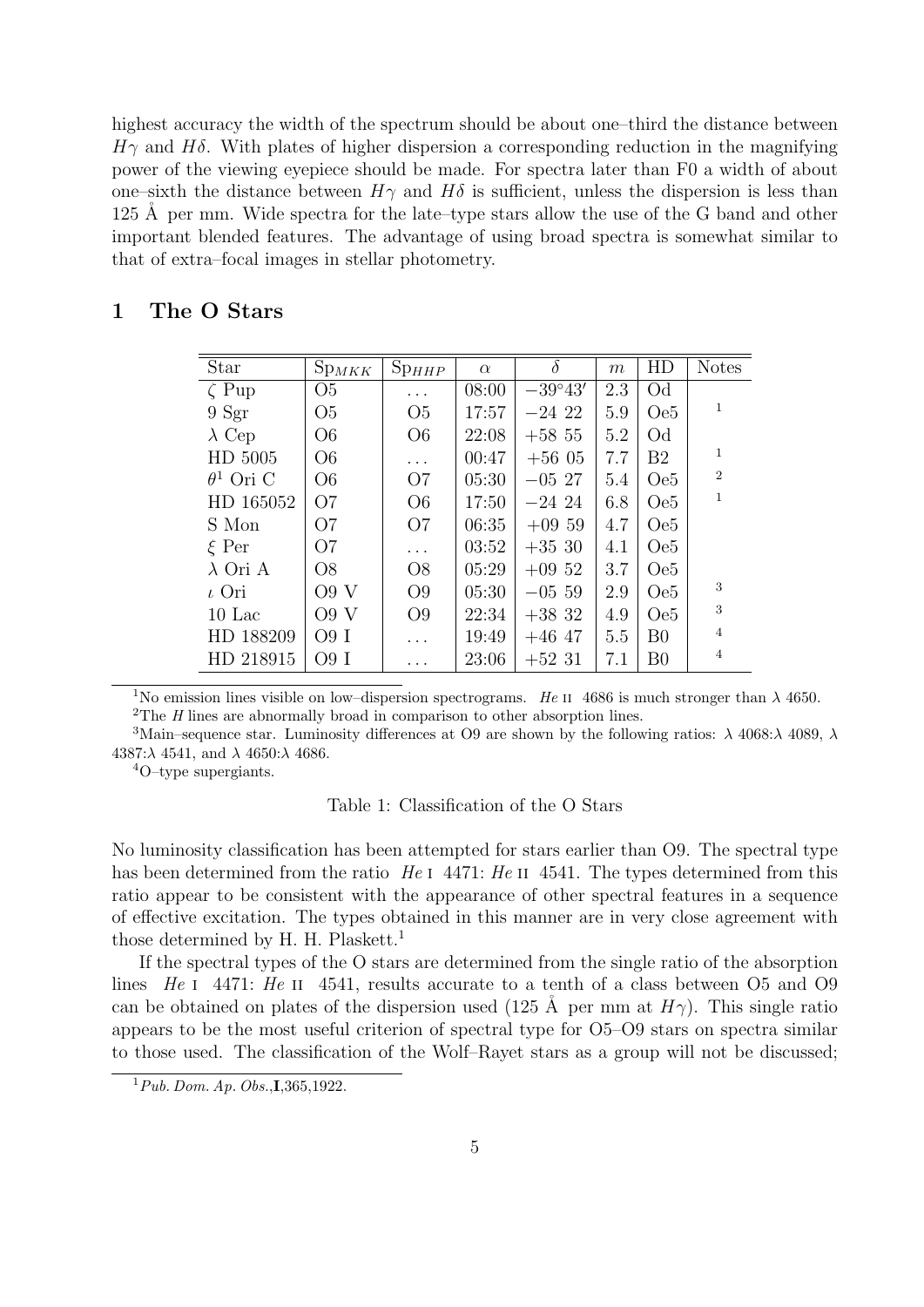the number of stars in this class is very small, and individual description of each spectrum seems to be necessary.

The standard O stars are listed in Table 1. Notes concerning spectral features for some of the stars are given; in the case of those of class O9, luminosity differences are also noted.

#### 2 O9.5

At class O9.5 the line at  $\lambda$  4200 is intermediate in intensity between O9 and B0. He II 4541<sup>\*</sup> is weaker than in class O9. The absolute–magnitude differences are shown by the ratios  $\lambda$  $4068:\lambda 4089, \lambda 4119:\lambda 4144, \lambda 4387:\lambda 4516, \lambda 4650:\lambda 4686.$ 

| <b>Star</b>  | MKK.                  | $\alpha$ |                  | m   | HD             | <b>Notes</b> |
|--------------|-----------------------|----------|------------------|-----|----------------|--------------|
| 9 Cam        | O9.5 I                | 04:44    | $+66^{\circ}10'$ | 4.4 | <b>B0</b>      |              |
| $\delta$ Ori | O9.5 III              | 05:26    | $-0022$          | 2.5 | B <sub>0</sub> |              |
| $\sigma$ Ori | <b>O9.5 V</b>         | 05:33    | $-0239$          | 3.8 | B <sub>0</sub> |              |
| $\zeta$ Ori  | O9.5 III $\mid$ 05:35 |          | $-0200$          | 2.1 | B <sub>0</sub> |              |
| $\zeta$ Oph  | 09.5 V                | 16:31    | $-1022$          | 2.7 | B <sub>0</sub> |              |
| $19$ Cep     | O9.5 I                | 22:02    | $+61,48$         | 5.2 | Oe5            |              |

<sup>1</sup>The He I lines are exceedingly broad–considerably broader than in such Bnn stars as  $\eta$  UMa and  $\gamma$ Cas. The lines are intermediate in width between  $\eta$  UMa and  $\phi$  Per. The interstellar K line appears to be abnormally strong for the spectroscopic luminosity. The line  $He$  II 4686 is strong on low–dispersion plates taken especially to minimize the effect of the broad lines. The spectroscopic luminosity is similar to that of σ Ori.

Table 2: Standards at O9.5

#### 3 B0

The line at  $\lambda$  4200 is very much weaker than  $\lambda$  4387. Si IV 4089 is stronger than Si III 4552. The blend near  $\lambda$  4650 is sharply defined on the violet side.

| Star         | MKK              | $\alpha$ | $\partial$               | m   | HD             | <b>Notes</b>   |
|--------------|------------------|----------|--------------------------|-----|----------------|----------------|
| $\gamma$ Cas | B0 IV   00:50    |          | $+60^{\circ}11'$         |     | $var \mid B0p$ |                |
| $\phi^1$ Ori |                  |          | B0 III   05:29   $+0925$ | 4.5 | B <sub>0</sub> |                |
| $\eta$ Ori   | B <sub>0</sub> I | 05:31    | $-0116$                  | 1.8 | B <sub>0</sub> |                |
| $\kappa$ Ori | B0 II            | 05:43    | $-0942$                  | 2.2 | B <sub>0</sub> |                |
| $\delta$ Sco | B0 IV            | 15:54    | $-2220$                  | 2.5 | B <sub>0</sub> |                |
| $\tau$ Sco   | B0V              | 16:29    | $-2801$                  | 2.9 | B <sub>0</sub> | $\overline{2}$ |

<sup>1</sup>Spectrograms taken on January 6, 1941. No emission lines visible.

<sup>2</sup>The luminosity appears to be definitely lower than any other star in the table.

Table 3: Standards at B0

 $*$ Corrected in transcription: original had  $He$  I.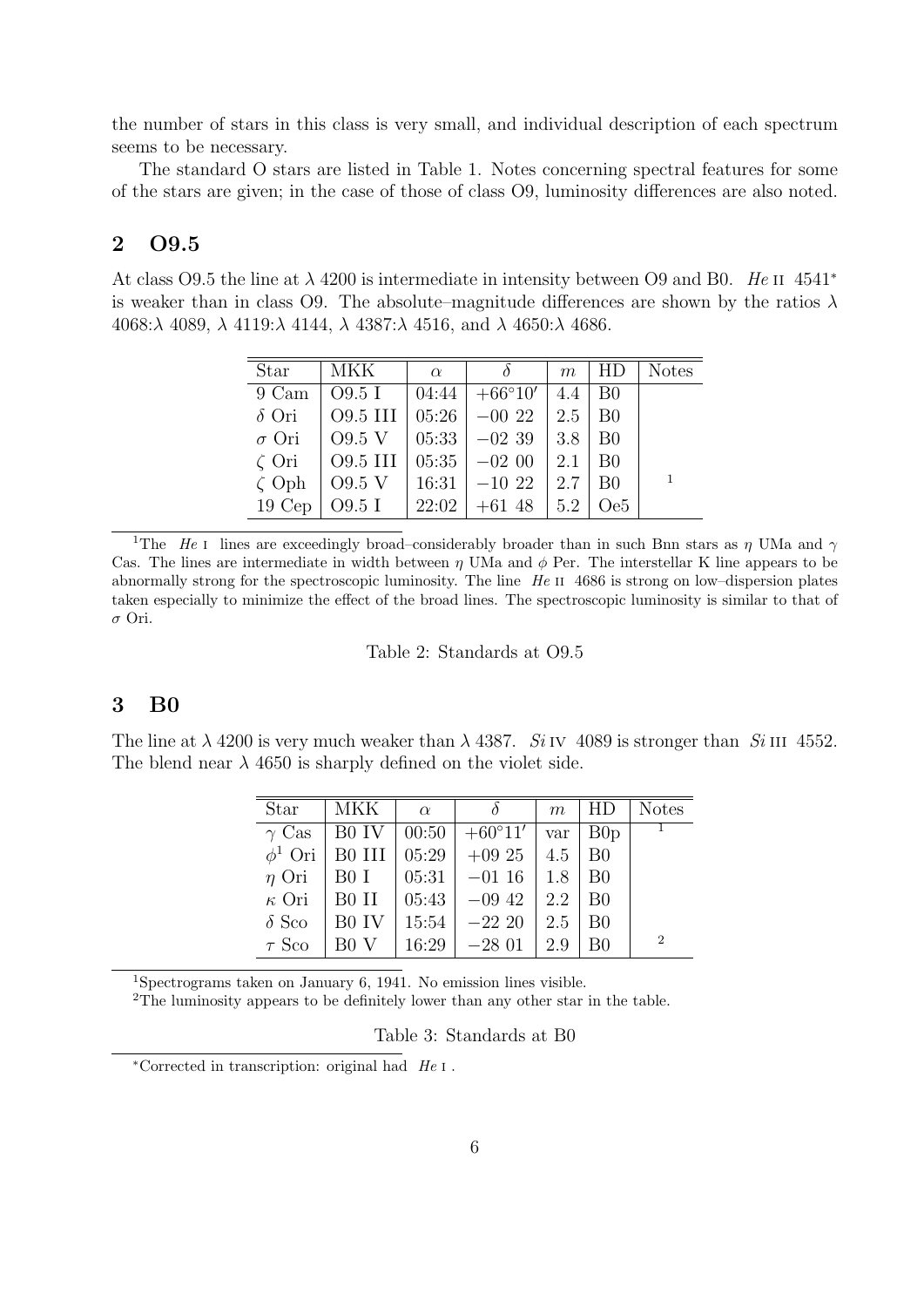Luminosity differences are shown by the ratios  $\lambda$  4009:  $\lambda$  4089,  $\lambda$  4072 : $\lambda$  4089, and  $\lambda$ 4119: $\lambda$  4144. The line He II 4686 is present in class V.

#### 4 B0.5

The blend at  $\lambda\lambda$  4640–4650 is strongest at the red edge and is intermediate in appearance between B0 and B1. Si III 4552 is approximately equal to Si IV 4089. Luminosity differences are shown by the lines of O II near  $H\gamma$ . They are very strong in the spectrum of the supergiant  $\kappa$  Cas. The line ratios used for luminosity classification are  $\lambda$  3995: $\lambda$  4009, λ 4119:λ 4144, λ 4349:λ 4387, and λ 4416:λ 4387.

| <b>Star</b>    | MKK                     | $\alpha$ |                  | m                 | HD             |
|----------------|-------------------------|----------|------------------|-------------------|----------------|
| $\kappa$ Cas   | $B0.5$ I                | 00:27    | $+62^{\circ}23'$ | 4.2               | - BO           |
| $\epsilon$ Per | $B0.5$ III $\mid 03:51$ |          | $+39\;43$        | $\vert 3.0 \vert$ | <b>B</b> 1     |
| 139 Tau        | $B0.5$ II               | 05:51    | $+25.56$         | 4.9               | B <sub>2</sub> |
| $\beta$ Sco    | <b>B0.5 IV</b>          | 15:59    | $-1932$          | 2.9               | B1             |

Table 4: Standards at B0.5

#### 5 B1

The blend at  $\lambda\lambda$  4640–4650 is fairly uniform in intensity; the red edge may still be slightly stronger, however. Si III 4552 is stronger than Si IV 4089, and the broad blend near λλ 4070–4076 is well marked. The line ratios used for luminosity classification are λ 3995:λ 4009,  $\lambda$  4121: $\lambda$  4144,  $\lambda$  4144: $\lambda$  4416, and  $\lambda$  4387: $\lambda$  4416. The Si III lines and the wings of the H lines are also sensitive to luminosity differences.

| <b>Star</b>    | MKK              | $\alpha$ |                  | m   | <b>HD</b>      |
|----------------|------------------|----------|------------------|-----|----------------|
| $o$ Per        | B1 IV            | 03:38    | $+31^{\circ}58'$ | 3.9 | B1             |
| $\zeta$ Per    | B1 V             | 03:47    | $+3135$          | 2.9 | B1             |
| $\eta$ Ori     | B1 V             | 05:19    | $-0229$          | 3.4 | B1             |
| $\beta$ CMa    | $B1$ II $-I$ III | 06:18    | $-1754$          | 2.0 | B1             |
| $\epsilon$ CMa | B1 II            | 06:54    | $-2850$          | 1.6 | B1             |
| $\rho$ Leo     | B1 I             | 10:27    | $+0949$          | 3.9 | B0p            |
| $\alpha$ Vir   | B1 III-IV        | 13:19    | $-1038$          | 1.2 | B <sub>2</sub> |
| $\sigma$ Sco   | B1 III           | 16:15    | $-2521$          | 3.1 | B1             |
| Cep            | B1 IV            | 21:27    | $+70.07$         | 3.3 | B1             |

Table 5: Standards at B1

#### 6 B2

The blend near  $\lambda$  4072 is weaker than at B1. Si II 4128–4130 is fainter than in class B3. The luminosity classes were determined from the ratios  $\lambda$  3995: $\lambda$  4009,  $\lambda$  4121: $\lambda$  4144,  $\lambda$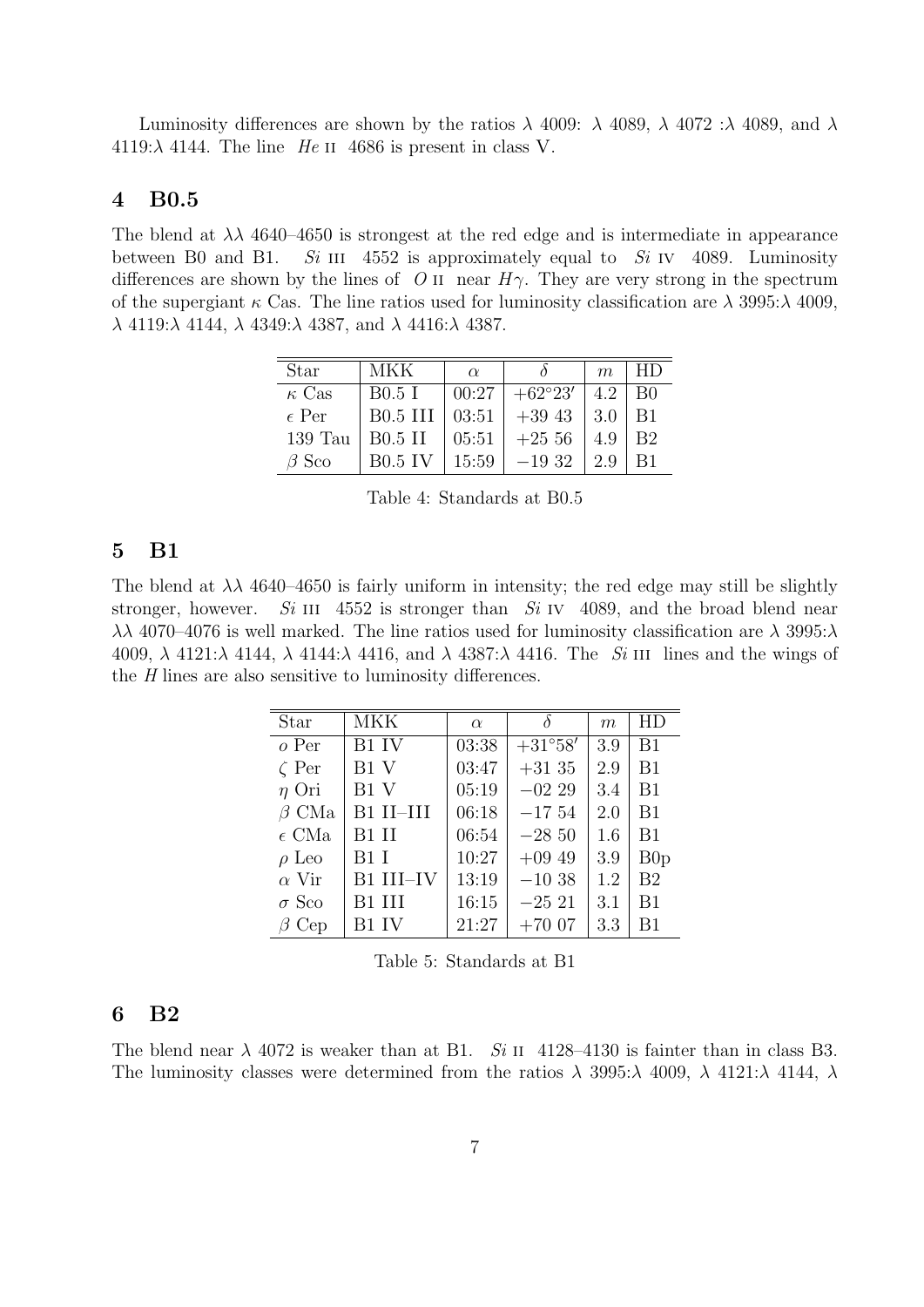| Star           | MKK               | $\alpha$ | $\delta$         | m   | НD             | <b>Notes</b>   |
|----------------|-------------------|----------|------------------|-----|----------------|----------------|
| $\gamma$ Peg   | <b>B2.5 IV</b>    | 00:08    | $+14^{\circ}38'$ | 2.9 | B <sub>2</sub> |                |
| $\zeta$ Cas    | <b>B2.5 IV</b>    | 00:31    | $+5121$          | 3.7 | B <sub>3</sub> |                |
| $\gamma$ Ori   | B <sub>2</sub> IV | 05:19    | $+0616$          | 1.7 | B <sub>2</sub> |                |
| $\chi^2$ Ori   | B2 I              | 05:58    | $+2008$          | 4.7 | B2p            |                |
| $\pi$ Sco      | B <sub>2</sub> IV | 15:52    | $-2550$          | 3.0 | B <sub>2</sub> |                |
| $\rho$ Oph     | B2 V              | 16:19    | $-2313$          | 5.2 | B <sub>5</sub> | 1              |
| $\theta$ Oph   | B <sub>2</sub> IV | 17:15    | $-24,54$         | 3.4 | B <sub>3</sub> |                |
| $\lambda$ Sco  | B <sub>2</sub> IV | 17:26    | $-3702$          | 1.7 | B <sub>2</sub> |                |
| $9 \text{Cep}$ | B2 I              | 21:35    | $+6138$          | 4.9 | B2p            | $\overline{2}$ |
| $12$ Lac       | B2 III            | 22:37    | $+3942$          | 5.3 | B2             |                |
|                |                   |          |                  |     |                |                |

4387: $\lambda$  4552 and from the appearance of the wings of the hydrogen lines. The stars  $\gamma$  Peg and  $\zeta$  Cas are located between classes B2 and B3.

<sup>1</sup>The He<sub>I</sub> lines are as strong as in other B<sub>2</sub> stars and are considerably stronger than at class B<sub>5</sub>. The H lines are strong and broad; this has been taken to be an effect of low luminosity in a B2 spectrum rather than a reason for classifying the star as B5. The H lines are somewhat weaker than in  $\eta$  UMa (B3). All spectral lines are very broad.

<sup>2</sup>The star 9 Cep is a pronounced supergiant but spectroscopic evidence ( $\lambda$  3995: $\lambda$  4009,  $\lambda$  4387: $\lambda$  4552, intensity of H lines) indicates that it is definitely less luminous than  $\chi^2$  Ori.

#### Table 6: Standards at B2

The luminosity effects are so well marked at B2 that there is no ambiguity in the location of any of the stars in the five luminosity classes used.

#### 7 B3

The blend  $Si$  II 4128–4130 is stronger than at class B2, relative to He I 4121. The luminosity classification depends on the ratios  $\lambda$  3995: $\lambda$  4009 and  $\lambda$  4121: $\lambda$  4144 and on the appearance of the wings of the H lines.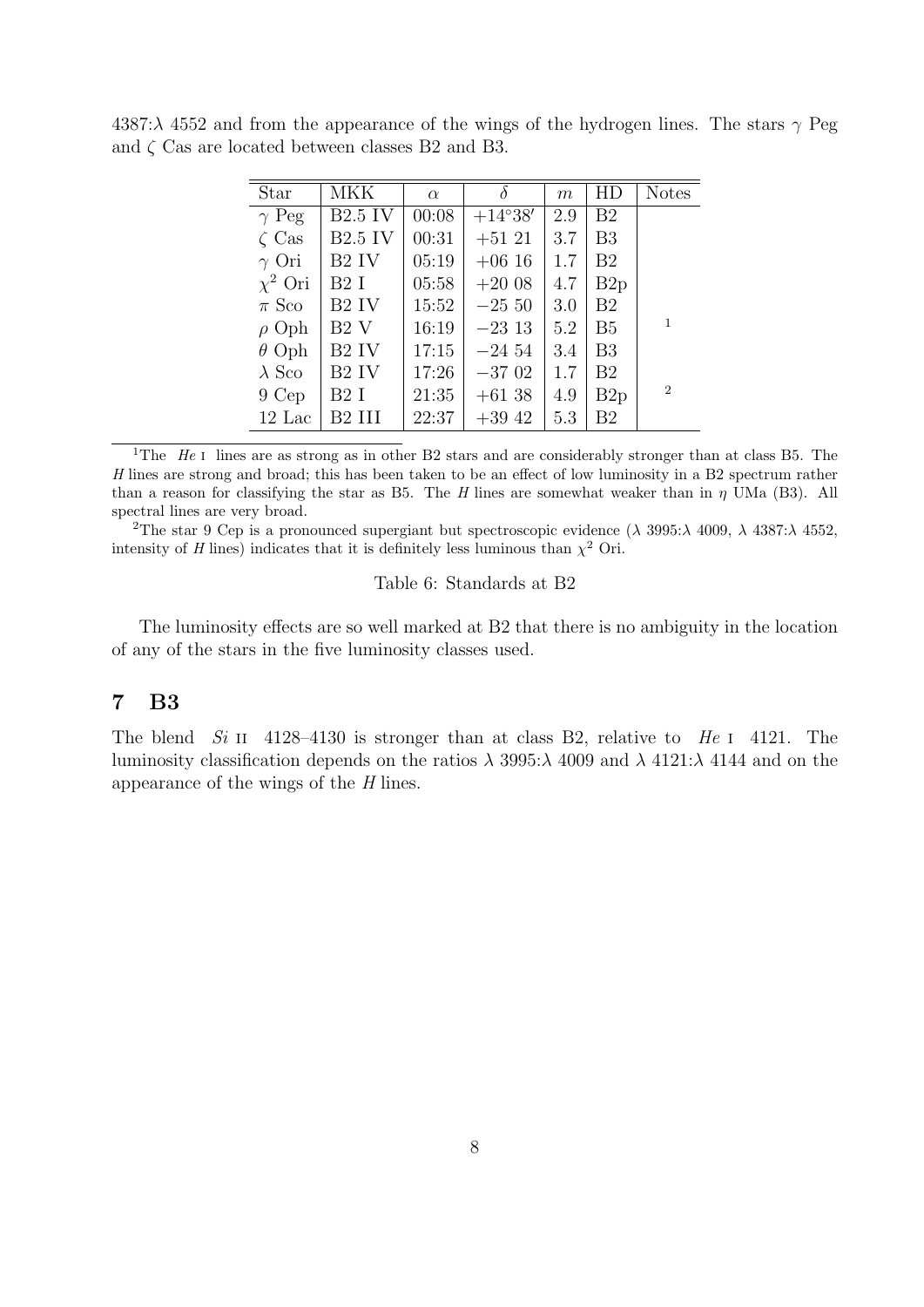| Star                | <b>MKK</b>         | $\alpha$ | $\delta$         | m   | HD             | <b>Notes</b>   |
|---------------------|--------------------|----------|------------------|-----|----------------|----------------|
| $\epsilon$ Cas      | B <sub>3</sub> III | 01:47    | $+63^{\circ}11'$ | 3.4 | B <sub>3</sub> |                |
| $\eta$ Aur          | B <sub>3</sub> V   | 04:59    | $+4106$          | 3.3 | B <sub>3</sub> |                |
| $\chi$ Aur          | B3I                | 05:26    | $+3207$          | 4.9 | B1             |                |
| $\sigma^2$ CMa      | B <sub>3</sub> I   | 06:58    | $-2341$          | 3.1 | B5p            |                |
| $\eta$ UMa          | B <sub>3</sub> V   | 13:43    | $+4949$          | 1.9 | B <sub>3</sub> | $\overline{2}$ |
| $\iota$ Her         | B3 IV              | 17:36    | $+4604$          | 3.8 | B3             |                |
| $\sigma$ Sgr        | B3 IV-V            | 18:49    | $-2625$          | 2.1 | B3             |                |
| $55 \,\mathrm{Cyg}$ | B <sub>3</sub> I   | 20:45    | $+4545$          | 4.9 | B2             |                |

<sup>1</sup>The lines He I 4026 and 4471 are considerably weaker than in other B3 stars. The broad H wings observed for stars of luminosity class V are not seen.

<sup>2</sup>A very broad, faint K line has been observed on low–dispersion spectra of  $\eta$  UMa. This line appears to be definitely stellar in origin.

| Table 7: Standards at B3 |  |
|--------------------------|--|
|--------------------------|--|

#### 8 B5

The spectral type is determined from the ratio of  $Si$  II 4128–4130 to He I 4144. The luminosity class is determined from the appearance of the wings of the hydrogen lines.

| <b>Star</b>  | <b>MKK</b>         | $\alpha$ |                  | m   | HD             |
|--------------|--------------------|----------|------------------|-----|----------------|
| $\delta$ Per | B <sub>5</sub> III | 03:35    | $+47^{\circ}28'$ | 3.1 | B5             |
| $\eta$ CMa   | B5I                | 07:20    | $-2906$          | 2.4 | B5p            |
| $\kappa$ Hya | B5V                | 09:35    | $-1353$          | 5.0 | B <sub>3</sub> |
| $\tau$ Her   | B <sub>5</sub> IV  | 16:16    | $+4633$          | 3.9 | B <sub>5</sub> |
| 67 Oph       | B5 I–II            | 17:55    | $+0256$          | 3.9 | B5p            |

Table 8: Standards at B5

#### 9 B8

The spectral type is determined principally from the ratio of  $Si$  II 4128–4130 to He I 4144. The luminosity class is determined from the appearance of the wings of the hydrogen lines.

| <b>Star</b>  | <b>MKK</b> | $\alpha$ | δ                | m   | HD               |
|--------------|------------|----------|------------------|-----|------------------|
| $\beta$ Per  | B8 V       | 03:01    | $+40^{\circ}34'$ | 2.2 | B <sub>8</sub>   |
| $\eta$ Tau   | B8 III     | 03:41    | $+2348$          | 3.0 | B5p              |
| $\beta$ Ori  | B8 Ia      | 05:09    | $-0810$          | 0.3 | B <sub>8</sub> p |
| $\beta$ Tau  | B8 III     | 05:20    | $+2831$          | 1.8 | B <sub>8</sub>   |
| $\beta$ CMi  | B8 V       | 07:21    | $+0829$          | 3.1 | B <sub>8</sub>   |
| $\alpha$ Leo | B8V        | 10:03    | $+1227$          | 1.3 | B <sub>8</sub>   |
| $\beta$ Lib  | B8 V       | 15:11    | $-0901$          | 2.7 | B8               |

Table 9: Standards at B8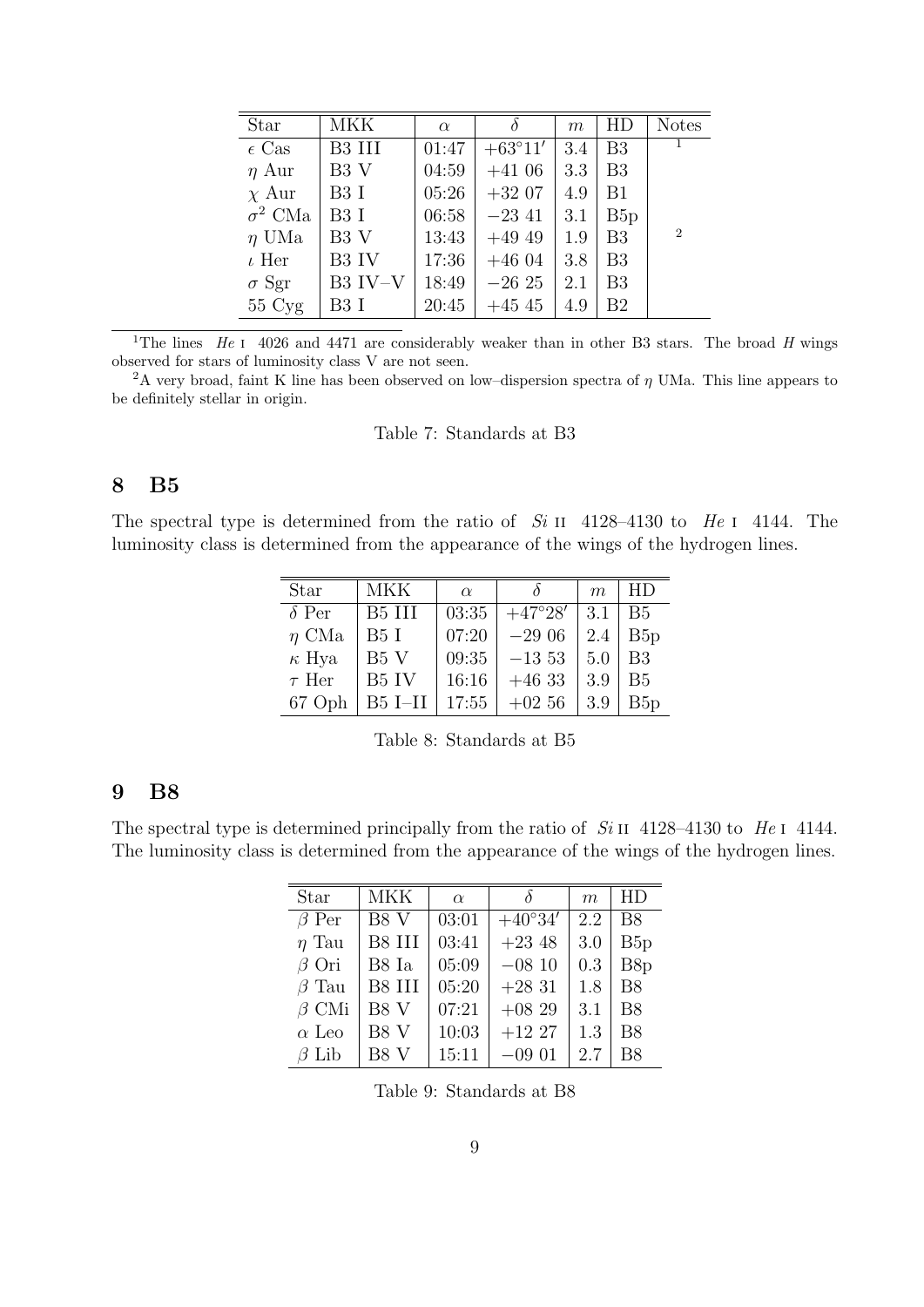#### 10 The Spectrum of ζ Draconis

From the lines of He I, Mg II, and Si II the spectral type would be judged to be B8. The Balmer lines are very peculiar; they are weak but do not have the sharp–edged appearance associated with high luminosity. A superficial examination might indicate that the star belongs in luminosity class II at B8. A comparison with the A0 Ib star  $\eta$  Leo shows, however, that the shape of the Balmer lines–in particular  $H\delta$  and  $H\epsilon$  is not similar to a high– luminosity star; the contours of the  $H$  lines are more nearly like those in an early B-type dwarf. The trigonometric parallax of  $\zeta$  Dra is  $0''039 \pm 7$  (two modern determinations). The absolute magnitude is probably fainter than zero, and it is likely that the star lies somewhat below the main sequence.

#### 11 The A Stars

Of all spectral types from B to M the stars of class A are the most difficult to classify. The spectral lines are weak and may be greatly broadened; in addition, the frequency with which peculiar spectra are encountered makes any sort of accurate classification a difficult problem.

When spectra of very low dispersion are used, the classification seems to be a rather simple matter. If the c–stars and peculiar objects are omitted from consideration, the growth of K with respect to the hydrogen lines from B9 to F0 appears to be smooth and rapid and a sensitive criterion of spectral type. When spectra of higher dispersion are examined, however, it is seen that the intensity of K is by no means a unique indicator of spectral type. Stars are frequently encountered whose spectra have many characteristics of class F, while the K line indicates a class of A2 or A3. To make the problem even more difficult, it appears that the colors of these stars are in disagreement with the type derived from the K line and probably correspond to the later class indicated by certain other spectral features.

From investigations of several galactic clusters by Titus it appears that these pseudocomposite spectra may have a high space frequency and a corresponding importance in problems of stellar astronomy. As the problem of their classification is of considerable importance, the spectra of several of the brightest objects of this class will be described in detail later.

In addition to these "metallic–line" A stars, there are several other groups of peculiar spectra. Stars of these classes form only a small fraction of the total, and their peculiarities can be recognized in general on low-dispersion spectrograms. It is possible, then, to eliminate them from problems in which mean absolute magnitudes or color indices are used.

The B9–F0 stars have been reclassified with the particular object of obtaining as pure a temperature sequence as is possible. In the early A subdivisions the general increase in intensity of the enhanced lines of iron and titanium appears to be closely correlated with color, while for the later subdivisions the Mn I blend near  $\lambda$  4032 appears to be the most useful index of type on spectrograms of the dispersion used. The supergiants are discussed in another place.

#### 12 B9

The line He I 4026 is weaker relative to K than in class B8. He I 4471 is considerably fainter than  $Mq$  II 4481. The luminosity classification is based on the appearance of the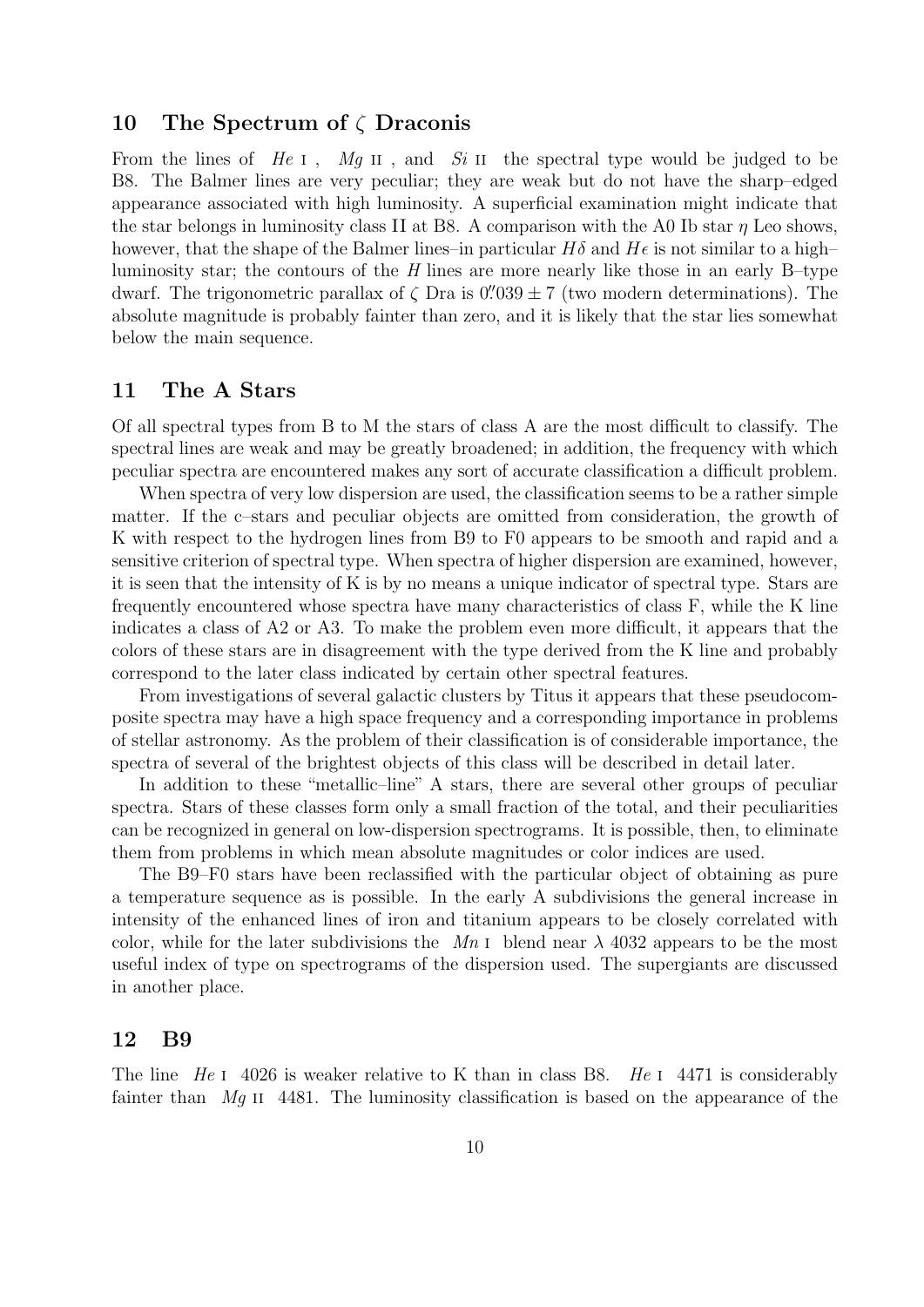wings of the  $H$  lines.

| Star                | MKK                 | $\alpha$ |                                                    | $\mathbb{F}_m$   HD |  |
|---------------------|---------------------|----------|----------------------------------------------------|---------------------|--|
| $\delta$ Crv   B9 V |                     | $12:24$  | $-15^{\circ}58'$   3.1   A0                        |                     |  |
|                     |                     |          | $\gamma$ Lyr   B9 III   18:55   +32 33   3.3   A0p |                     |  |
|                     | $\alpha$ Peg   B9 V | $22:59$  | $+1440$   2.6   A0                                 |                     |  |

Table 10: Standards at B9

#### 13 A0

The lines of He I are faint or absent in the dwarfs. The strongest enhanced lines of iron are faintly present in main-sequence stars and increase in strength with increasing luminosity. The hydrogen lines show a marked negative absolute–magnitude effect.

| <b>Star</b>         | MKK    | $\alpha$ |                        | m   | HD             | <b>Notes</b> |
|---------------------|--------|----------|------------------------|-----|----------------|--------------|
| $C$ Hya $\parallel$ | A0 V   | 08:20    | $-03^{\circ}35'$   4.0 |     | A0             |              |
| $\gamma$ UMa   A0 V |        | 11:48    | $+54$ 15               | 2.5 | A <sub>0</sub> |              |
| $\alpha$ CrB        | A0V    | 15:30    | $+2703$   2.3          |     | A0             |              |
| $\alpha$ Lyr        | A0V    | 18:33    | $+38$ 41               | 0.1 | A <sub>0</sub> |              |
| $\delta$ Cyg        | A0 III | 19:41    | $+44.53$               | 3.0 | A <sub>0</sub> |              |

<sup>1</sup>The hydrogen lines in  $\delta$  Cygni have less pronounced wings than in the other stars listed. Dr. Kuiper has found that the measures of the visual system made during the last 30 years indicate a dynamical parallax of  $0.^{\prime\prime}013-0.^{\prime\prime}018.$ 

Table 11: Standards at A0

The luminosity classification was made on the basis of the wings of the hydrogen lines.

#### 14 A1

The metallic lines are stronger than at class A0. The blend  $Mn$  i 4030–4034 is first well seen in this class. The line  $\lambda$  4385 is stronger relative to  $\lambda$  4481 than in class A0.

| Star           | MKK              | $\alpha$ |                  | m      | HD.            |
|----------------|------------------|----------|------------------|--------|----------------|
| $\gamma$ Gem   | A1 V             | 06:31    | $+16^{\circ}29'$ | 1.9    | A <sub>0</sub> |
| $\alpha$ CMa   | A <sub>1</sub> V | 06:40    | $-1635$          | $-1.6$ | A <sub>0</sub> |
| $\alpha$ Gem A | A1 V             | 07:28    | $+32.06$         | 2.0    | A <sub>0</sub> |
| $\beta$ UMa    | A1               | 10:55    | $+56.55$         | 2.4    | A0             |

Table 12: Standards at A1

The luminosity class was determined from the appearance of the wings of the hydrogen lines. It is possible that the wings are slightly less pronounced in the spectrum of  $\gamma$  Gem than in the other stars listed.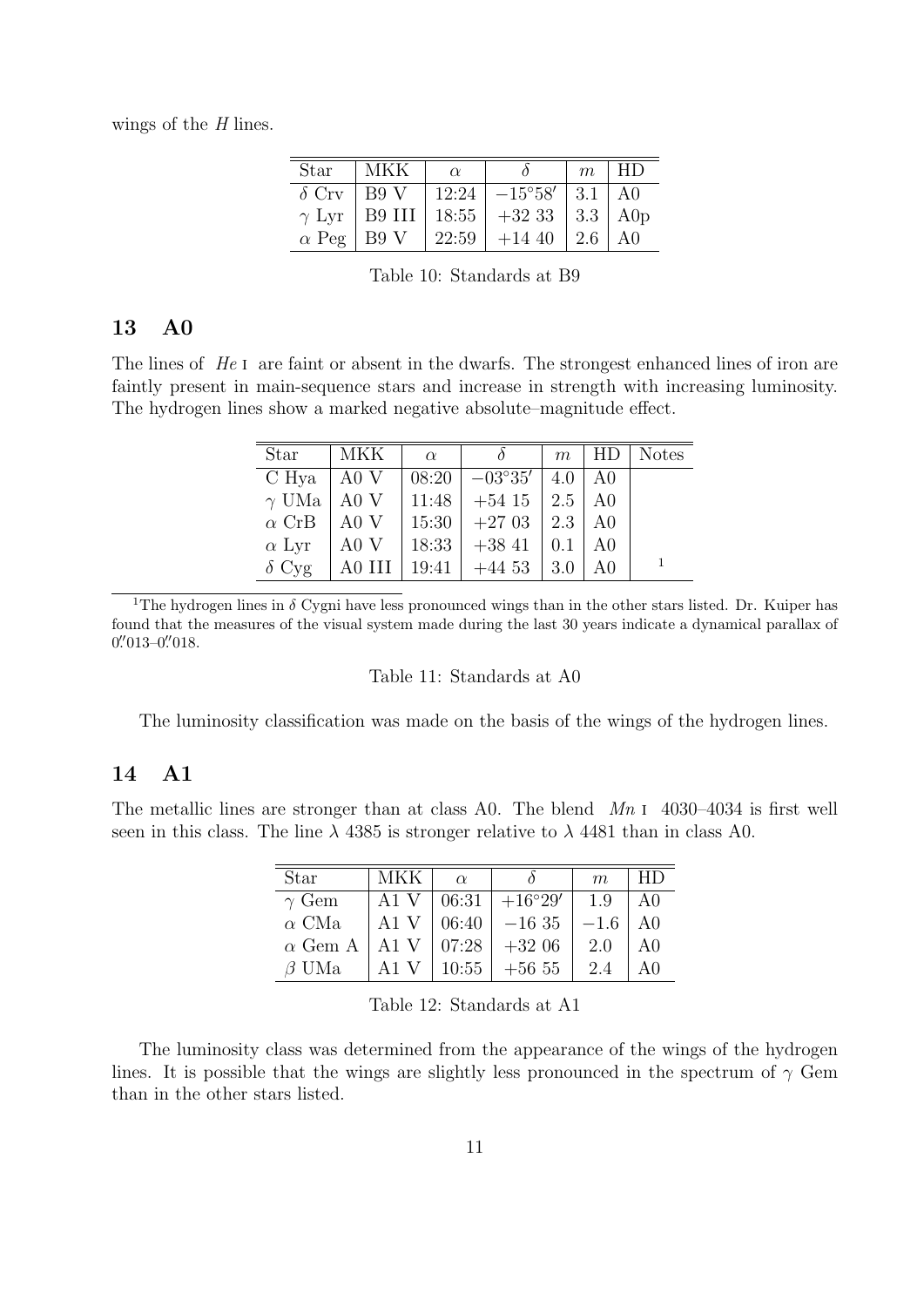#### 15 A2

The line at  $\lambda$  4385 is stronger relative to Mg II 4481 than in class A1. The blend at  $\lambda$  4129 is considerably stronger than Mn i 4030–4034.

| <b>Star</b>     | <b>MKK</b>        | $\alpha$ |                  | m   | HD             |
|-----------------|-------------------|----------|------------------|-----|----------------|
| $\beta$ Aur     | A <sub>2</sub> IV | 05:52    | $+44^{\circ}56'$ | 2.1 | A0p            |
| $\lambda$ UMa   | A <sub>2</sub> IV | 10:11    | $+4425$          | 3.5 | A <sub>2</sub> |
| $\zeta$ UMa(br) | A2V               | 13:19    | $+5527$          | 2.4 | A2p            |
| $\beta$ Ser     | A <sub>2</sub> IV | 15:41    | $+1544$          | 3.7 | A <sub>2</sub> |
| $\eta$ Oph      | A2                | 17:04    | $-1536$          | 2.6 | A2             |

Table 13: Standards at A2

Luminosity differences are shown by the ratios of the blends  $\lambda\lambda$  4128–4131: $\lambda\lambda$  4171–4179. by the intensity of the blend centered near  $\lambda$  4555, and by the appearance of the wings of the hydrogen lines.

#### 16 A3

The spectral type is determined from the intensity of the blend at  $\lambda$  4032 and the ratio  $\lambda$  $4300:\lambda$  4385. The luminosity class depends on the ratios  $\lambda$  4416: $\lambda$  4481,  $\lambda$  4175: $\lambda$  4032, and  $\lambda$  4226: $\lambda$  4481, and on the appearance of the wings of the H lines.

| Star             | <b>MKK</b>  | $\alpha$ |                  | m                | HD             | <b>Notes</b>   |
|------------------|-------------|----------|------------------|------------------|----------------|----------------|
| $38 \text{ Lyn}$ | A3 V        | 09:12    | $+37^{\circ}14'$ | 3.8              | A2             |                |
| $\beta$ Leo      | A3 V        | 11:44    | $+1508$          | 2.2              | A <sub>2</sub> |                |
| $\delta$ UMa     | A3 V        | 12:10    | $+5735$          | 3.4              | A <sub>2</sub> |                |
| $\zeta$ Vir      | A3V         | 13:20    | $-0005$          | 3.4              | A <sub>2</sub> |                |
| $\gamma$ UMi     | $A3$ II-III | 15:20    | $+7211$          | 3.1              | A2             | $\overline{2}$ |
| $\delta$ Her     | A3 IV       | 17:10    | $+24.57$         | $3.2\phantom{0}$ | A <sub>2</sub> | 3              |
| $\alpha$ PsA     | A3 V        | 22:52    | $-3009$          | 1.3              | A3             | $\overline{4}$ |

<sup>1</sup>The hydrogen lines are weaker in the spectrum of  $\beta$  Leo than in the other dwarfs listed.

<sup>2</sup>The hydrogen lines in  $\gamma$  UMi are narrower than in the other stars in the table; the broad wings associated with low luminosity are absent.

<sup>3</sup>The lines are very broad, and the classification is uncertain.

 ${}^{4}\alpha$  PsA gives spectroscopic evidence of having the lowest luminosity of any star in the table.

Table 14: Standards at A3

#### 17 A5

The principal line ratio for determining the spectral type is  $\lambda\lambda$  4030–4034: $\lambda\lambda$  4128–4132. The luminosity class is determined from the ratios  $\lambda$  4417: $\lambda$  4481 and  $\lambda$  4417: $\lambda$  4300.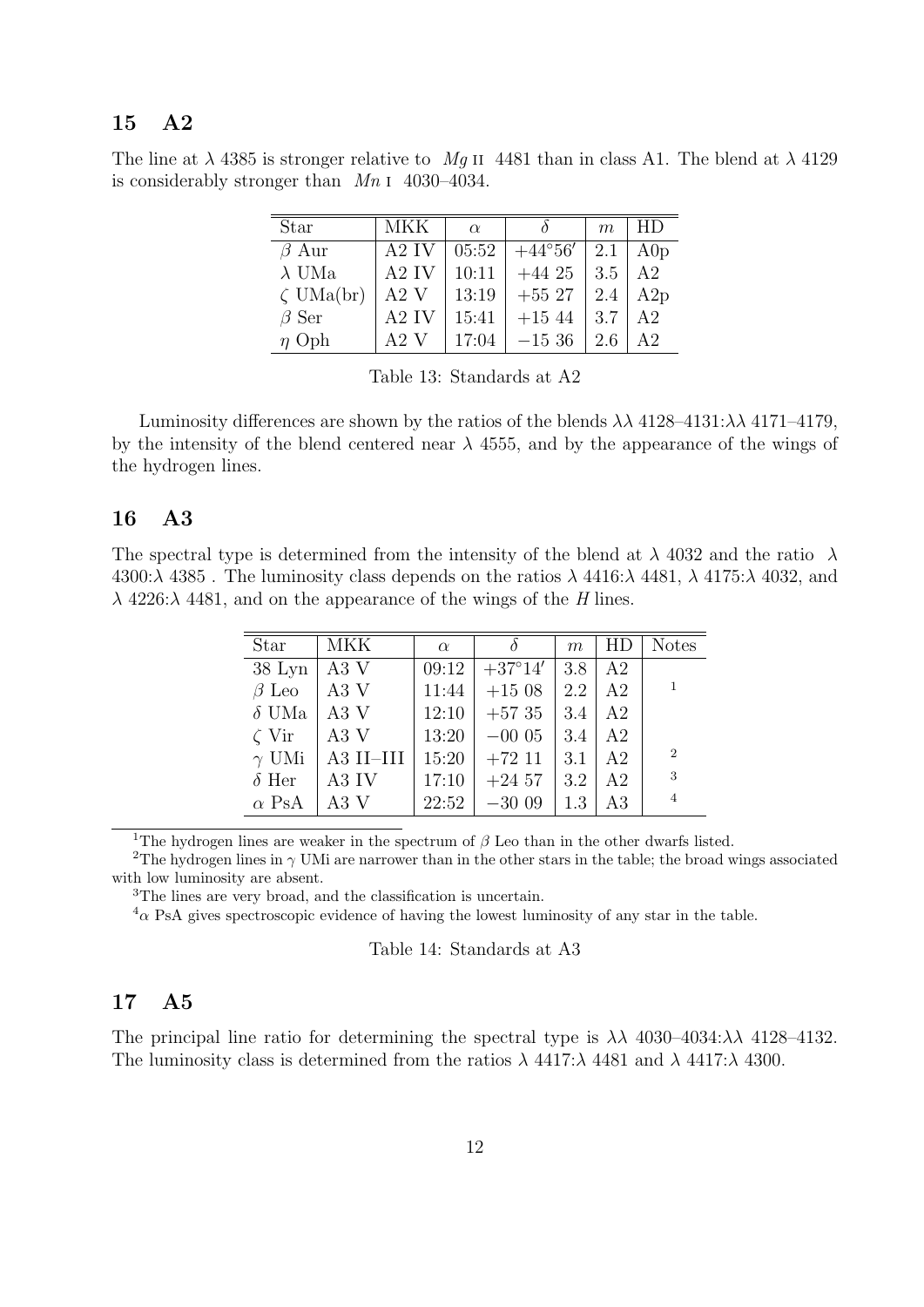| <b>Star</b>  | MKK    | $\alpha$ |                  | m   | HD             |
|--------------|--------|----------|------------------|-----|----------------|
| $\delta$ Cas | A5V    | 01:19    | $+50^{\circ}43'$ | 3.0 | A <sub>5</sub> |
| $\beta$ Ari  | A5V    | 01:40    | $+2019$          | 2.7 | A <sub>5</sub> |
| $\beta$ Tri  | A5 III | 02:03    | $+3431$          | 3.1 | A <sub>5</sub> |
| g UMa        | A5V    | 13:21    | $+5531$          | 4.0 | A <sub>5</sub> |
| $\alpha$ Oph | A5 III | 17:30    | $+1238$          | 2.1 | A5             |

Table 15: Standards at A5

#### 18 A7

The ratios  $\lambda\lambda$  4030–4034: $\lambda\lambda$  4128–4132 and  $\lambda$  4300: $\lambda$  4385 were used to determine the spectral type. The luminosity classes depend on the ratio  $\lambda$  4417: $\lambda$  4481.

| Star                | MKK                           | $\alpha$ |                             | m          | ΗD |
|---------------------|-------------------------------|----------|-----------------------------|------------|----|
|                     | $\gamma$ Boo   A7 III   14:28 |          | $+38^{\circ}45'$   3.0   F0 |            |    |
| $\alpha$ Aql   A7 V |                               | 19:45    | $+0836$                     | $0.9$   A5 |    |
| $\alpha$ Cep   A7 V |                               | 21:16    | $+6210$                     | 2.6        |    |

|  | Table 16: Standards at O9.5 |  |  |
|--|-----------------------------|--|--|
|--|-----------------------------|--|--|

#### 19 F0

The spectral type is determined from the ratio  $\lambda\lambda$  4030–4034: $\lambda\lambda$  4128–4132 and the appearance of the spectrum in the neighborhood of  $\lambda$  4300. The luminosity class is determined from the relative intensity of  $\lambda$  4172 and  $\lambda$  4132 (red edge of broad blend) and the ratio  $\lambda$ 4172:λ 4226.

| Star | ∣ MKK | $\alpha$ |                                                   |                   |      | $m$   HD   Notes |
|------|-------|----------|---------------------------------------------------|-------------------|------|------------------|
|      |       |          | $\zeta$ Leo   F0 III   10:11   +23°55'   3.7   F0 |                   |      |                  |
|      |       |          | $\gamma$ Vir   F0 V   12:34   -00 54   2.9   F0   |                   |      |                  |
|      |       |          | $\gamma$ Her   F0 III   16:17   +19 23   3.8   F0 |                   |      |                  |
|      |       |          | $\epsilon$ Cep   F0 V   22:11   +56 33            | $\vert 4.2 \vert$ | - EO |                  |

<sup>1</sup>The spectral type is that of the integrated light of the two components.

Table 17: Standards at F0

#### 20 F2

The ratio of intensity  $\lambda\lambda$  4030–4034: $\lambda\lambda$  4128–4132 is greater than in the corresponding luminosity class at F0. A shading is observed degrading toward the red from  $\lambda$  4300. The luminosity class is determined from the ratios  $\lambda$  4171: $\lambda$  4226 and  $\lambda$  4077: $\lambda$  4045.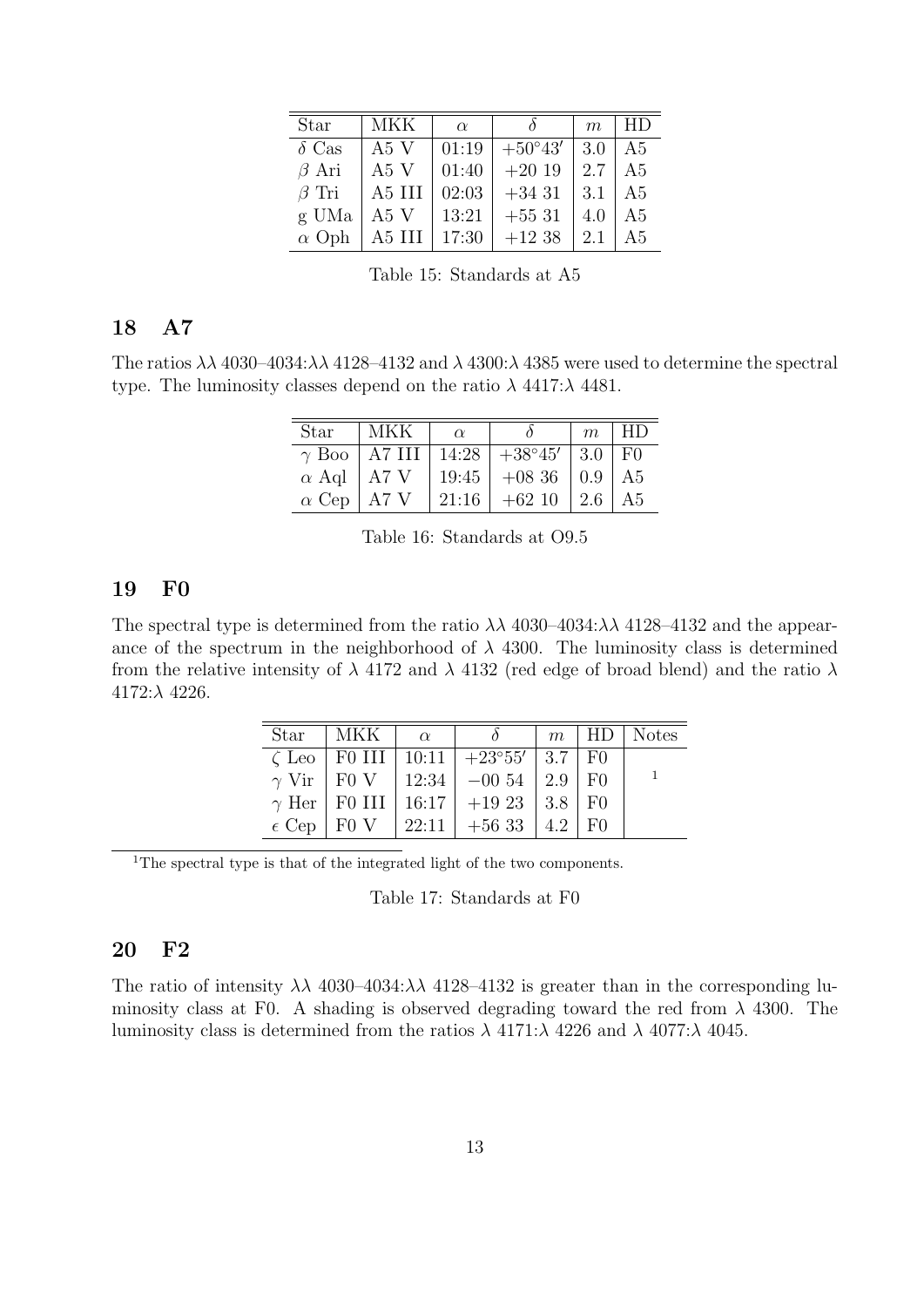| <b>Star</b>  | <b>MKK</b>         | $\alpha$ |                  | m   | HD             |
|--------------|--------------------|----------|------------------|-----|----------------|
| $\beta$ Cas  | F <sub>2</sub> III | 00:03    | $+58^{\circ}36'$ | 2.4 | F5             |
| $\delta$ Gem | F <sub>2</sub> IV  | 07:14    | $+2210$          | 3.5 | F <sub>0</sub> |
| $v$ UMa      | F <sub>2</sub> III | 09:43    | $+5931$          | 3.9 | F <sub>0</sub> |
| 78 UMa       | F2V                | 12:56    | $+5654$          | 4.9 | F <sub>0</sub> |
| $\sigma$ Boo | F2V                | 14:30    | $+3011$          | 4.5 | F <sub>0</sub> |
| $\zeta$ Ser  | F <sub>2</sub> IV  | 17:55    | $-0341$          | 4.6 | F <sub>0</sub> |
| $\pi$ Sgr    | $F2$ II            | 19:03    | $-2111$          | 3.0 | F2             |

Table 18: Standards at F2

#### 21 The Peculiar A Stars

The most frequently encountered of the peculiar A stars are the "silicon," "strontium," and "manganese" groups and the so–called "metallic–line" stars. The spectra of the last–named consist essentially of features which seem to belong to two different spectral types and are considered separately.

The silicon and strontium stars can be identified on spectrograms of fairly low dispersion, but a satisfactory description of the details can be made only from medium– or high– dispersion spectra. Some of the brighter of the peculiar stars whose spectra can be used as prototypes are described below.

 $\alpha$  And. – B9p. Manganese. The lines of Mn II are abnormally strong. On considerably widened, fine–grain spectrograms having a dispersion of 125 Å per mm at  $H\gamma$  a number of peculiar faint lines are visible, which are sufficient to distinguish this type of spectrum from others.

 $\iota$  Lib. – B9p. Silicon. The K line is very faint. The appearance of the wings of the H lines indicates that the star is brighter than the ordinary main–sequence stars.

 $\theta$  Aur. – A0p. Silicon. The K line is exceedingly faint. The lines of Cr II vary in intensity. The star appears to be of luminosity class III and is brighter than the main sequence. The absolute magnitude is probably around  $-1$  to  $-2$ .

 $\alpha$  CVn(*brighter*). – A0p. Silicon–europium. The spectrum is exceedingly complex and requires the highest dispersion for adequate study. The lines of  $Si$  II and  $Eu$  II are both strong. Many spectral lines vary in intensity. The appearance of the wings of the hydrogen lines indicates that the star is more luminous than an ordinary A dwarf. The absolute magnitude is probably around  $-1$  to  $-2$ .

 $\epsilon$  UMa. – A0p. A number of peculiar features which distinguish the spectrum of 78 Vir are present but are in general fainter. The  $Si$  II lines are not abnormally strong. The K line and a number of other spectral features vary in intensity within a period of a few days. This star is the brightest of the "spectrum variables."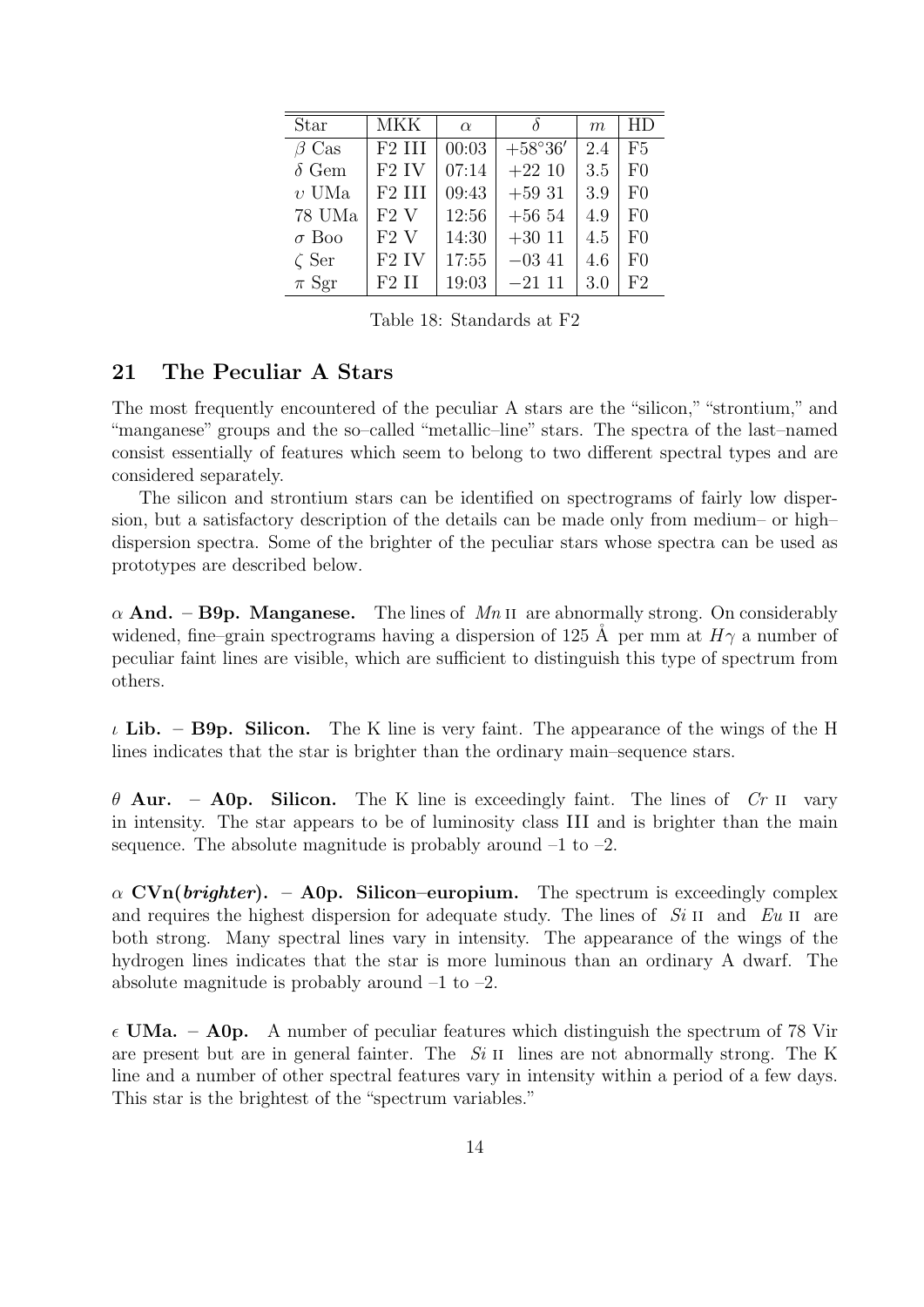17 Com. – A2p. Chromium–europium. The spectrum is similar to 78 Vir. The K line is weak. The star is a member of the Coma cluster.

78 Vir. – Chromium–europium. The general level of excitation corresponds roughly to an A2 star. There may be a faint, broad K line superposed over the sharp component. The blended feature at  $\lambda$  4171, indicative of strong Cr II, is outstanding on spectrograms of low dispersion. Si II is weak; the blend at  $\lambda$  4128– $\lambda$  4132 is not due principally to Si ii but is indicative of a "europium star." The K line is weak. 78 Vir is a member of the Ursa Major cluster.

73 Dra. – Ap. Strontium–europium–chromium. A number of the lines, including  $\lambda$ 4077 and  $\lambda$  4215, are variable in intensity. The K line is about as strong as in a normal B8 spectrum. The effective excitation is considerably lower than in  $\alpha$  CVn and the spectrum is crowded with metallic lines.

#### $\iota$  Cas. – A5p. Strontium.

 $\gamma$  Cap. – Strontium. The spectrum can be classified as near F0 III. The strontium line at  $\lambda$  4077 is abnormally strong but not so strong as in  $\gamma$  Equ. In both spectra the line is stronger than in any normal luminosity class at F0. There is no well–marked absolute– magnitude effect for  $\lambda$  4077 at F0; this is near the place at which the effect changes from a negative one (early A–stars) to the strongly positive one observed in the F5–M stars.

 $\gamma$  Equ. – Strontium–europium. The type is near F0, but the spectrum is so peculiar that a luminosity class cannot be determined. The Sr II lines  $\lambda$  4077 and  $\lambda$  4215 are stronger than in any other F0 star observed at Yerkes. This should not, however, be taken as evidence of high luminosity, since  $Sr$  II is insensitive to luminosity changes near F0 and more sensitive lines do not indicate that the star is a supergiant. The blend at  $\lambda\lambda$  4128–4132 is strong, but this is not due to  $Si$  II. In stars later than A0 it appears to be indicative of the presence of  $Eu$  II.

 $\beta$  CrB. – Chromium–europium. The spectral type is near F0, but the spectrum is so peculiar that no luminosity class can be estimated. The blend at  $\lambda\lambda$  4128–4132 is very strong; this appears to be indicative of strong  $Eu$  II and not of abnormal strength of the  $Si$ II doublet. The blend at  $\lambda$  4171 is strong; this is an indication of abnormal strength of Cr II. A considerable amount of the intensity of the line near  $\lambda$  4077 is due to blended lines of Cr II. The lines of Eu II may be stronger than in any other bright star, with the possible exception of the spectrum–variable HR 5355.

Generalities. The manganese stars appear to be present at B8–B9, the silicon stars at B9–A0, the europium stars at A0–F0, and the strontium stars at A0–F0. These groups can all be identified on low-dispersion spectrograms, but any kind of detailed discussion requires higher dispersion. The bright silicon stars observed at Yerkes appear to be around, 1 or 2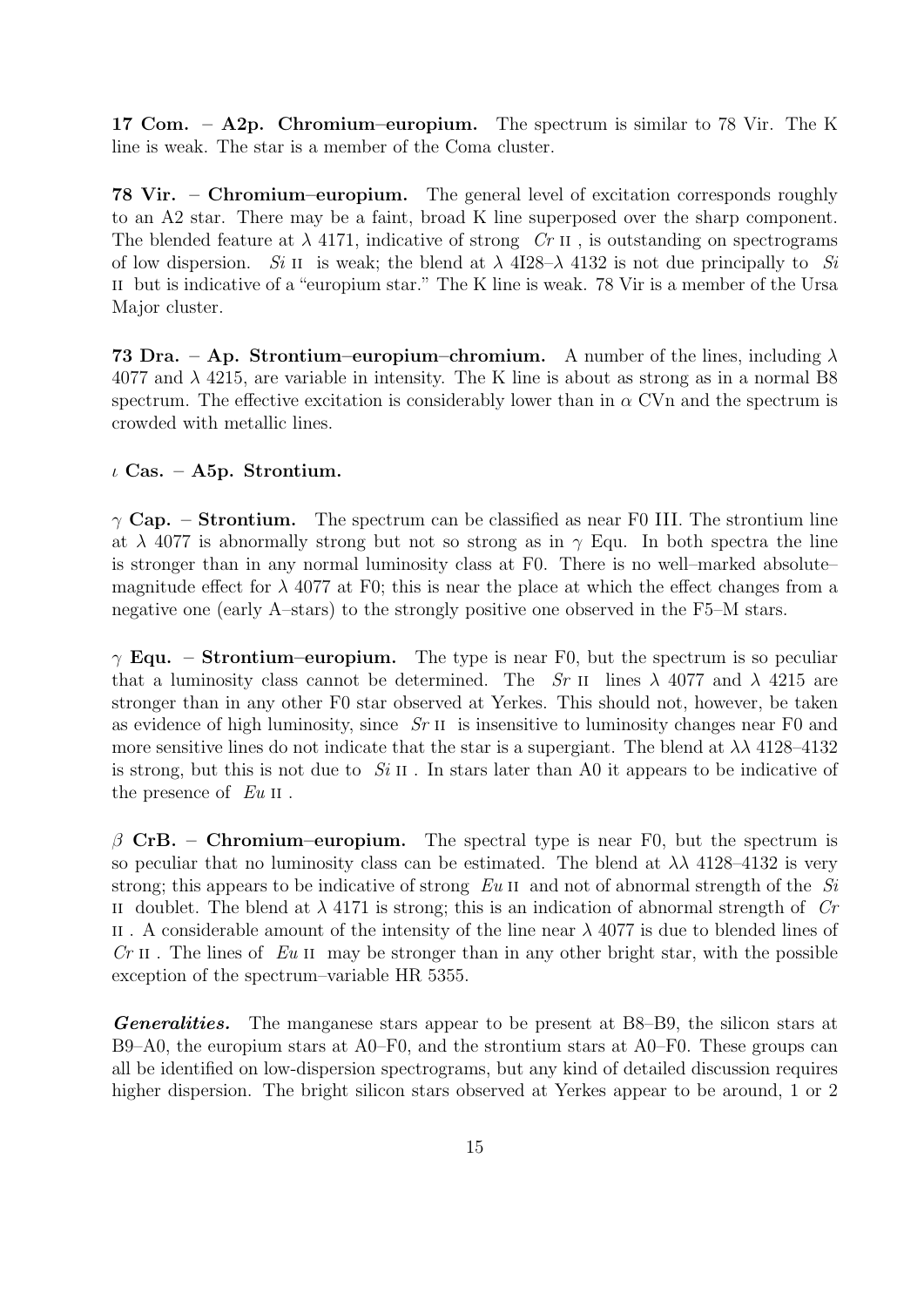mag. above the main sequence at B9 and A0. All the peculiar groups of stars lie near class A, and an association with the maximum intensity of the hydrogen lines is suggested.

#### 22 The Metallic–Line Stars

63 Tau. The K line has an intensity about equal to a star of class A1. The general metallic–line spectrum resembles closely the star  $\zeta$  Leo (F0 III). 63 Tau is in the Taurus cluster and has an absolute magnitude of  $+2.8$ . As  $\zeta$  Leo is certainly much more luminous, the absolute–magnitude effect observed for 63 Tau is a false one. There seems to be no explanation of the spectrum on the basis of two normal stars.

 $\alpha$  Gem(ft). The spectral type from the K line is about A1; from the metallic lines it is about A5. All lines appear to originate in one star, since  $\alpha$  Gem(*ft*) is a spectroscopic binary with only one spectrum visible.

 $\zeta$  UMa (ft). The spectral type from the K line is about A2 and from the metallic lines is around A7.  $\zeta$  UMa (*ft*) is a member of the Ursa Major cluster and has an absolute magnitude of about  $+2.0$ .

 $\epsilon$  Ser. The spectral type from the K line is near A2 and from the metallic lines about A7.

 $\alpha^2$  Lib. The spectral type from the K line is about A3 and from the metallic lines near A7. The absolute magnitude is probably in the neighborhood of  $+1.5$ .

 $\zeta$  Lyr A. The spectral type from the K line is about A3 and from the metallic lines around A7. ζ Lyr B appears to be an ordinary main–sequence star of type F0. The intensities of the lines are closely similar to  $\epsilon$  Cep.

15 UMa. The spectral type from the K line is around A3; the metallic lines appear to be fairly similar in intensity to  $\rho$  Pup (F6 II). The absolute-magnitude effect observed is probably false, as 15 UMa has a proper motion of 0".132.

 $\tau$  UMa. The K line has an intensity similar to a normal A3 star. The metallic–line spectrum matches closely that of  $\rho$  Pup (F6 II). The high absolute magnitude indicated from the metallic lines is probably illusory;  $\tau$  UMa has a proper motion of 0. 122.

#### 23 The Spectrum of  $\lambda$  Bootis

The spectral type of  $\lambda$  Boo is near A0, as far as can be determined. The spectral lines, while not unusually broad, are very weak, so that the only features easily visible are a weak K line and the Balmer series of hydrogen. The trigonometric parallax indicates that the star is probably located below the main sequence. The star  $\theta$  Hya has similar, but less pronounced, spectral peculiarities. It may be a high–velocity star.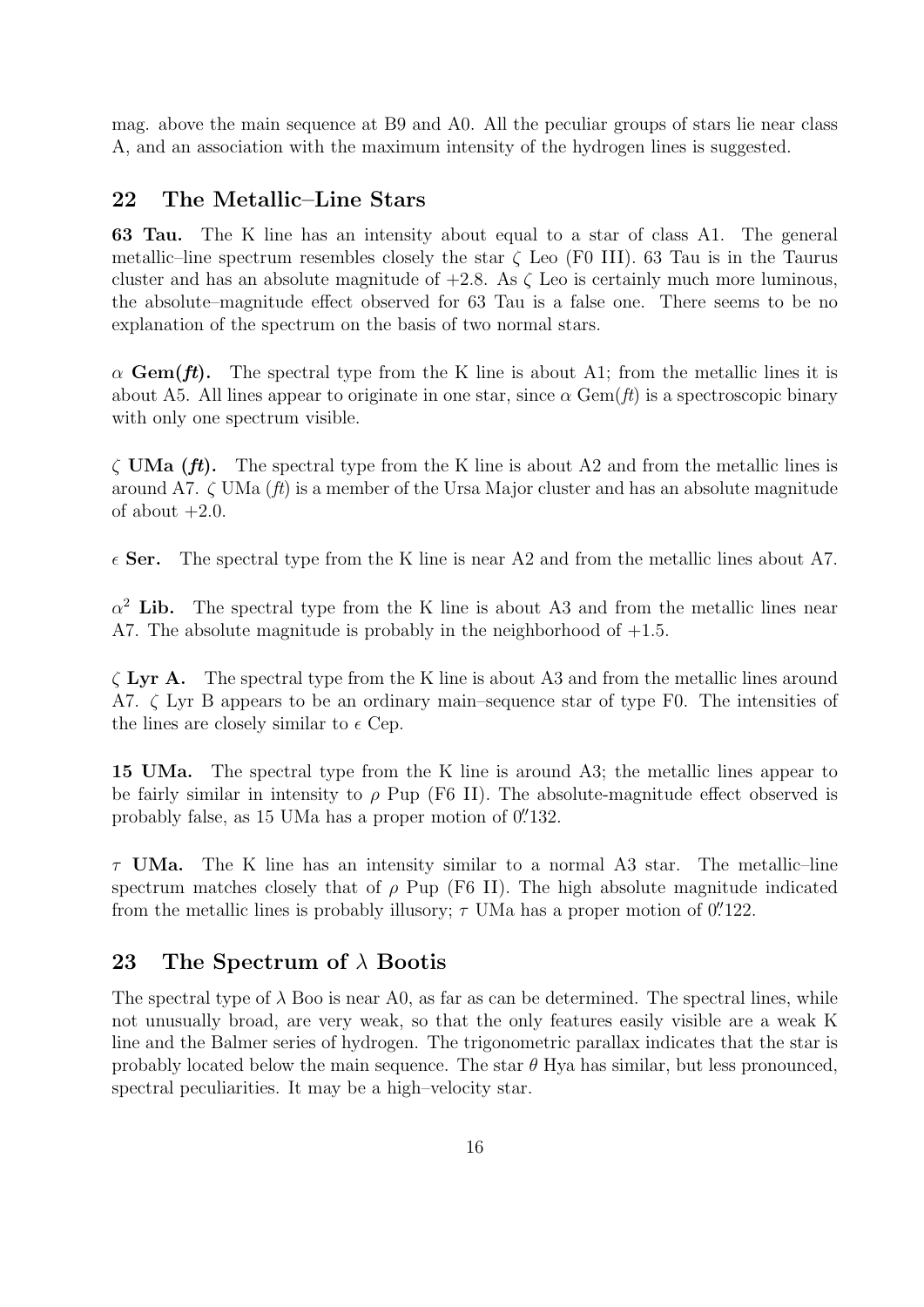## III The F5–M Stars

#### 24 F5

The G band is observed as a broad absorption with the violet part of the band somewhat stronger than the red edge. Fe I 4045 and  $\lambda$  4226 are very much weaker than H $\gamma$  and H $\delta$ .

| <b>Star</b>  | MKK               | $\alpha$ |                  | m   | НD |
|--------------|-------------------|----------|------------------|-----|----|
| $\alpha$ Tri | F5 III            | 01:47    | $+20^{\circ}06'$ | 3.6 | F5 |
| $\xi$ Gem    | F5 III            | 06:39    | $+1300$          | 3.4 | F5 |
| $\alpha$ CMi | F <sub>5</sub> IV | 07:34    | $+0529$          | 05  | F5 |
| $110$ Her    | F <sub>5</sub> IV | 18:41    | $+2027$          | 4.3 | F3 |
| $\beta$ Del  | F5 III            | 20:32    | $+1415$          | 3.7 | F5 |
| $\iota$ Peg  | F5 V              | 22:02    | $+24.51$         | 4.0 | F5 |

Table 19: Standards at F5

The most sensitive criteria of luminosity are the ratios of  $\lambda$  4077 to  $\lambda$  4226 and to the Fe I lines at  $\lambda$  4045 and  $\lambda$  4063.

#### 25 F6

The G band is slightly stronger than at class F5. Fe I 4045 and  $\lambda$  4226 are stronger relative to  $H\gamma$  and  $H\delta$ .

The ratios of  $\lambda$  4077 to  $\lambda$  4226 and to the Fe lines at  $\lambda\lambda$  4045, 4063, and 4071 are sensitive criteria of luminosity, Luminosity classes III, IV, and V, which are separated from one another by about 1 mag., are distinguishable without ambiguity. Spectroscopic parallaxes of high accuracy can be determined for the low–luminosity stars of classes F5–F8.

| Star                   | MKK               | $\alpha$ |                  | m   | HD              |
|------------------------|-------------------|----------|------------------|-----|-----------------|
| $\overline{\pi^3}$ Ori | F <sub>6</sub> V  | 04:44    | $+06^{\circ}47'$ | 3.3 | F8              |
| $\rho$ Pup             | F6 II             | 08:03    | $-2401$          | 2.9 | F <sub>5</sub>  |
| $\sigma^2$ UMa         | F <sub>6</sub> IV | 09:01    | $+6732$          | 4.9 | F8              |
| $\theta$ UMa           | F6 III            | 09:26    | $+5208$          | 3.3 | F8 <sub>p</sub> |
| $\tau$ Boo             | F <sub>6</sub> IV | 13:42    | $+1757$          | 4.5 | F <sub>5</sub>  |
| $\iota$ Vir            | F6 III            | 14:10    | $-0531$          | 4.2 | F <sub>5</sub>  |
| $\theta$ Boo           | F <sub>6</sub> IV | 14:21    | $+5219$          | 4.1 | F <sub>8</sub>  |
| $\gamma$ Ser           | F <sub>6</sub> IV | 15:51    | $+1559$          | 3.9 | F <sub>5</sub>  |
| $\chi$ Dra             | F6 V              | 18:22    | $+7241$          | 3.7 | F8              |
| $\xi$ Peg              | F6 III-IV         | 22:41    | $+1140$          | 4.3 | F5              |

Table 20: Standards at F6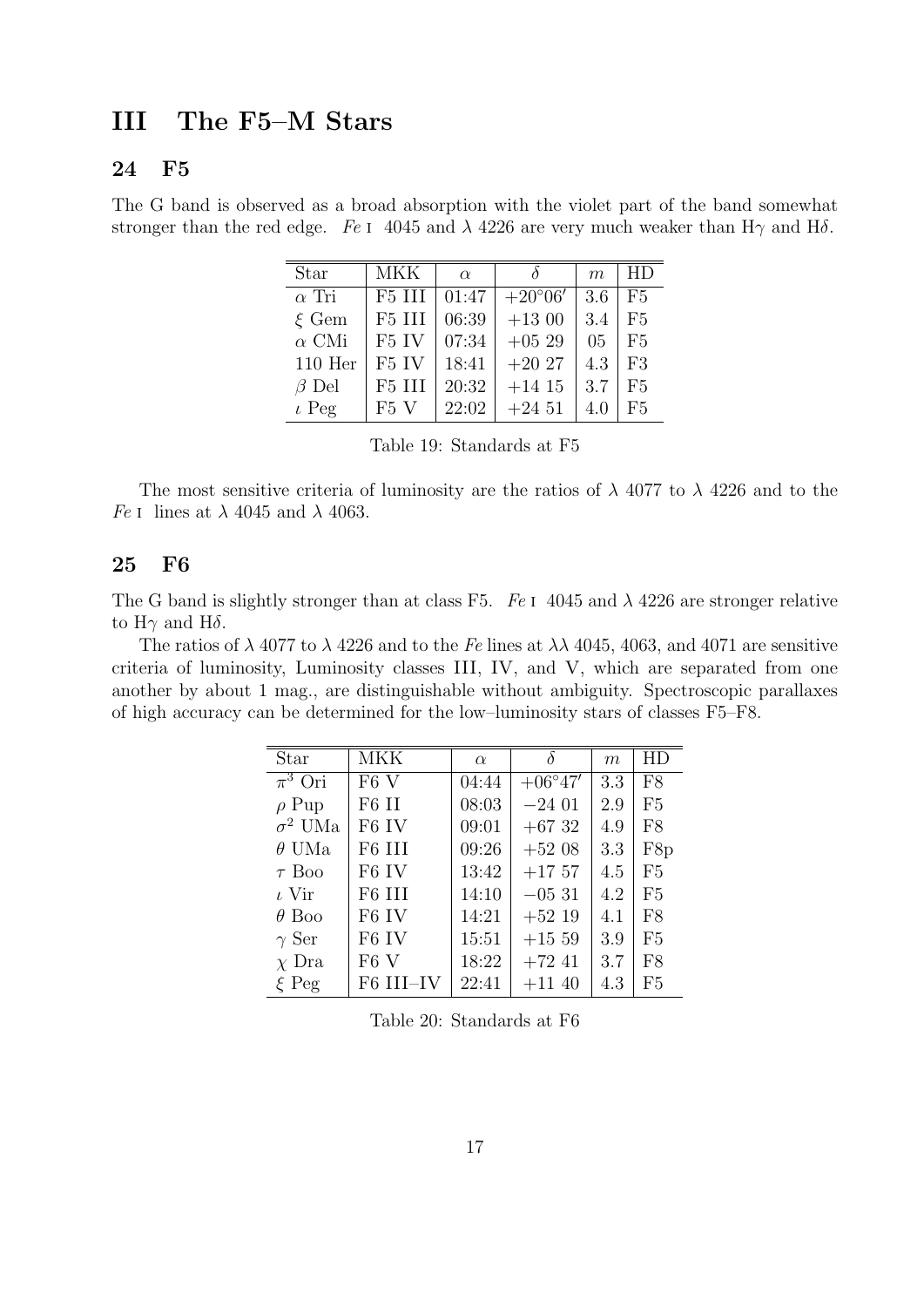#### 26 F8

The spectral type is determined from the ratios  $\lambda$  4045: $H\delta$  and  $\lambda$  4226: $H\gamma$ . The most sensitive criterion of absolute magnitude is probably the ratio  $\lambda$  4077: $\lambda$  4226 for normal giants and dwarfs; while in the range from supergiants to giants the ratios  $\lambda$  4077:H $\delta$  and λλ 4171–4173:λ 4226 allow a very accurate luminosity classification to be made.

| <b>Star</b>  | MKK   | $\alpha$ |                  | m   | НD |
|--------------|-------|----------|------------------|-----|----|
| 50 And       | F8 IV | 01:30    | $+40^{\circ}54'$ | 4.2 | GO |
| 36 UMa       | F8 V  | 10:24    | $+5630$          | 4.8 | F5 |
| $\beta$ Vir  | F8 V  | 11:45    | $+0220$          | 3.8 | F8 |
| $\theta$ Dra | F8 IV | 16:00    | $+5850$          | 4.1 | F8 |
| $v$ Peg      | F8 HI | 23:00    | $+22.51$         | 4.6 | GО |

Table 21: Standards at F8

#### 27 G0

The spectral type is determined from the ratios  $\lambda$  4045: $H\delta$  and  $\lambda$  4226: $H\gamma$ . Luminosity differences are well shown by the ratios  $\lambda$  4077: $\lambda$  4226, and  $\lambda$  4077: $\lambda$  4045 and for the high– luminosity stars by  $\lambda$  4077: $H\delta$ .

| <b>Star</b>    | MKK     | $\alpha$ | $\delta$         | $m\,$ | HD             | <b>Notes</b>   |
|----------------|---------|----------|------------------|-------|----------------|----------------|
| $\eta$ Cas A   | G0V     | 00:43    | $+57^{\circ}17'$ | 3.6   | F <sub>8</sub> |                |
| $\delta$ Tri   | G0V     | 02:10    | $+3346$          | 5.1   | G <sub>0</sub> |                |
| $\iota$ Per    | G0V     | 03:01    | $+49$ 14         | 4.2   | G <sub>0</sub> |                |
| $\chi^1$ Ori   | GOV     | 05:48    | $+2015$          | 4.6   | F8             |                |
| $\epsilon$ Hya | G0 III  | 08:41    | $+06$ 47         | 3.5   | F8             | 1              |
| 47 UMa         | G0V     | 10:53    | $+40.58$         | 5.1   | G <sub>0</sub> |                |
| $\xi$ UMa      | G0V     | 11:12    | $+3206$          | 3.9   | G <sub>0</sub> | $\overline{2}$ |
| $\beta$ CVn    | GOV     | 12:29    | $+41,54$         | 4.3   | G <sub>0</sub> |                |
| $\beta$ Com    | G0V     | 13:07    | $+2823$          | 4.3   | G <sub>0</sub> |                |
| $\eta$ Boo     | G0 IV   | 13:49    | $+1854$          | 2.8   | G <sub>0</sub> |                |
| $\zeta$ Her    | $G0$ IV | 16:37    | $+3147$          | 3.0   | G <sub>0</sub> |                |

<sup>1</sup>The absorption extending toward the violet from  $\lambda$  4215 is faintly present.

2 Integrated light of system.

Table 22: Standards at G0

#### 28 G2

The spectral type is determined by the ratios  $\lambda$  4045: $H\delta$  and  $\lambda$  4226: $H\gamma$ . Luminosity line ratios are  $\lambda$  4077: $\lambda$  4226 and  $\lambda$  4077: $\lambda$  4045.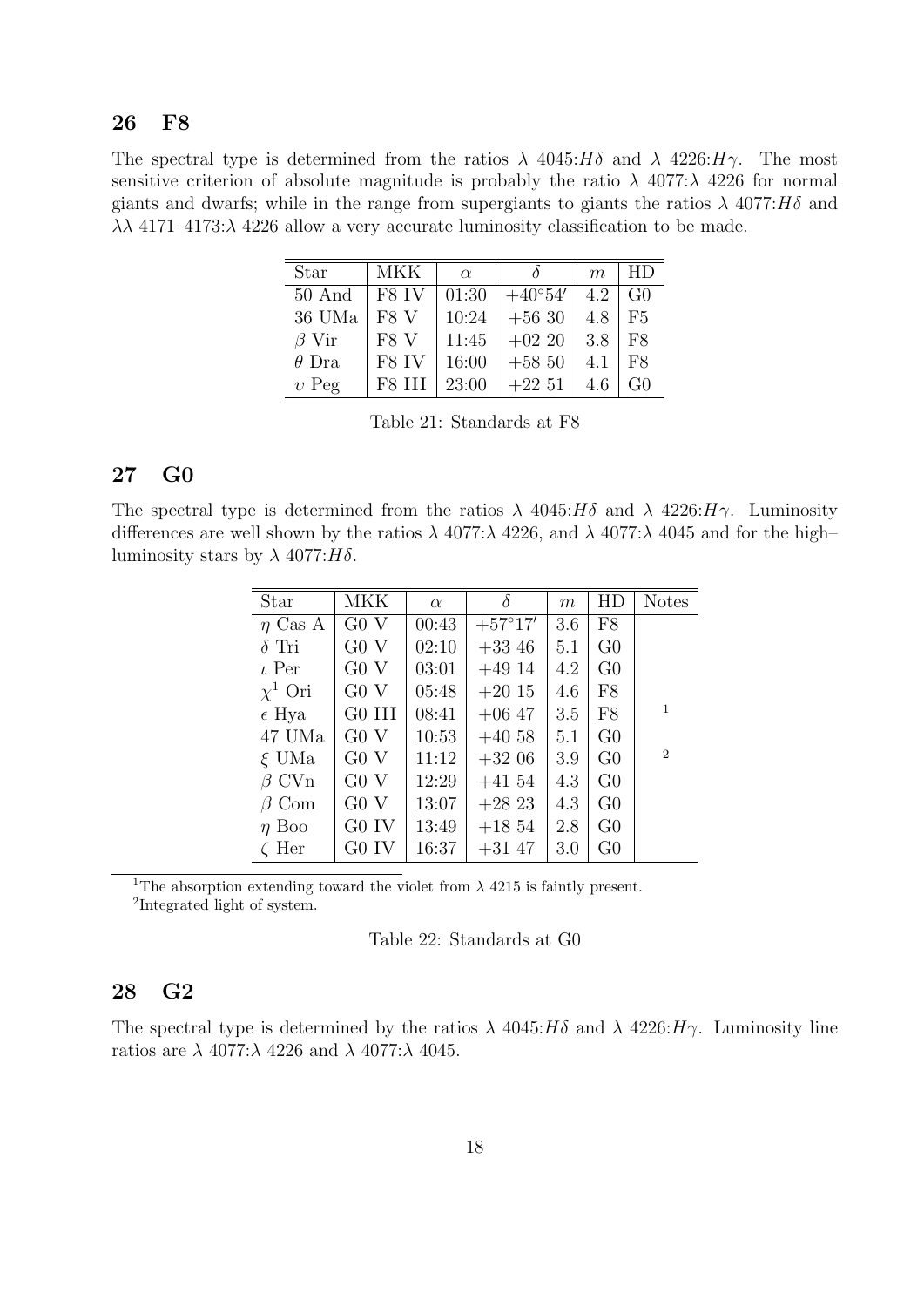| <b>Star</b>   | <b>MKK</b>         | $\alpha$ |                  | m   | HD             |
|---------------|--------------------|----------|------------------|-----|----------------|
| $\lambda$ Aur | $G2$ IV-V          | 05:12    | $+40^{\circ}01'$ | 4.9 | G <sub>0</sub> |
| $\beta$ Lep   | $G2$ II            | 05:24    | $-2050$          | 3.0 | G <sub>0</sub> |
| $\mu$ Cnc     | $G2$ IV            | 08:01    | $+2152$          | 5.4 | G <sub>0</sub> |
| $\lambda$ Ser | G2V                | 15:41    | $+0740$          | 4.4 | G <sub>0</sub> |
| $\eta$ Peg    | $G2$ II-III        | 22:38    | $+2942$          | 3.1 | G <sub>0</sub> |
| $\pi$ Cep     | G <sub>2</sub> III | 23:04    | $+74.51$         | 4.6 | G <sub>5</sub> |

Table 23: Standards at G2

#### 29 G5

The spectral type (except for the supergiants) is determined from the ratios  $\lambda$  4144: $H\delta$  and  $\lambda$  4096:H $\delta$  and the blend at  $\lambda$  4030–4034: the violet side of the G band. On spectrograms of low dispersion  $H\delta$  appears to be stronger in dwarfs of this class than in giants and sub–giants.

| <b>Star</b>  | MKK              | $\alpha$ | $\delta$         | m   | HD             | <b>Notes</b>   |
|--------------|------------------|----------|------------------|-----|----------------|----------------|
| $\mu$ Cas    | G5 V             | 01:01    | $+54^{\circ}26'$ | 5.3 | G <sub>5</sub> | 1              |
| $\kappa$ Cet | G5V              | 03:14    | $+0300$          | 5.0 | G <sub>5</sub> |                |
| o UMa        | $G5$ II          | 08:22    | $+6103$          | 3.5 | G <sub>0</sub> |                |
| $\beta$ Crv  | $G5$ II          | 12:29    | $-2251$          | 2.8 | G <sub>5</sub> |                |
| $\gamma$ Hya | G5 III           | 13:13    | $-2239$          | 3.3 | G <sub>5</sub> |                |
| 70 Vir       | $G5$ IV-V        | 13:23    | $+1419$          | 5.2 | G <sub>0</sub> | $\overline{2}$ |
| $\beta$ Her  | $G5$ II $-I$ III | 16:25    | $+21$ 42         | 2.8 | K <sub>0</sub> |                |
| $\eta$ Her   | G5 III           | 16:39    | $+3007$          | 3.6 | K <sub>0</sub> |                |
| $\mu$ Her    | G5 IV            | 17:42    | $+2747$          | 3.5 | G <sub>5</sub> |                |
| $\xi$ Her    | G5 III           | 17:53    | $+2916$          | 3.8 | K <sub>0</sub> |                |

<sup>1</sup>Considerably fainter spectroscopically than other dwarfs in table.

<sup>2</sup>The star appears to be definitely less luminous than  $\mu$  Her.

#### Table 24: Standards at G5

Absolute–magnitude effects are shown by the ratios  $\lambda$  4226: $\lambda$  4077,  $\lambda$  4063: $\lambda$  4077,  $\lambda$ 4144: $\lambda$  4077,  $\lambda$  4085: $\lambda$  4077,  $\lambda$  4250: $\lambda$  4215,  $\lambda$  4226: $\lambda$  4045, and the relative intensity of the continuous spectrum on each side of  $\lambda$  4215.

#### 30 G8

The spectral type (except for the supergiants) is determined from the ratios  $\lambda$  4144: $H\delta$  and  $\lambda$  4096:H $\delta$  and the ratio of the blend at  $\lambda\lambda$  4030–4034 to the violet side of the G band. On the spectrograms used,  $H\delta$  appears to be stronger in dwarfs of this class than in giants and subgiants.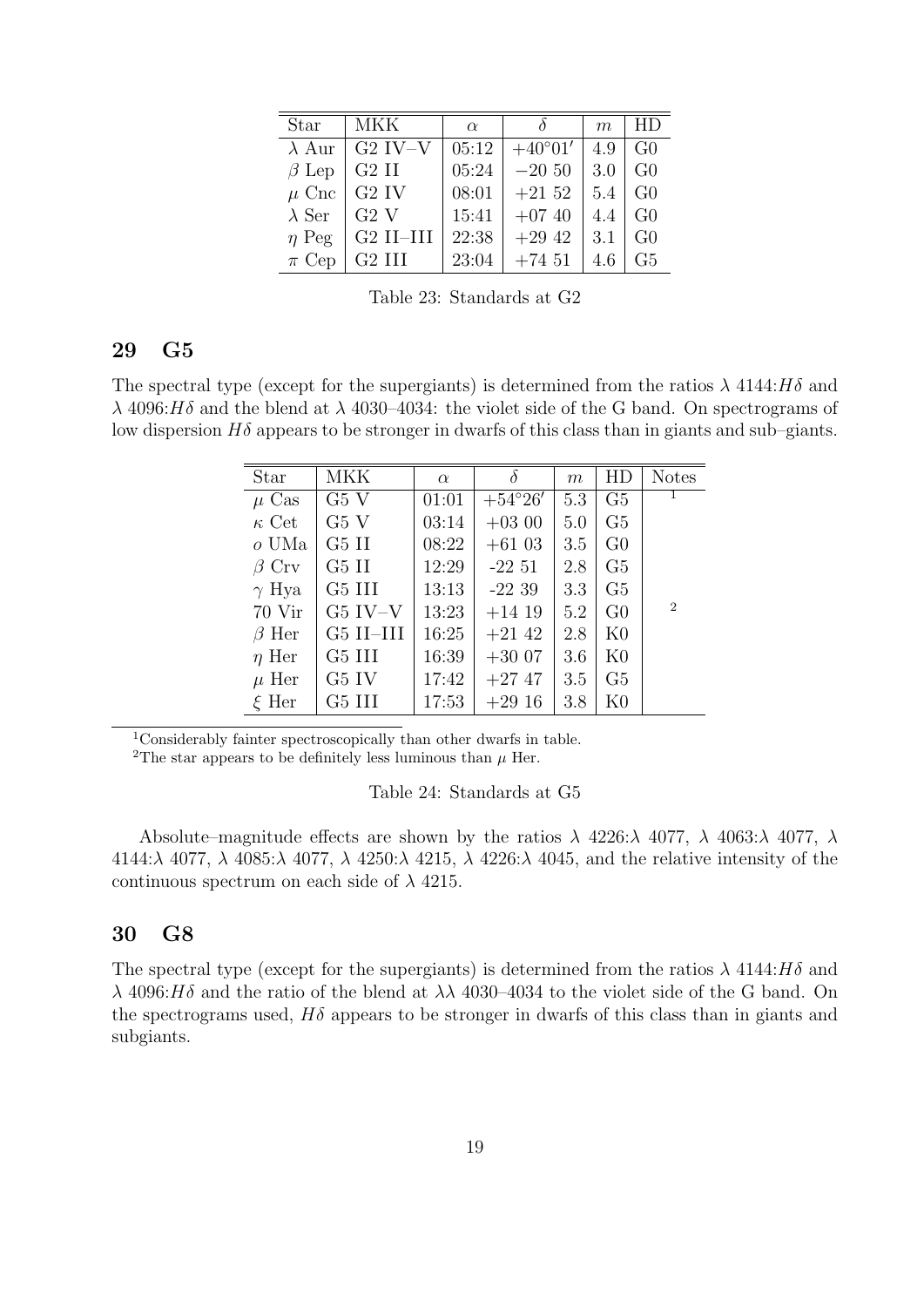| $\operatorname{Star}$ | MKK       | $\alpha$ | $\delta$         | $\boldsymbol{m}$ | HD             | <b>Notes</b> |
|-----------------------|-----------|----------|------------------|------------------|----------------|--------------|
| $\tau$ Cet            | G8 V      | 01:39    | $-16^{\circ}28'$ | 3.7              | K <sub>0</sub> |              |
| $\delta$ Lep          | G8 pec    | 05:47    | $-20.53$         | 3.9              | K <sub>0</sub> | $\mathbf{1}$ |
| $\iota$ Gem           | G8 III    | 07:19    | $+2800$          | 3.9              | K <sub>0</sub> |              |
| $\kappa$ Gem          | G8 III    | 07:38    | $+2438$          | 3.7              | G <sub>5</sub> |              |
| $\alpha$ UMa          | G8 II–III | 10:57    | $+62$ 17         | 2.0              | K <sub>0</sub> |              |
| 61 UMa                | G8 V      | 11:35    | $+34.46$         | 5.5              | G <sub>5</sub> |              |
| S 3582                | G8 V      | 11:47    | $+3826$          | 6.5              | G <sub>5</sub> |              |
| $\epsilon$ Vir        | G8 III    | 12:57    | $+1130$          | 3.0              | K <sub>0</sub> |              |
| $\xi$ Boo A           | G8 V      | 14:46    | $+1931$          | 4.8              | G <sub>5</sub> |              |
| $\beta$ Boo           | G8 III    | 14:58    | $+4047$          | 3.6              | G <sub>5</sub> |              |
| $\delta$ Boo          | G8 III    | 15:11    | $+33$ 41         | 3.5              | K <sub>0</sub> |              |
| $\epsilon$ Oph        | G8 III    | 16:13    | $-0427$          | 3.3              | K <sub>0</sub> |              |
| $\eta$ Dra            | G8 III    | 16:22    | $+6144$          | 2.9              | G <sub>5</sub> |              |
| $\delta$ Dra          | G8 III    | 19:12    | $+6729$          | 3.2              | K <sub>0</sub> |              |
| $\kappa$ Cyg          | G8 III    | 19:14    | $+5311$          | 4.0              | K <sub>0</sub> |              |
| $\beta$ Aql           | G8 IV     | 19:50    | $+0609$          | 3.9              | K <sub>0</sub> |              |
| $\zeta$ Cyg           | G8 II     | 21:08    | $+2049$          | 3.4              | K <sub>0</sub> |              |
| $\mu$ Per             | G8 III    | 22:45    | $+2404$          | 3.7              | K <sub>0</sub> |              |
| $\lambda$ And         | G8 III–IV | 23:32    | $+4555$          | 4.0              | K <sub>0</sub> |              |

<sup>1</sup>The luminosity criteria of this high-velocity star are conflicting. The ratio  $\lambda$  4071: $\lambda$  4077 indicates a giant, while the CN break at  $\lambda$  4215 is is almost invisible, as in class IV–V.

#### Table 25: Standards at G8

Some of the most important luminosity line ratios are  $\lambda$  4045: $\lambda$  4077,  $\lambda$  4063: $\lambda$  4077, and λ 4144: λ 4077. The break in the continuous spectrum at λ 4215 is one of the most sensitive discriminants of absolute magnitude. Other features are noted on the Atlas print.

#### 31 K0

Spectral type is determined from the ratios  $\lambda\lambda$  4030–4034: $\lambda$  4300,  $\lambda$  4290: $\lambda$  4300, and  $H\delta$ : $\lambda$ 4096. Luminosity differences are shown by the ratios  $\lambda$  4063: $\lambda$  4077,  $\lambda$  4071: $\lambda$  4077,  $\lambda$  4144: $\lambda$ 4077, and by the intensity difference of the continuous spectrum on each side of  $\lambda$  4215.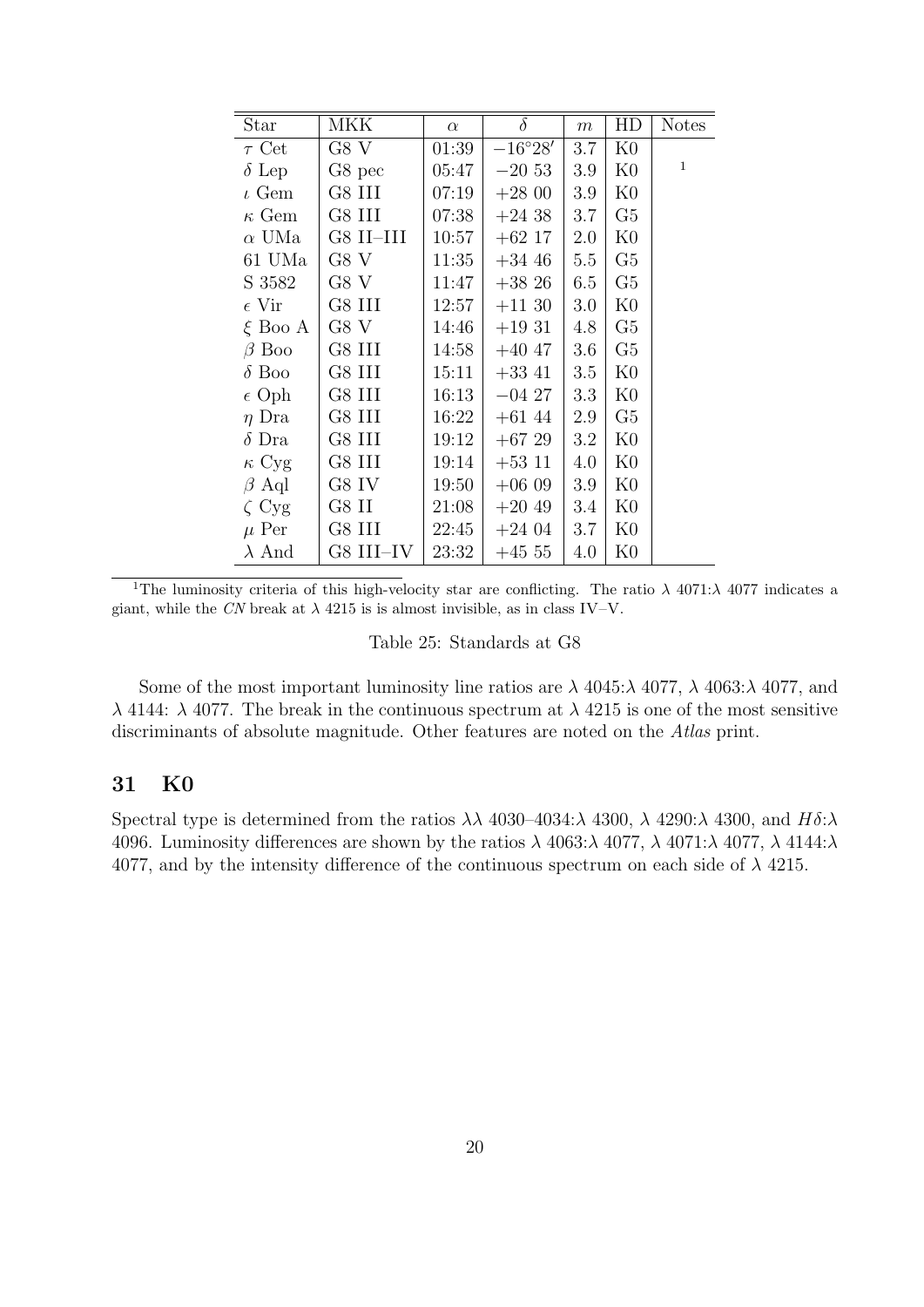| Star           | MKK                | $\alpha$ | $\overline{\delta}$ | $\boldsymbol{m}$ | HD             | <b>Notes</b>   |
|----------------|--------------------|----------|---------------------|------------------|----------------|----------------|
| 54 Psc         | K <sub>0</sub> V   | 00:34    | $+20^{\circ}43'$    | 6.1              | K <sub>0</sub> |                |
| $\alpha$ Cas   | $KO$ $II$ - $III$  | 00:34    | $+5559$             | 2.3              | K <sub>0</sub> |                |
| $\delta$ Eri   | K0 Iv              | 03:38    | $-1006$             | 3.7              | K <sub>0</sub> | $\mathbf{1}$   |
| $\delta$ Aur   | K <sub>0</sub> III | 05:51    | $+54$ 17            | 3.9              | K <sub>0</sub> |                |
| $\beta$ Gem    | K <sub>0</sub> III | 07:39    | $+2816$             | 1.2              | K <sub>0</sub> |                |
| $\zeta$ Hya    | K <sub>0</sub> III | 08:50    | $+0620$             | 3.3              | K <sub>0</sub> |                |
| $\lambda$ Hya  | K <sub>0</sub> III | 10:05    | $-1152$             | 3.8              | K <sub>0</sub> |                |
| $\gamma$ Leo A | K <sub>0</sub> pec | 10:14    | $+2021$             | 2.6              | K <sub>0</sub> | $\overline{2}$ |
| 46 LMi         | K0 III-IV          | 10:47    | $+34$ 45            | 3.9              | K <sub>0</sub> |                |
| $\nu$ Oph      | K <sub>0</sub> III | 17:53    | $-0946$             | 3.5              | K <sub>0</sub> |                |
| $70$ Oph A     | K <sub>0</sub> V   | 18:00    | $+0231$             | 4.3              | K <sub>0</sub> |                |
| $\eta$ Ser     | K0 III-IV          | 18:16    | $-0255$             | 3.4              | K <sub>0</sub> |                |
| $\sigma$ Dra   | K <sub>0</sub> V   | 19:32    | $+6929$             | 4.8              | K <sub>0</sub> |                |
| $\eta$ Cyg     | K <sub>0</sub> III | 19:52    | $+3449$             | 4.0              | K <sub>0</sub> |                |
| 52 Cyg         | K <sub>0</sub> III | 20:41    | $+3021$             | 4.3              | K <sub>0</sub> |                |
| $\epsilon$ Cyg | K <sub>0</sub> III | 20:42    | $+3336$             | 2.6              | K <sub>0</sub> |                |
| $\eta$ Cep     | K0 IV              | 20:43    | $+6127$             | 3.6              | K <sub>0</sub> |                |
| $\iota$ Cep    | K <sub>0</sub> III | 22:46    | $+6540$             | 3.7              | K <sub>0</sub> |                |
| $107$ Psc      | K1 V               | 01:37    | $+1947$             | 5.3              | G <sub>5</sub> |                |
| $\theta$ Her   | K1 II              | 17:52    | $+3716$             | 4.0              | K <sub>0</sub> |                |
| $\gamma$ Cep   | K1 IV              | 23:35    | $+7704$             | 3.4              | K <sub>0</sub> |                |

<sup>1</sup>The spectrum indicates a lower luminosity than  $\eta$  Cep.

<sup>2</sup>Luminosity criteria are conflicting. From the ratio  $\lambda$  4063: $\lambda$  4077  $\gamma$  Leo A would be judged more luminous than  $\beta$  Gem (class III), while the intensity of the CN break at  $\lambda$  4215 is less than in stars of class III. The double star  $\gamma$  Leo is a high–velocity system, and the spectral peculiarities are similar to those of the high–velocity stars  $\alpha$  Boo and  $\delta$  Lep.

Table 26: Standards at K0 and K1

#### 32 K2

The spectral type is determined from the ratios  $\lambda$  4290: $\lambda$  4300 and  $\lambda$  4226: $\lambda$  4325. Absolute– magnitude differences are shown by the ratios  $\lambda$  4063: $\lambda$  4077 and  $\lambda$  4071: $\lambda$  4077, and the break in the continuous spectrum at  $\lambda$  4215.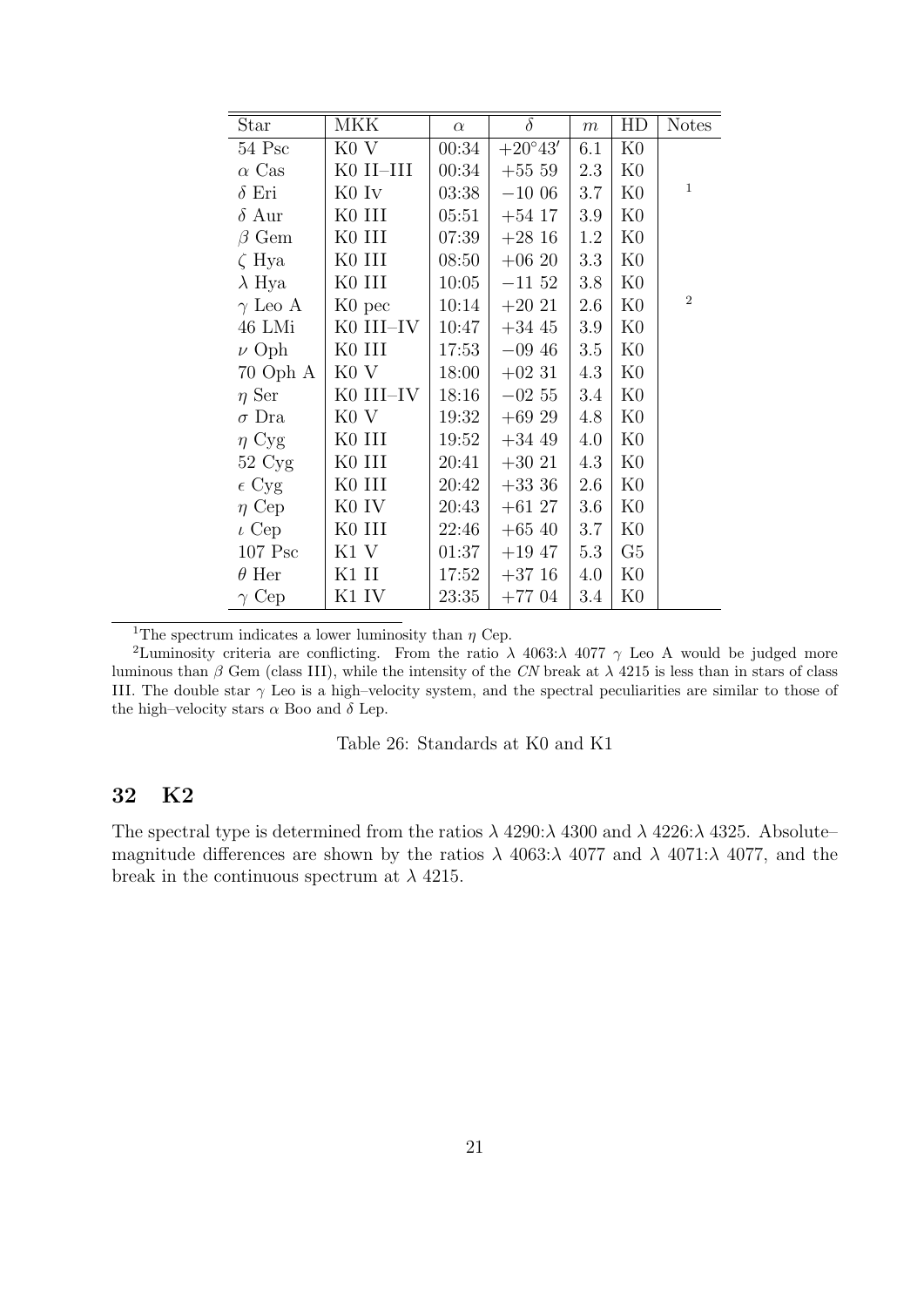| <b>Star</b>    | MKK                   | $\alpha$ | $\delta$         | m       | HD             | <b>Notes</b> |
|----------------|-----------------------|----------|------------------|---------|----------------|--------------|
| S 222          | K <sub>2</sub> V      | 00:43    | $+04^{\circ}46'$ | 5.8     | G <sub>5</sub> |              |
| $\epsilon$ Eri | K <sub>2</sub> V      | 03:28    | $-0948$          | 3.8     | K <sub>0</sub> |              |
| $\nu$ Hya      | K <sub>2</sub> III    | 10:44    | $-1540$          | 3.3     | K <sub>0</sub> |              |
| $\psi$ UMa     | K <sub>2</sub> III    | 11:04    | $+4502$          | 3.2     | K <sub>0</sub> |              |
| $\chi$ UMa     | K2 III                | 11:40    | $+4820$          | 3.9     | K <sub>0</sub> |              |
| $\epsilon$ Cry | K <sub>2</sub> III    | 12:05    | $-2204$          | 3.2     | K <sub>0</sub> |              |
| $\alpha$ Boo   | $K2$ pec              | 14:11    | $+1942$          | $0.2\,$ | K <sub>0</sub> | $\mathbf{1}$ |
| $\iota$ Dra    | K <sub>2</sub> III    | 15:22    | $+5919$          | 3.5     | K <sub>0</sub> |              |
| $\alpha$ Ser   | K <sub>2</sub> III-IV | 15:30    | $+0644$          | 2.8     | K <sub>0</sub> |              |
| $\kappa$ Oph   | K <sub>2</sub> III    | 16:52    | $+0932$          | 3.4     | K <sub>0</sub> |              |
| $\beta$ Oph    | K <sub>2</sub> III-IV | 17:38    | $+0437$          | 2.9     | K <sub>0</sub> |              |
| $\kappa$ Lyr   | K <sub>2</sub> III    | 18:16    | $+3601$          | 4.3     | K <sub>0</sub> |              |
| $109$ Her      | K2 III                | 18:19    | $+21$ 43         | 3.9     | K <sub>0</sub> |              |
| $\epsilon$ Aql | K2 III                | 18:55    | $+14.56$         | 4.2     | K <sub>0</sub> |              |

<sup>1</sup>The spectral type is slightly earlier than the mean for class K2. The luminosity criteria are conflicting; from the intensity of  $\lambda$  4077 relative to neighboring Fe lines a luminosity class of III or even slightly brighter would be obtained, while the CN break at  $\lambda$  4215 is considerably weaker than in other stars of class III.  $\alpha$ Bootis is a high–velocity giant and the spectral peculiarities observed are similar to those in the case of the high–velocity giants  $\delta$  Lep and Boss 2527.

Table 27: Standards at K2

The mean absolute magnitude of stars of class III is probably somewhat brighter than in types G5–K0.

#### 33 K3

The spectral type is determined from the ratios  $\lambda$  4226: $\lambda$  4325 and  $\lambda$  4290: $\lambda$  4299. Luminosity classes are determined from the ratios  $\lambda$  4071: $\lambda$  4077,  $\lambda$  4063: $\lambda$  4077,  $\lambda$  4045: $\lambda$  4077,  $\lambda$  4260: $\lambda$ 4215 and  $\lambda$  4325: $\lambda$  4340.

| <b>Star</b>    | <b>MKK</b> | $\alpha$ |                  | m   | HD             |
|----------------|------------|----------|------------------|-----|----------------|
| $\delta$ And   | K3 III-IV  | 00:34    | $+30^{\circ}19'$ | 3.5 | K <sub>2</sub> |
| $\iota$ Aur    | K3 II      | 04:50    | $+3300$          | 2.9 | K <sub>2</sub> |
| $\alpha$ Hya   | K3 III     | 09:22    | $-0814$          | 2.2 | K <sub>2</sub> |
| $\rho$ Boo     | K3 III     | 14:27    | $+3049$          | 3.8 | K <sub>0</sub> |
| $\epsilon$ CrB | K3 III     | 15:53    | $+2710$          | 4.2 | K <sub>0</sub> |
| $\pi$ Her      | K3 II      | 17:11    | $+3655$          | 3.4 | K <sub>5</sub> |
| $\lambda$ Her  | K3 III     | 17:26    | $+2611$          | 4.5 | K <sub>0</sub> |
| $\alpha$ Sct   | K3 III     | 18:29    | $-0819$          | 4.1 | K <sub>0</sub> |
| 1 Lac          | K3 III     | 22:11    | $+3715$          | 4.2 | K <sub>0</sub> |
| S 7259         | K3 V       | 23:08    | $+5637$          | 5.7 | K <sub>2</sub> |

Table 28: Standards at K3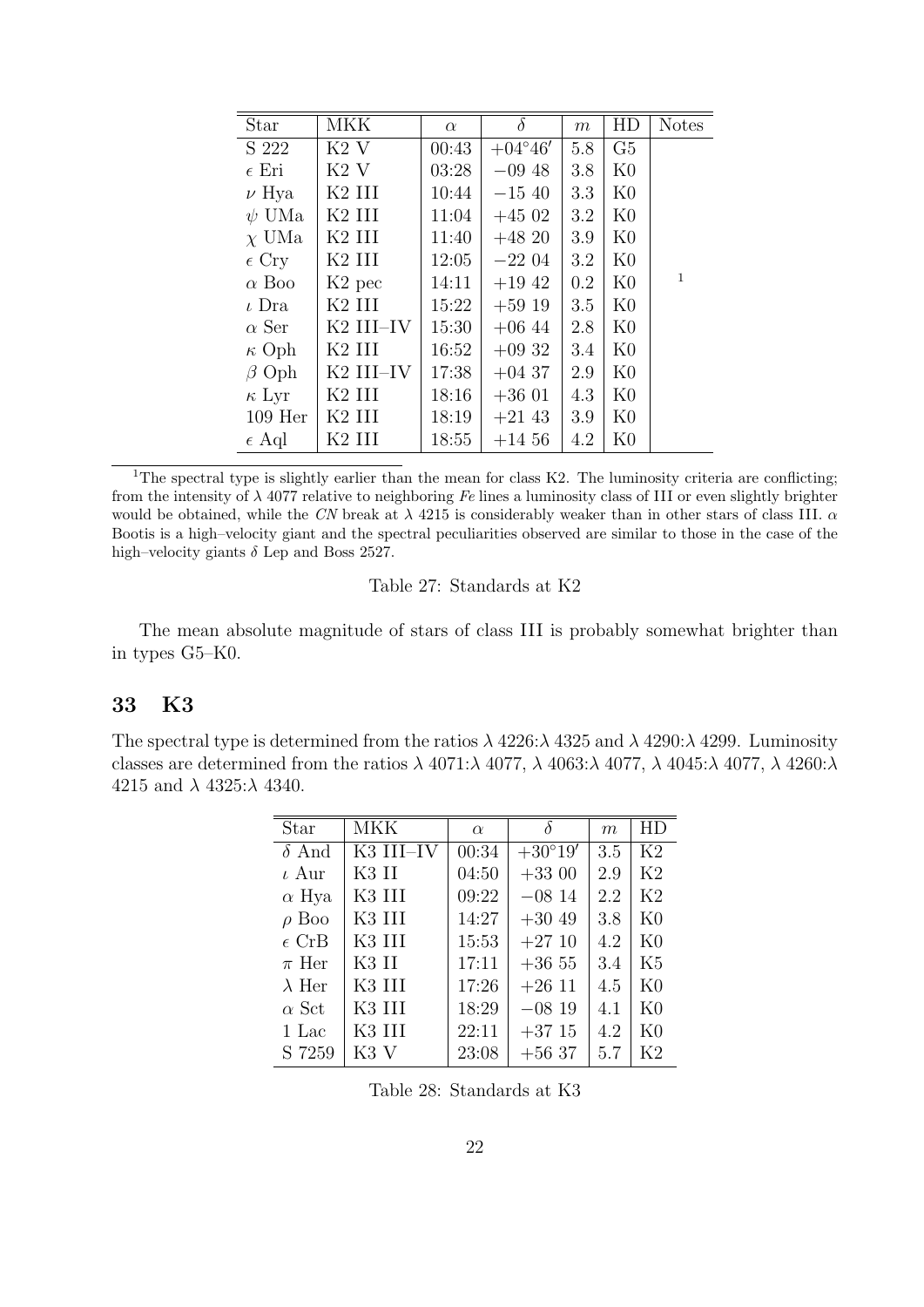The mean absolute magnitude of the stars of luminosity class III is probably higher than at type K0. No subgiants were observed at K3.

#### 34 K5

The spectral type is determined from the ratios  $\lambda$  4226: $\lambda$  4325,  $\lambda$  4290: $\lambda$ 4299, and  $\lambda$  4383: $\lambda$ 4406. Luminosity classes are determined from the ratios  $\lambda$  4063: $\lambda$  4077 and  $\lambda$  4260: $\lambda$  4215.

| Star                  | MKK.               | $\alpha$ |                  | m   | НD |
|-----------------------|--------------------|----------|------------------|-----|----|
| $\alpha$ Tau          | K5 III             | 04:30    | $+16^{\circ}18'$ | 1.1 | K5 |
| $\beta$ Cnc           | K <sub>5</sub> III | 08:11    | $+0930$          | 3.8 | K2 |
| $\beta$ UMi           | K5 III             | 14:51    | $+74.34$         | 2.2 | K5 |
| $\gamma$ Dra          | K5 III             | 17:54    | $+5130$          | 2.4 | Κ5 |
| $61 \,\mathrm{Cyg}$ A | K5 V               | 21:02    | $+38$ 15         | 5.6 | Κ5 |

Table 29: Standards at K5

The mean absolute magnitude of the stars of class III is probably brighter than at type K0. No subgiants were observed at K5.

#### 35 The M Stars

Discussion of the M dwarfs is outside the range of the present *Atlas*. Since no stars have been observed intermediate between M dwarfs and giants, the latter can be considered separately.

The titanium oxide bands in the photographic region increase smoothly in intensity with decreasing temperature, and spectral classification from the intensity of the bands is a temperature classification (Pl. 52). The four stars illustrated in Plate 51 as standards of the M–giant sequence are on the Mount Wilson system. We are greatly indebted to Dr. Joy for checking our types at Mount Wilson. He has noted that some M stars probably vary slightly in spectral type, so that some of the standards illustrated may have a slightly different appearance at times.

The absolute magnitudes of some of the giant M stars have been discussed recently by Keenan<sup>2</sup> and the details of the luminosity classification are given there. Keenan's spectral types require systematic corrections to reduce them to the Mount Wilson system. Some luminosity effects in the early M giants are illustrated in Plate 53.

Table 30 gives a selection of stars whose luminosity classes have been taken from Keenan's paper. The spectral types are from the Mount Wilson catalogue of spectroscopic parallaxes. Luminosity line ratios are  $\lambda$  4045: $\lambda$  4077,  $\lambda$  4215: $\lambda$  4250,  $\lambda$  4376: $\lambda$  4383 and  $\lambda$  4383:  $\lambda$  4390.

 $^{2}$ *Ap.J.*,95,461,1942.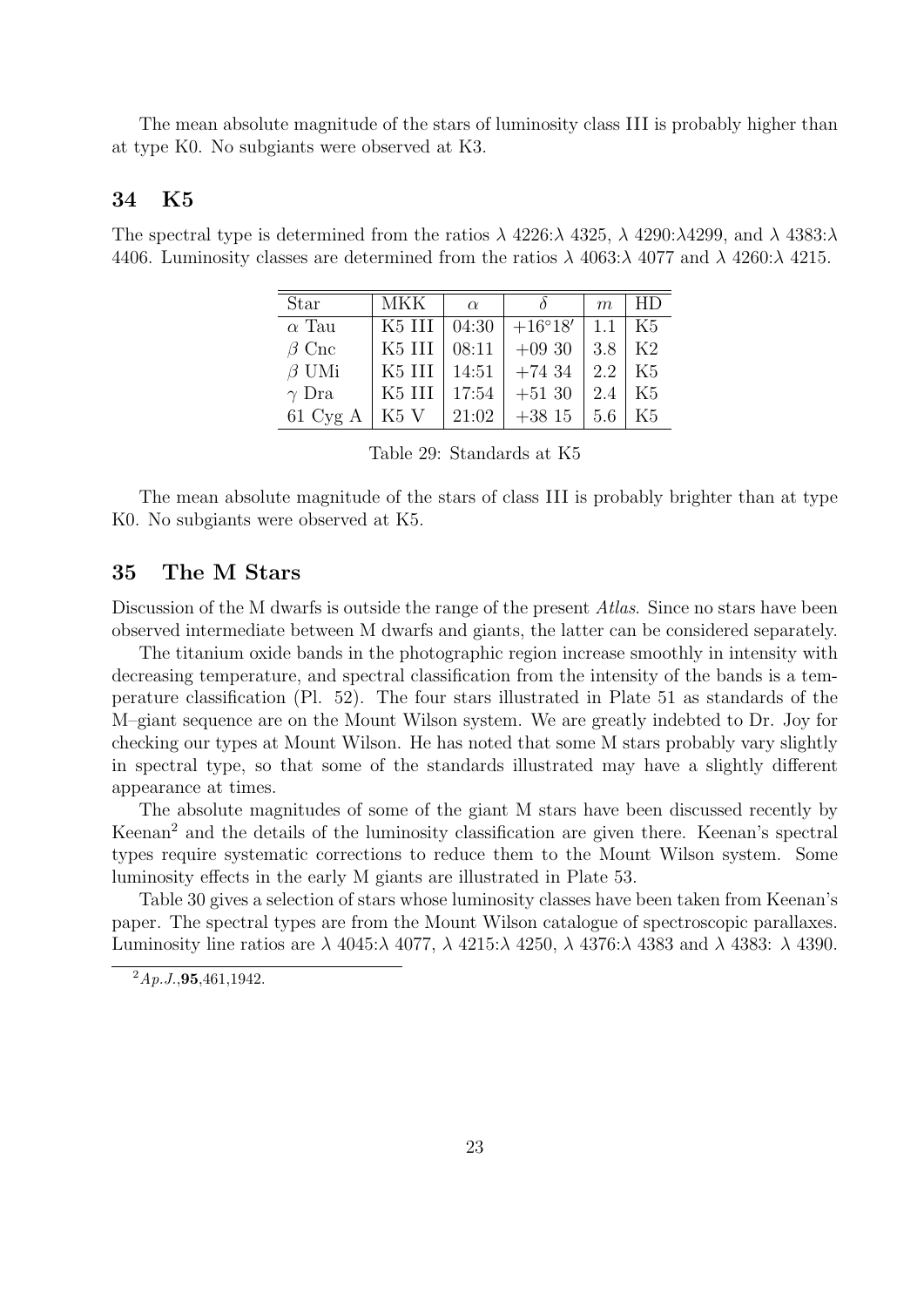| <b>Star</b>  | $MW+Kn$     | $\alpha$ | $\delta$         | m            | HD          | <b>Notes</b> |
|--------------|-------------|----------|------------------|--------------|-------------|--------------|
| RW Cep       | M0: Ia      | 22:19    | $+55^{\circ}27'$ | $6.2 - 7.6*$ | Ma          |              |
| $\mu$ Cep    | M2 Ia       | 21:40    | $+58$ 19         | $4.4*$       | Ma          |              |
| SU Per       | M4 Ia–Ib    | 02:15    | $+5609$          | $7.3*$       | Ma          |              |
| $\alpha$ Ori | M2Ib        | 05:49    | $+0723$          | $0.9*$       | Ma          |              |
| $\alpha$ Sco | M1 Ib       | 16:23    | $-2613$          | 1.2          | Ma          |              |
| $5$ Lac      | $M0$ II     | 22:25    | $+4712$          | 4.6          | $_{\rm K0}$ |              |
| $\pi$ Aur    | M3 II       | 05:52    | $+45.56$         | 4.6          | Ma          |              |
| $\beta$ Peg  | $M2$ II-III | 22:58    | $+2732$          | $2.6*$       | Ma          |              |
| $\chi$ Peg   | M2 III      | 00:09    | $+1939$          | 4.9          | Ma          |              |
| $\beta$ And  | M0 III      | 01:04    | $+3505$          | 2.4          | Ma          |              |
| $\eta$ Gem   | M3 III      | 06:08    | $+2232$          | $3.7*$       | Ma          |              |

<sup>∗</sup>Light Variable

<sup>1</sup>The spectrum indicates that the absolute magnitude is brighter than  $\mu$  Cep. Spectral type by Keenan.

Table 30: Standard M Giants

### IV The Supergiants of Classes B8–M2

The general appearance of the spectra of the supergiants of types A–K is different from that of stars of lower luminosity; and, when an attempt is made to classify the high–luminosity stars by the ratios used for ordinary giants and dwarfs, a number of difficulties are encountered. Ratios which include a hydrogen line are strongly affected by absolute–magnitude effects in classes B8–F0 and G8–K5; in the first spectral interval the H lines are greatly weakened in the supergiants, and in the second they are considerably strengthened. The lines used to classify the A5–F5 spectra are disturbed by blends in the supergiants which have a marked absolute– magnitude effect. In addition, the G band appears as a fairly continuous absorption only for types later than F8 in the supergiants; while in ordinary giants and dwarfs it is present at F5 on plates similar to the ones used in preparing the Atlas.

For these reasons, if a highly accurate system is to be defined for supergiants and cepheids, it is important to set up a sequence of standard supergiants by criteria suitable for the high–luminosity stars. The system defined by the supergiants in Table 31 is in fairly good systematic agreement with the *Henry Draper Catalogue*. The stars listed define the system accurately to about a tenth of a class, except in the case of the late A and early F subdivisions, where the accuracy is appreciably lower.

Some ratios useful in determining the spectral type of the super–giants are:  $\lambda$ 4128– $\lambda$ 4130: $\lambda$  4172– $\lambda$  4179 (A0–F0),  $\lambda$  4226:H $\delta$  (F5–G5),  $\lambda$  4045:H $\delta$  (F5–G8),  $\lambda$  4226:H $\gamma$  (F5–K5),  $\lambda$  4325:H $\gamma$  (F5–G2), blend at  $\lambda$  4176: blend at  $\lambda$  4200 (G5–K5),  $\lambda$  4383: $\lambda$  4406 (G8–K5), and the appearance of the region of the G band (F0–K5).

No stars have been classified as Ia between F8 and M2; it is possible that certain luminous irregular variable stars may belong to this class in the G and K types. It is also possible that stars of the highest luminosity develop  $TiO$  bands at slightly lower temperatures than the F8 Ia stars  $\delta$  CMa and  $\rho$  Cas; they might then be classified among the M stars, while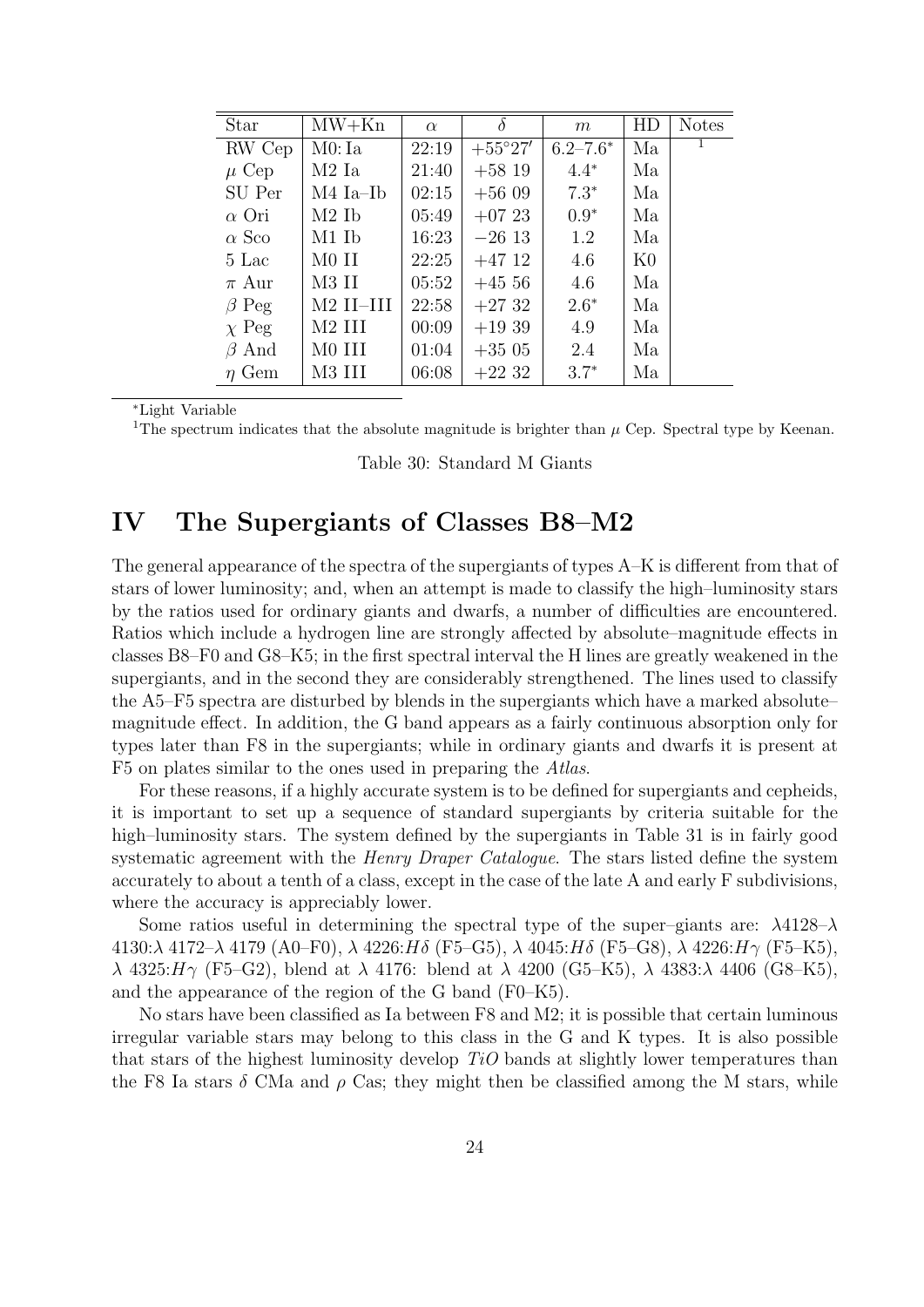| Star           | <b>MKK</b>        | $\alpha$ | $\overline{\delta}$ | $\,m$   | HD                   | <b>Notes</b>   |
|----------------|-------------------|----------|---------------------|---------|----------------------|----------------|
| $\beta$ Ori    | B8 Ia             | 05:09    | $-08^{\circ}19'$    | 0.3     | B8p                  |                |
| 4 Lac          | B8 Ib             | 22:20    | $+4858$             | 4.6     | B8p                  |                |
| $\sigma$ Cyg   | B9 Ia             | 21:13    | $+3859$             | 4.3     | A0p                  |                |
| HR 1040        | A0 Ia             | 03:21    | $+5832$             | 4.8     | A0p                  | $\,1$          |
| 13 Mon         | $A)$ Ib           | 06:27    | $+0724$             | 4.5     | A0p                  |                |
| $\eta$ Leo     | A0 Ib             | 10:01    | $+1715$             | 3.6     | A0p                  |                |
| $\alpha$ Cyg   | A2Ib              | 20:38    | $+44.55$            | 1.3     | A2p                  |                |
| $\nu$ Cep      | A <sub>2</sub> Ia | 21:42    | $+6040$             | 4.5     | A2p                  |                |
| $\phi$ Cas     | A5 Ia             | 01:13    | $+5742$             | 5.3     | $\operatorname{F5p}$ |                |
| $\epsilon$ Aur | ${\rm F0~Ia}$     | 04:54    | $+4341$             | (3.3)   | F <sub>5p</sub>      |                |
| $\alpha$ Lep   | $F0$ Ib           | 05:28    | $-1754$             | 2.7     | F <sub>0</sub>       |                |
| $\alpha$ Per   | F <sub>5</sub> Ib | 03:17    | $+4930$             | 1.9     | ${\rm F}5$           |                |
| $\delta$ CMa   | F8 Ia             | 07:04    | $-2614$             | 2.0     | F8 <sub>p</sub>      |                |
| $\rho$ Cas     | F8 Ia             | 23:49    | $+5657$             | (4.4)   | F8p                  |                |
| $\gamma$ Cyg   | F8 Ib             | 20:18    | $+3956$             | $2.3\,$ | F8p                  |                |
| $\beta$ Aqr    | $G0$ Ib           | 21:26    | $-0601$             | 3.1     | G <sub>0</sub>       |                |
| $\epsilon$ Leo | $G0$ I-II         | 09:40    | $+24$ 14            | 3.1     | G0p                  |                |
| $\alpha$ Aqr   | G1 Ib             | 22:00    | $-0048$             | 3.2     | G <sub>0</sub>       |                |
| $\zeta$ Cap    | G4 Ib?            | 21:21    | $-2251$             | 3.9     | G5p                  | $\overline{2}$ |
| 9 Peg          | G5 Ib             | 21:39    | $+16\ 53$           | 4.5     | G5                   |                |
| $\epsilon$ Gem | G8 Ib             | 06:37    | $+2514$             | 3.2     | G5                   |                |
| 56 Peg         | G8 Ib             | 23:02    | $+24.56$            | 5.0     | K <sub>0</sub>       |                |
| $\zeta$ Cep    | K1 Ib             | 22:07    | $+5742$             | 3.6     | K <sub>0</sub>       |                |
| $\epsilon$ Peg | $K3$ Ib           | 21:39    | $+0925$             | $2.5\,$ | K <sub>0</sub>       |                |
| $\gamma$ Aql   | $K3$ I $-I$ I     | 19:41    | $+1022$             | 2.8     | K <sub>2</sub>       |                |
| $\xi$ Cyg      | K5 Ib             | 21:01    | $+4332$             | 3.9     | K5                   |                |
| $\alpha$ Sco   | $M1$ Ib           | 16:23    | $+2613$             | 1.2     | Ma                   | $\,3$          |
| $\mu$ Cep      | M <sub>2</sub> Ia | 21:40    | $+5819$             | var     | Ma                   | $\sqrt{3}$     |
| $\alpha$ Ori   | $M2$ Ib           | 05:49    | $+0723$             | var     | Ma                   | $\sqrt{3}$     |

their line spectra correspond to class G or K.

<sup>1</sup>The H lines are slightly stronger than in  $\beta$  Ori.

<sup>2</sup>The line  $Sr$  II 4077 is very strong.

<sup>3</sup>The Mount Wilson spectral types of the M giants have been assumed.

Table 31: The Supergiants of Classes B8–M2

## V Five Composite Spectra

 $\gamma$  Per. From the ratios  $\lambda$  4045:H $\delta$  and  $\lambda$  4226:H $\gamma$  and the intensity of the G band a spectral type of F6 is derived on the system of the present Atlas. The following features indicate that the spectrum in the blue region comes from two stars.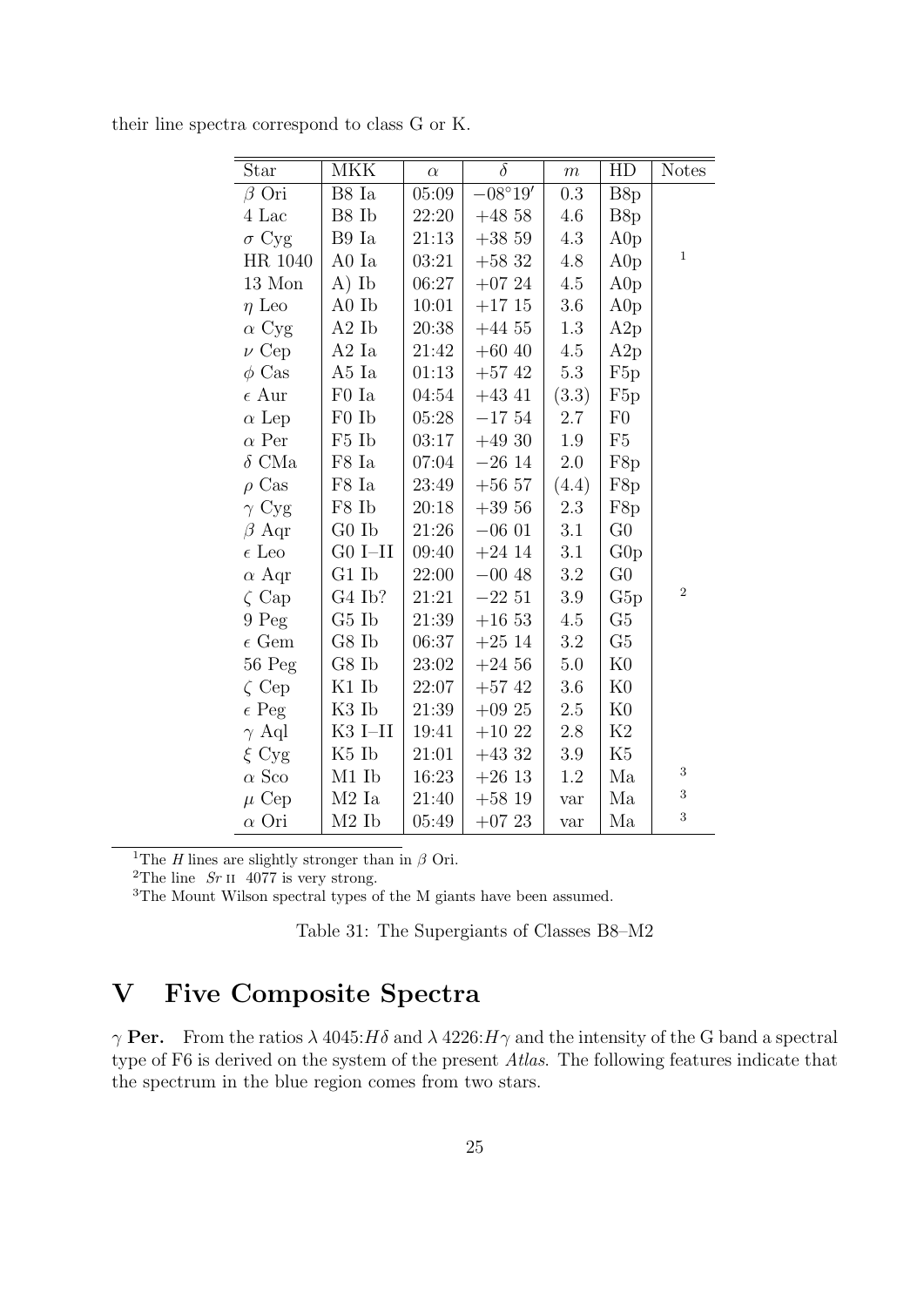- 1. The CN absorption, having a sharp head at  $\lambda$  4215, is present and is about as strong as in a giant G2 star. This absorption was not seen in any normal star earlier than G0 examined while preparing the Atlas.
- 2. There is a broad, faint absorption at  $H\delta$  which makes the appearance of the region different from that in a normal F6 star. This is probably due to a broad A–type hydrogen line superposed on the narrower one.
- 3. The strongest absorption at K is narrow and is similar to a star near type A5, and there is almost certainly present a faint, broad K line superposed on the sharp one.

The spectral type of the component of later type is probably near G5. Its luminosity class is probably III.

 $\alpha$  Equ. The spectrum is similar to  $\gamma$  Per. The CN absorption toward the violet from  $\lambda$  4215 is present and indicates that the later–type spectrum is near G5. The integrated spectral type at  $\lambda\lambda$  4000–4300 is somewhat earlier than  $\gamma$  Per–about F5–owing to the greater strength of the  $H$  lines. The A star appears to be somewhat brighter relative to the later–type component. The line at  $\lambda$  4077 is stronger relative to  $\lambda$  4045 than in  $\gamma$  Per.

o Leo. The CN absorption near  $\lambda$  4215 is not observed and the later–type spectrum is therefore almost certainly earlier than G0. This spectrum is combined with one of early type which, to judge by the narrow K line, is near class A2. The two components form a spectroscopic binary. The spectrograms used were obtained on April 22, 1942; on them the K line is composite, the sharp A component lying near the red edge of a faint, diffuse component. The line  $\lambda$  4077 is strong, and from its intensity a similarity in luminosity to an F supergiant [ $\alpha$  Per (F5) or  $\gamma$  Cyg (F8)] might be assumed. The region of the G band, however, does not have an appearance like that of a supergiant of type F, and other line ratios suggest a luminosity class of around II–III. This value is uncertain; it could be determined more accurately if spectrograms on a high–contrast emulsion were available. The spectral type of the component of later type is probably near F6.

 $\alpha$  Aur. The combined spectral type of the two components is G2 II–III. An unpublished determination made several years ago from high–dispersion plates on which the components were resolved gives, on the system of the present Atlas,

| Spectral type of primary   | G.          |
|----------------------------|-------------|
| Spectral type of secondary | -F6         |
| Combined spectral type     | $G2$ II-III |

The separate values for the two components are very uncertain and may be in error by a considerable fraction of their separation.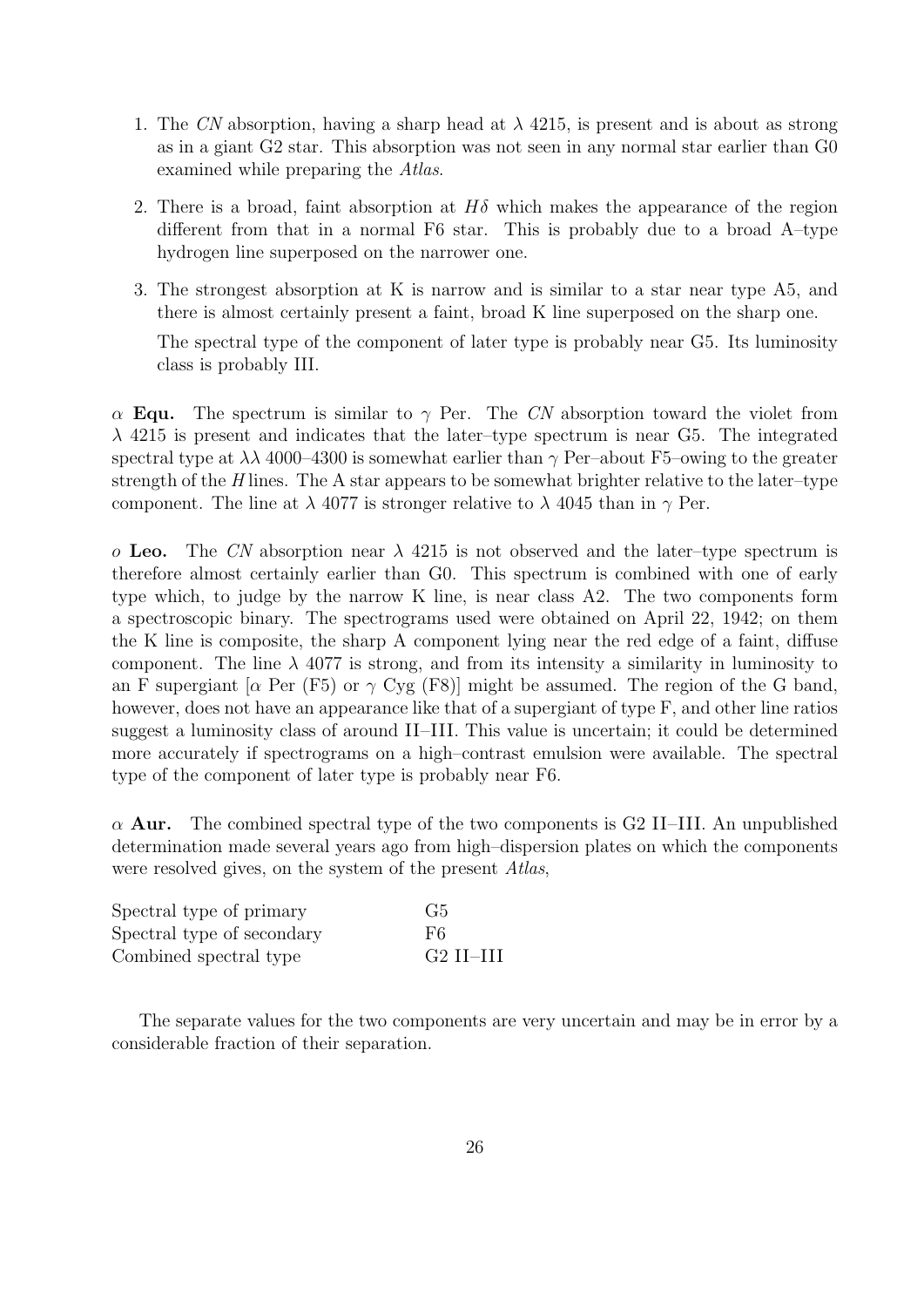$\beta$  Cyg. The spectral type of the component of late type is probably K3 II. At the position of K there is a broad, shallow absorption. It is estimated that the spectral type of the component of early type is probably earlier than A0. The features described all belong to the spectrum of  $\beta$  Cyg A.

### VI Conclusion

The relation between the revised types of the B2–G0 dwarfs and color is shown in Figure 1. An approximate calibration of the luminosity classes is given in Figure 2. While any definitive calibration requires the use of many more stars than are considered here, we do not think that any of the curves should be in error anywhere by much more than a half–magnitude.

Since about a year was needed for the making of the photographic prints for the Atlas, there is a difference in epoch of that time between the classification as illustrated there and as expounded here. It was unavoidable that certain improvements and alterations should have suggested themselves in the interim. These have been incorporated in the text; and there are therefore several discrepancies between the Atlas plates and the text. In all such cases the text is to be taken as final, and the data on the Atlas prints should be altered to agree with the outline. The most important of the changes has been the shifting in spectral type of two standard stars. These are  $\mu$  Peg (Pls. 36, 41, 44), whose type should be changed from G5 to G8, and  $\sigma^2$  UMa (Pl. 37), whose type has been altered from F8 to F6.

The characteristics of the system described here can be summarized as follows: The two–dimensional classification can be used to describe accurately the spectra of the normal stars brighter than the eighth apparent magnitude. Since this includes all but a very small percentage of the total number of stars brighter than that limiting magnitude, it is possible to derive from the extension of the classification to fainter objects certain general information concerning the distribution in space of the stars absolutely brighter than the sun.

In the course of the investigation several interesting details have been noted. Among the Be stars very broad absorption lines have been observed, which suggest maximum stellar rotational velocities somewhat higher than those found earlier. The most striking example of this is the star  $\phi$  Per. Other stars having lines suggesting higher rotational velocities than the Bnn star,  $\eta$  UMa, are  $\zeta$  Oph, 25 Ori, and  $\beta$  Mon A.

Also of interest is the discovery of similar spectral peculiarities in several G– and K–type high–velocity giants. The high–velocity stars  $\delta$  Lep, Boss 2527,  $\gamma$  Leo, and probably  $\alpha$  Boo have similar peculiar features. The most striking of these on low dispersion is the abnormal weakness of the CN absorption extending toward the violet from  $\lambda$  4215.

When carefully calibrated, the luminosity classification should allow the determination of accurate spectroscopic parallaxes on low–dispersion plates of stars of all classes from O9 to M2 (with the possible exception of classes B8–A2).

The spectral classification defines with accuracy a system of color standards which can be used in investigations of interstellar absorption and determinations of systematic errors in spectral classification of faint stars. It should be emphasized that the actual features used for classification are dependent on the dispersion used and that some or most of the criteria listed here might be unsuitable for use on spectra having greatly different dispersion.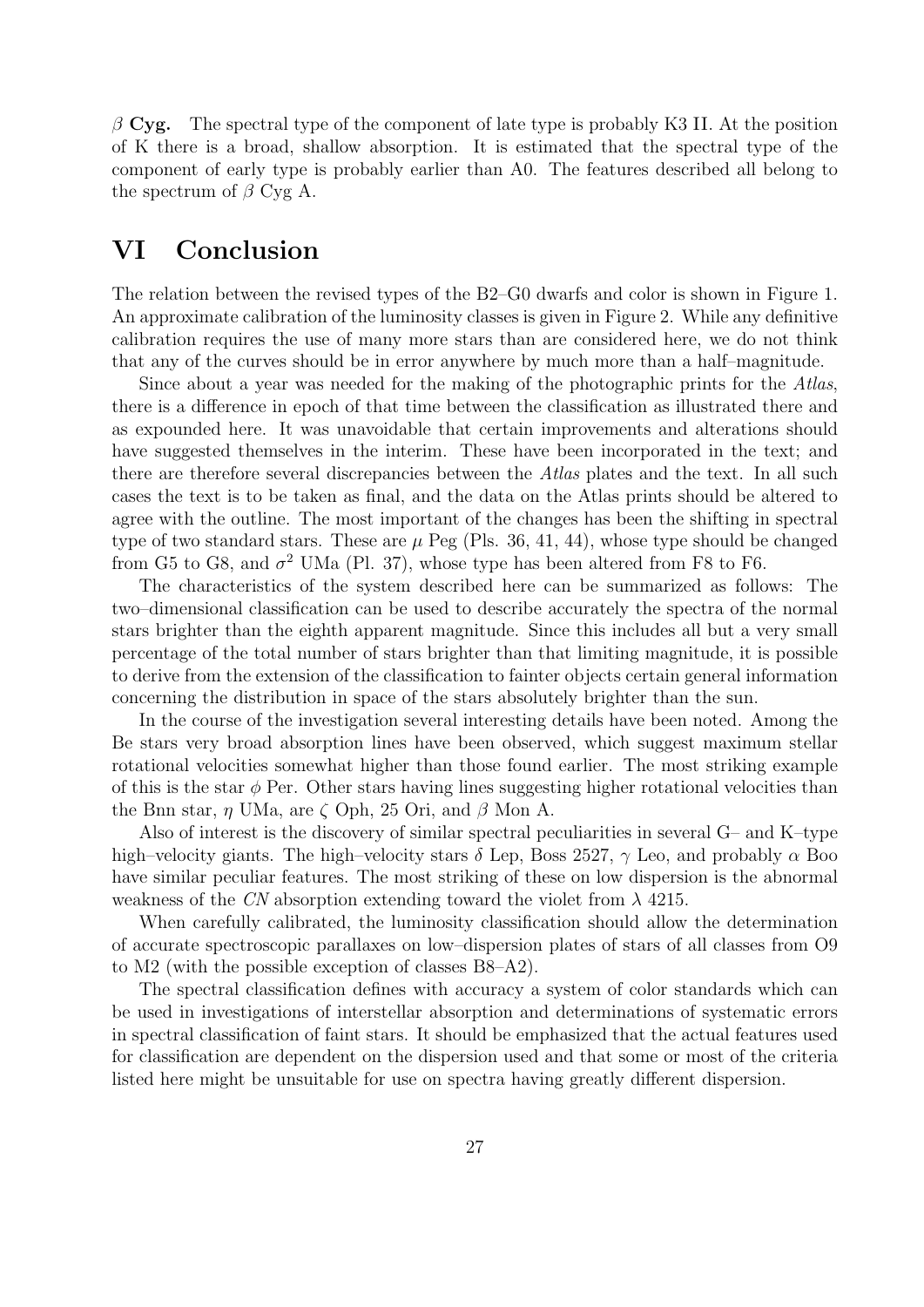

Figure 1: Color equivalents of B2–G0 main–sequence stars. The photoelectric color indices of Bottlinger (above) and Greenwich gradients (below) are plotted against the spectral types of the present Atlas. The stars included are those of luminosity classes IV and V which appear to be definitely less than 100 parsecs distant from the sun. The same stars are plotted in the two diagrams for types earlier than F5. Stars of class V only are shown for classes F6–G0. The multiple system  $\xi$  UMa has not been plotted. The two relationships between color equivalent and spectral type are not similar; a simple change of zero point and scale will not suffice to change one color system to the other. There is a marked depression in the curve for the early A stars in (a) which is not present in (b). The curve in (a) is definitely concave upward from B8 to F5, while it is sensibly linear in (b). This difference is interpreted as an effect of the hydrogen lines on the violet wave lengths for the photoelectric color indices. The same effect is present to a varying degree in other catalogues of color equivalents. The two straight lines connect the centers of gravity at B8–B9 and F0–F5. In the G and K stars other spectral features appear to affect observed color equivalents. In particular, the strong absorption due to CN in giants tends to increase the color differences between giants and dwarfs observed with short base–line photoelectric color indices. In the K stars of high luminosity a heavy absorption extending toward the violet from the vicinity of  $\lambda$  4300 cannot fail to have an appreciable effect on colors determined in this region.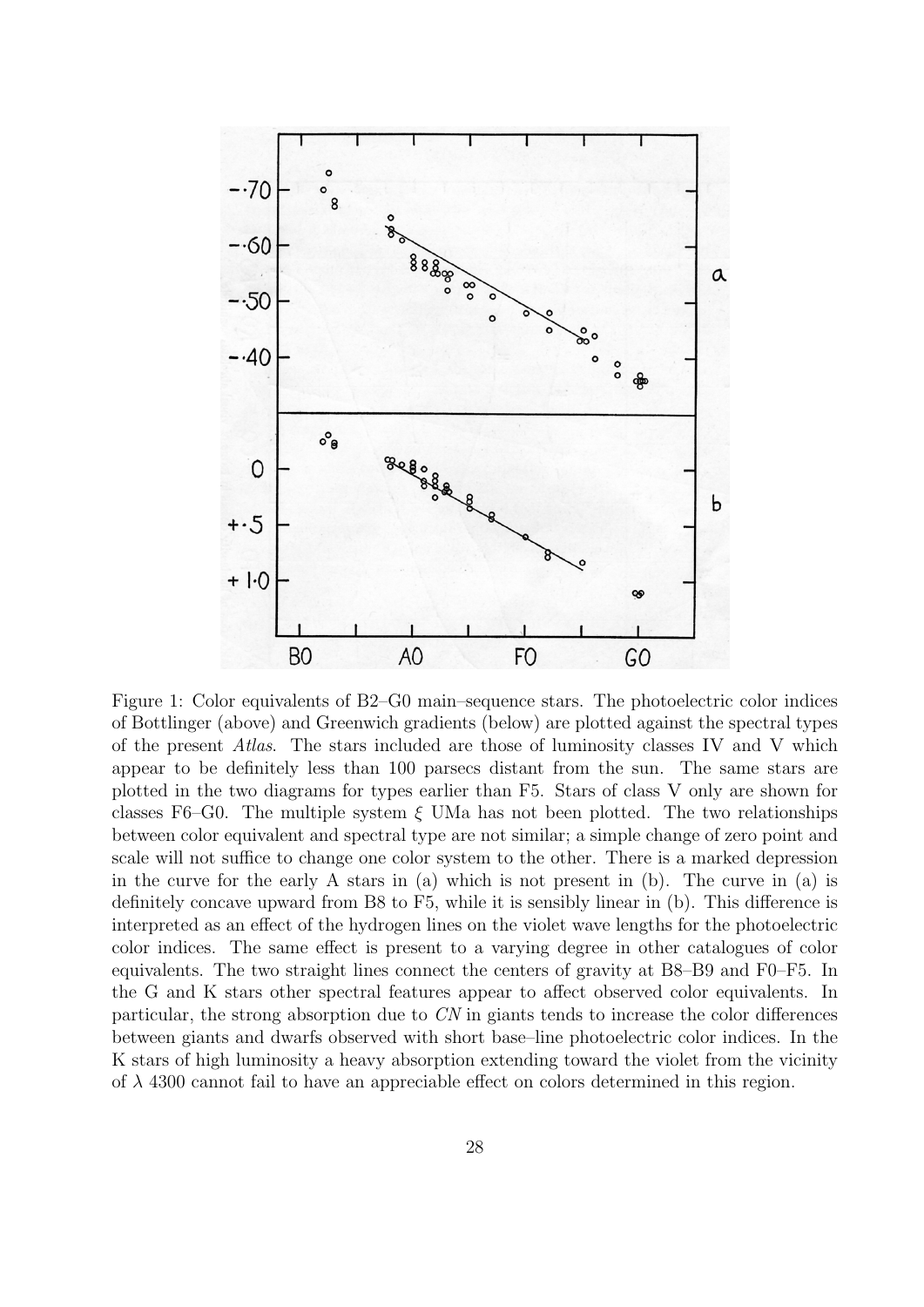

Figure 2: Preliminary calibration of luminosity classes in terms of visual absolute magnitude.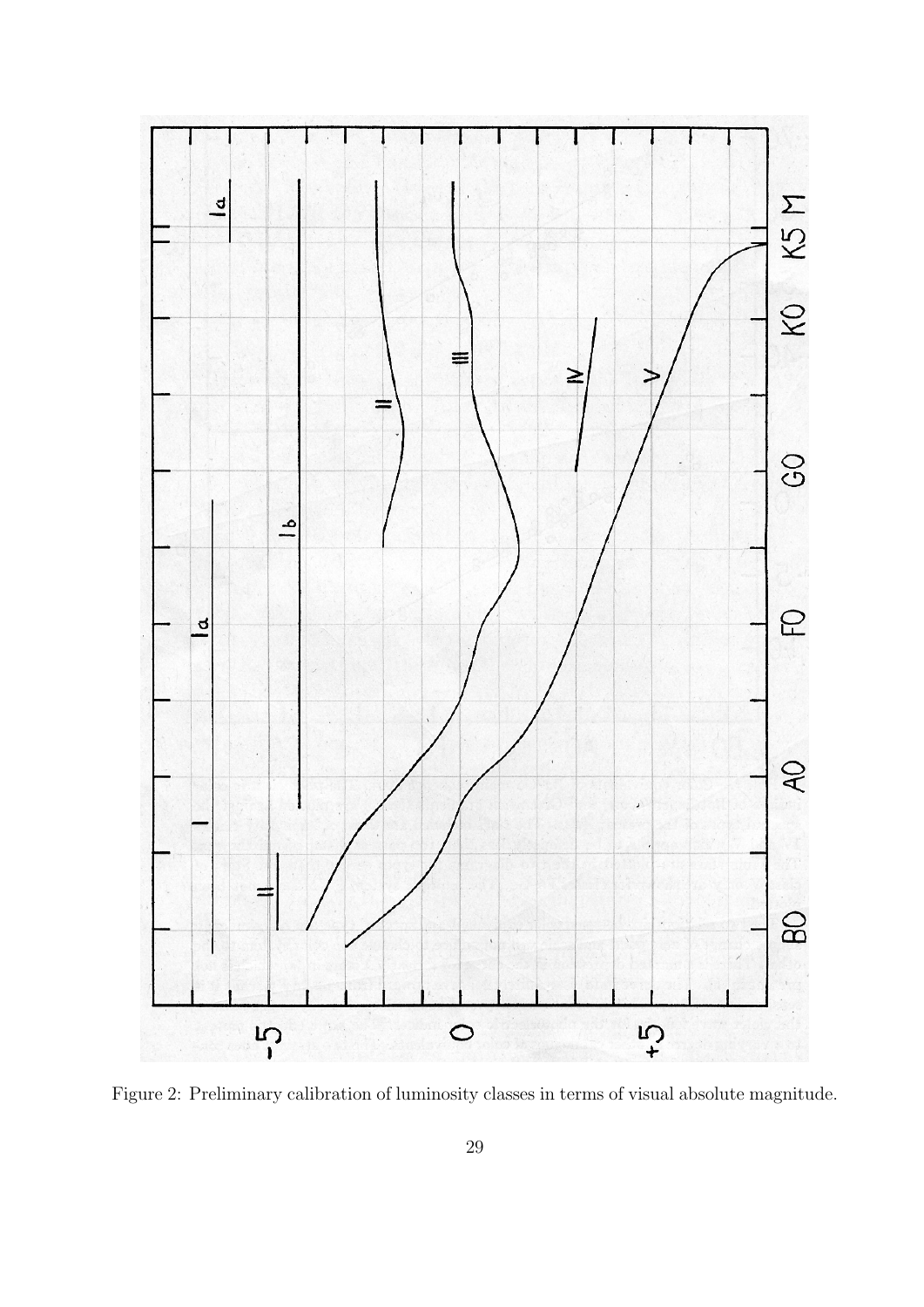We wish to acknowledge our indebtedness to the following persons : to Dr. Struve for making the publication of the Atlas possible; to Dr. Joaquin Gallo, director of the Astronomical Observatory of Mexico at Tacubaya, for the loan of a number of objective– prism plates; to Dr. A. H. Joy, of Mount Wilson, for determining the spectral types of several M giants which we have used as standards; to Dr. A. N. Vyssotsky, of the Leander McCormick Observatory, for several discussions of the problem of spectral classification; and to Dr. G. P. Kuiper for a discussion of the dynamical parallax of  $\delta$  Cygni. We are also indebted to the following persons for taking a considerable number of the spectrograms used in the investigation: Mrs. Frances Sherman Bailey, Dr. J. A. O'Keefe, Dr. L. R. Henrich, Mr. W. P. Bidelman, and Mr. Frank R. Sullivan. All the photographic prints for the Atlas were made by Miss Kellman and Miss Phyllis Anderson.

YERKES OBSERVATORY August 19, 1942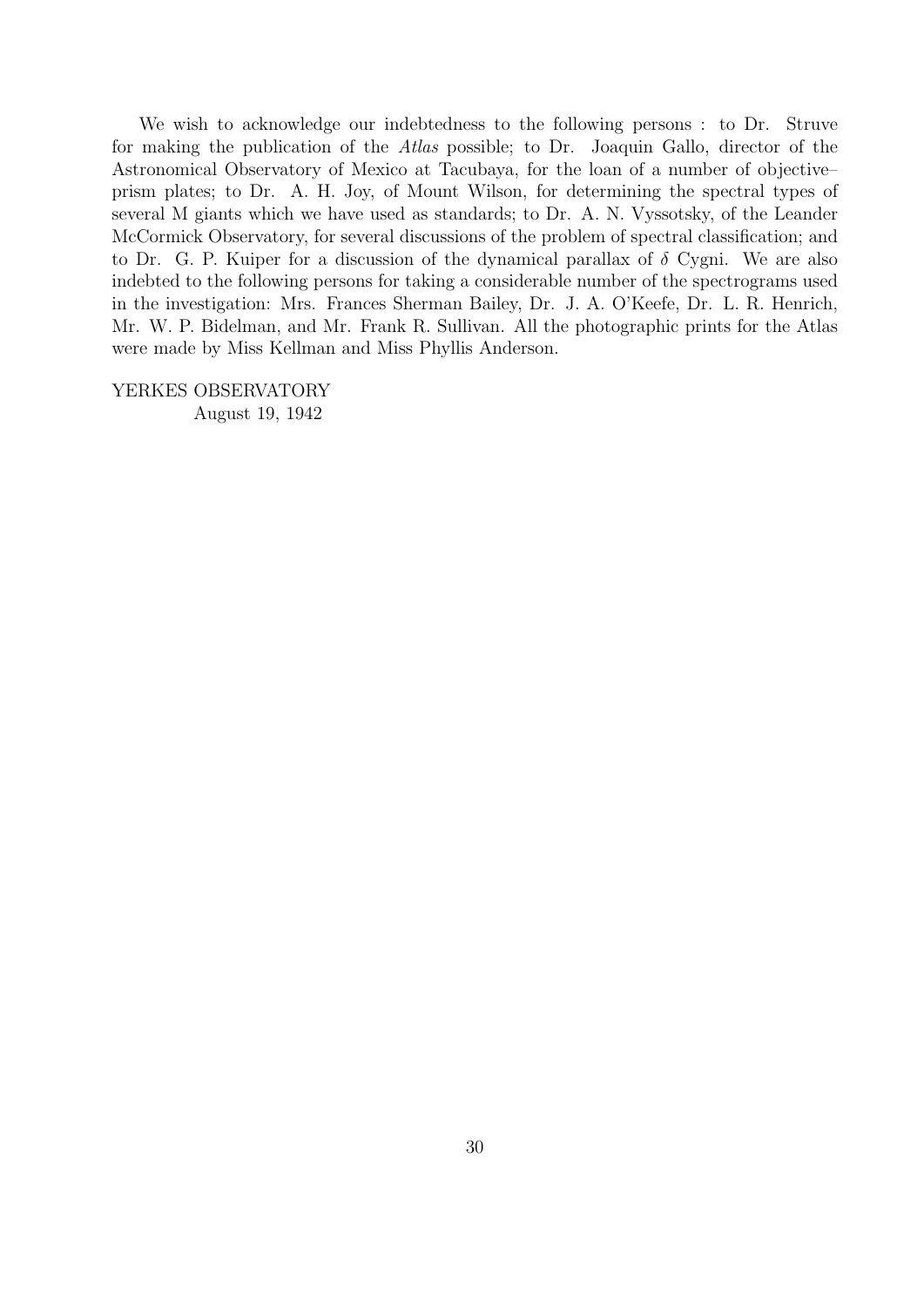## Index

alpha Cas, 21 alpha Cep, 13 alpha CMa, 11 alpha CMi, 17 alpha CrB, 11 alpha CVn, 14, 15 alpha Cyg, 25 alpha Equ, 26 alpha Gem, 16 alpha Gem A, 11 alpha Hya, 22 alpha Leo, 9 alpha Lep, 25 alpha Lyr, 11 alpha Oph, 13 alpha Ori, 24, 25 alpha Peg, 11 alpha Per, 25, 26 alpha PsA, 12 alpha Sco, 24, 25 alpha Sct, 22 alpha Ser, 22 alpha Tau, 23 alpha Tri, 17 alpha UMa, 20 alpha Vir, 7 alpha <sup>2</sup> Lib, 16 beta And, 24 beta Aql, 20, 25 beta Ari, 13 beta Aur, 12 beta Boo, 20 beta Cas, 14 beta Cep, 7 beta CMa, 7 beta CMi, 9 beta Cnc, 23 beta Com, 18 beta CrB, 15 beta Crv, 19 beta CVn, 18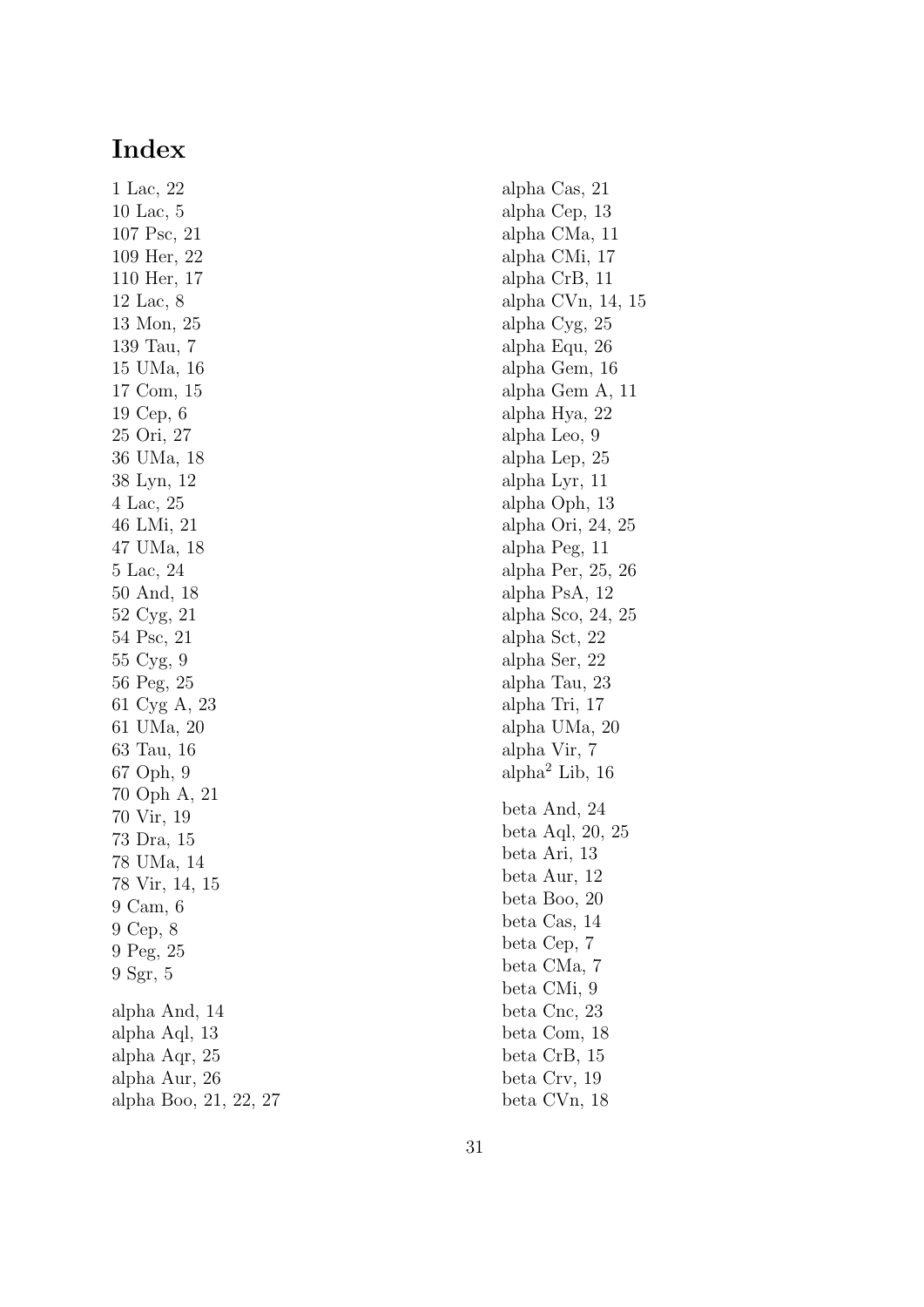beta Cyg, 27 beta Cyg A, 27 beta Del, 17 beta Gem, 21 beta Her, 19 beta Leo, 12 beta Lep, 19 beta Lib, 9 beta Mon A, 27 beta Oph, 22 beta Ori, 9, 25 beta Peg, 24 beta Per, 9 beta Sco, 7 beta Ser, 12 beta Tau, 9 beta Tri, 13 beta UMa, 11 beta UMi, 23 beta Vir, 18 Boss 2527, 22, 27 C Hya, 11 chi Aur, 9 chi Dra, 17 chi Peg, 24 chi UMa, 22 chi <sup>1</sup> Ori, 18 chi <sup>2</sup> Ori, 8 delta And, 22 delta Aur, 21 delta Boo, 20 delta Cas, 13 delta CMa, 24, 25 delta Crv, 11 delta Cyg, 11, 30 delta Dra, 20 delta Eri, 21 delta Gem, 14 delta Her, 12 delta Lep, 20–22, 27 delta Ori, 6 delta Per, 9 delta Sco, 6

delta Tri, 18 delta UMa, 12 epsilon Aql, 22 epsilon Aur, 25 epsilon Cas, 9 epsilon Cep, 13, 16 epsilon CMa, 7 epsilon CrB, 22 epsilon Cry, 22 epsilon Cyg, 21 epsilon Eri, 22 epsilon Gem, 25 epsilon Hya, 18 epsilon Leo, 25 epsilon Oph, 20 epsilon Peg, 25 epsilon Per, 7 epsilon Ser, 16 epsilon UMa, 14 epsilon Vir, 20 eta Boo, 18 eta Cas, 9 eta Cas A, 18 eta Cep, 21 eta CMa, 9 eta Cyg, 21 eta Dra, 20 eta Gem, 24 eta Her, 19 eta Leo, 10, 25 eta Oph, 12 eta Ori, 6, 7 eta Peg, 19 eta Ser, 21 eta Tau, 9 eta UMa, 6, 8, 9, 27 g UMa, 13 gamma Aql, 25 gamma Boo, 13 gamma Cap, 15 gamma Cas, 6 gamma Cep, 21 gamma Cyg, 25, 26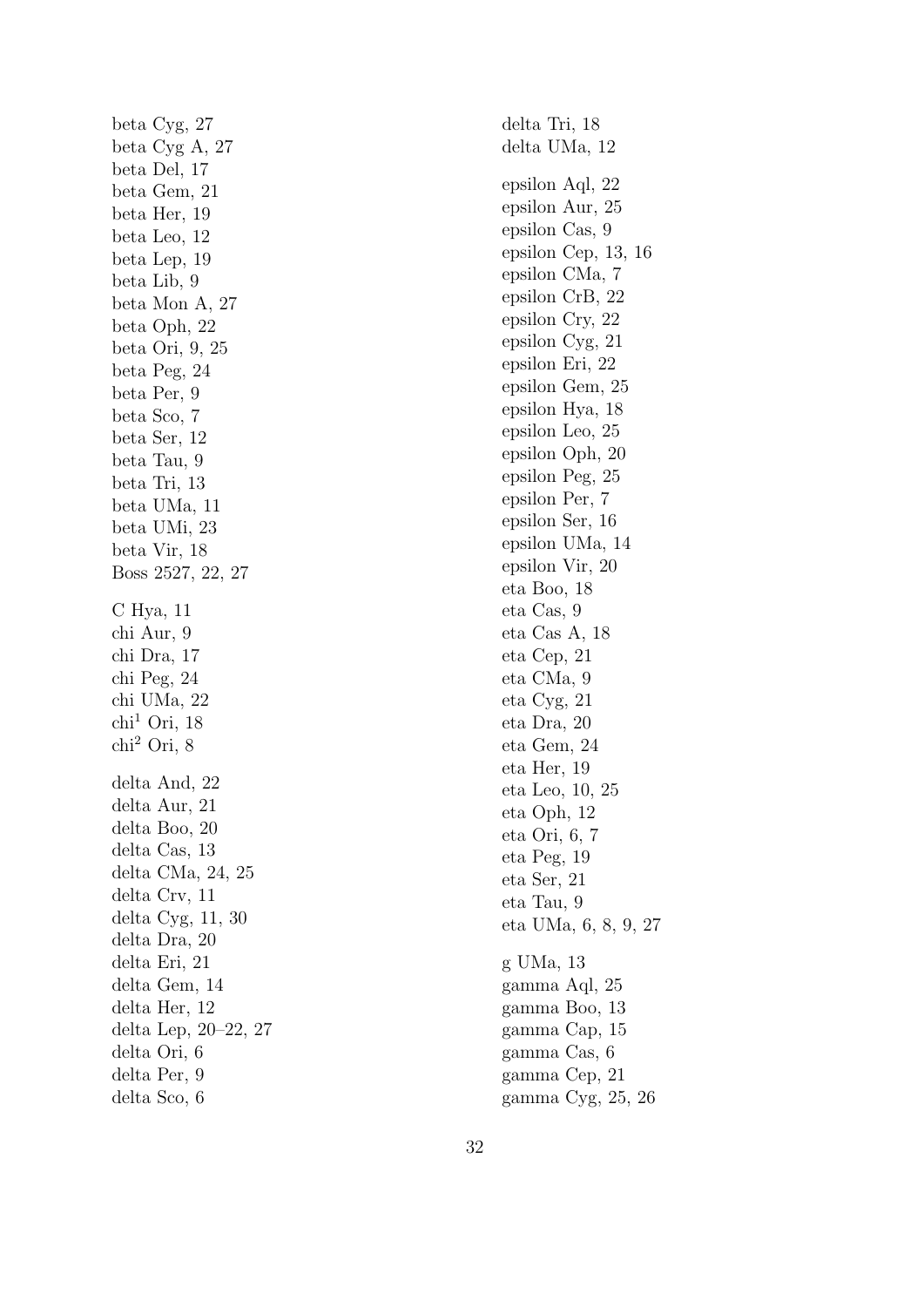gamma Dra, 23 gamma Equ, 15 gamma Gem, 11 gamma Her, 13 gamma Hya, 19 gamma Leo, 21, 27 gamma Leo A, 21 gamma Lyr, 11 gamma Ori, 8 gamma Peg, 8 gamma Per, 26 gamma Ser, 17 gamma UMa, 11, 12 gamma UMi, 12 gamma Vir, 13 HD 165052, 5 HD 188209, 5 HD 218915, 5 HD 5005, 5 HR 5355, 15 iota Aur, 22 iota Cas, 15 iota Cep, 21 iota Dra, 22 iota Gem, 20 iota Her, 9 iota Lib, 14 iota Ori, 5 iota Peg, 17 iota Per, 18 iota Vir, 17 kappa Cas, 7 kappa Cet, 19 kappa Cyg, 20 kappa Gem, 20 kappa Hya, 9 kappa Lyr, 22 kappa Oph, 22 kappa Ori, 6 lambda And, 20 lambda Aur, 19 lambda Boo, 16

lambda Cep, 5 lambda Her, 22 lambda Hya, 21 lambda Ori A, 5 lambda Sco, 8 lambda Ser, 19 lambda UMa, 12 mu Cas, 19 mu Cep, 24, 25 mu Cnc, 19 mu Her, 19 mu Peg, 27 mu Per, 20 nu Cep, 25 nu Hya, 22 nu Oph, 21 omicron Leo, 26 omicron Per, 7 omicron UMa, 19 phi Cas, 25 phi Per, 6, 27 phi <sup>1</sup> Ori, 6 pi Aur, 24 pi Cep, 19 pi Her, 22 pi Sco, 8 pi Sgr, 14 pi <sup>3</sup> Ori, 17 psi UMa, 22 rho Boo, 22 rho Cas, 24, 25 rho Leo, 7 rho Oph, 8 rho Pup, 16, 17 RW Cep, 24 S 222, 22 S 3582, 20 S 7259, 22 S Mon, 5 sigma Boo, 14